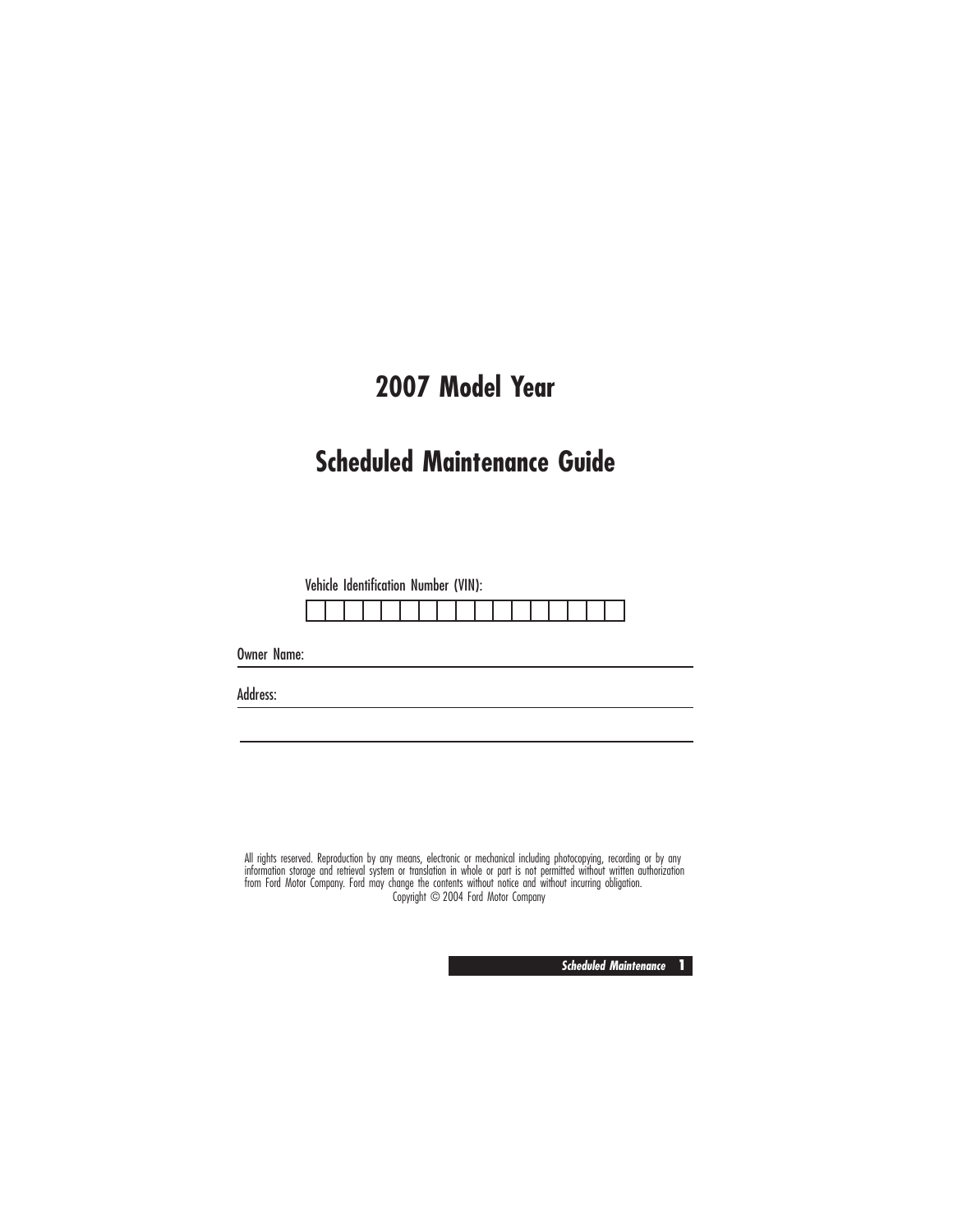### **FIND YOUR WAY**



Today's vehicles are more sophisticated than ever and need to be properly maintained to help ensure they operate at the highest level.

### **Additional Information Available on the Web**

To learn more about the importance of routine and dealer performed maintenance on your vehicle, please visit the Ford Customer Service website. You'll also find important warranty information, customer assistance, technical expertise, frequently asked questions and much more. The website location is: **www.genuineservice.com** then go to the service pick at the site.

**2 Scheduled Maintenance**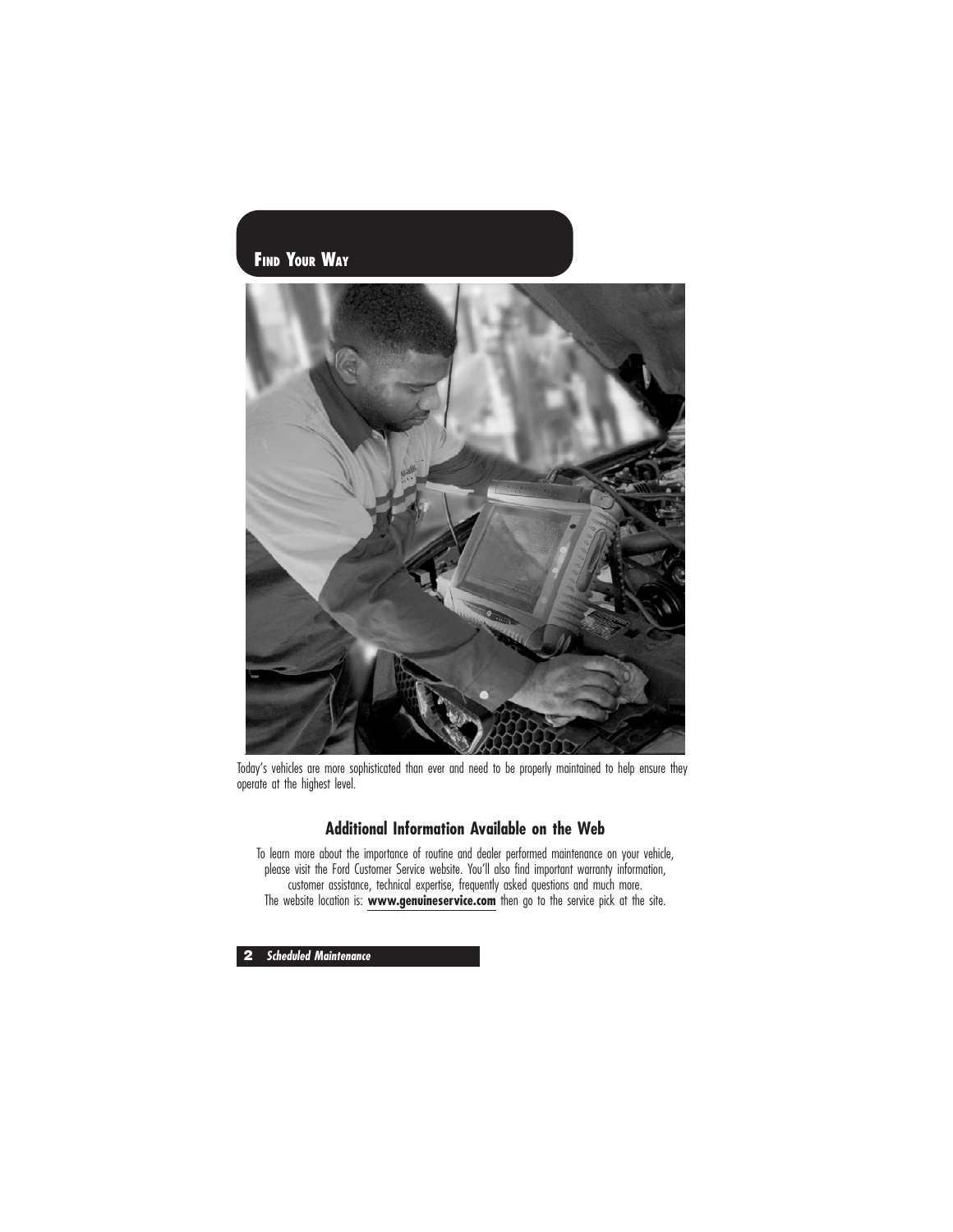| <b>FIND YOUR WAY</b>                                                                                                                                                                                                      |                              |
|---------------------------------------------------------------------------------------------------------------------------------------------------------------------------------------------------------------------------|------------------------------|
| <b>Table of Contents</b>                                                                                                                                                                                                  |                              |
| General Maintenance Information 4-6                                                                                                                                                                                       | General Owner<br>Information |
| <b>Keep It Genuine</b>                                                                                                                                                                                                    | <b>Keep It Genuine</b>       |
| Normal Schedule Trucks, Fullsize Vans & SUVs 14-28<br>Class A Motorhome, E-Series, Escape, Expedition, Explorer,<br>Explorer Sport Trac, F-150, F-250/350/450/550, Mariner,<br>Mark LT, Mountaineer, Navigator and Ranger | Jans & SUV.                  |
| Normal Schedule Cars & Minivans 29-41<br>Crown Victoria, Five Hundred, Focus, Freestar, Freestyle, Fusion,<br>Grand Marquis, LS, Milan, Montego, Monterey, Mustang, Taurus,<br><b>Thunderbird, Town Car and Zephyr</b>    | <b>Cars &amp; Minivans</b>   |
| Special Operating Conditions 42-45<br>Motorcraft Premium Gold Engine Coolant Change Record 48                                                                                                                             | Exceptions                   |
| <b>Scheduled Maintenance</b><br>3                                                                                                                                                                                         |                              |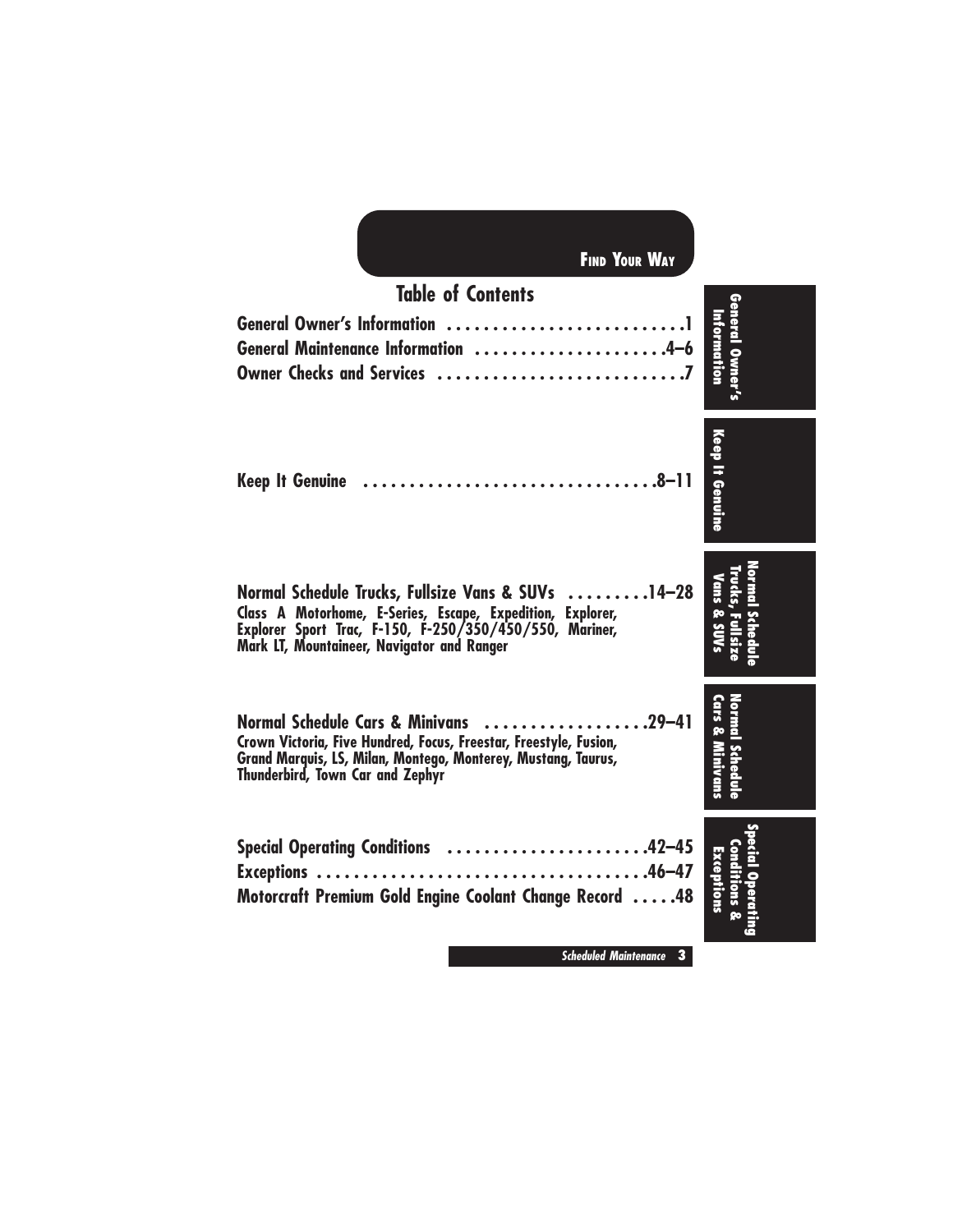### **GENERAL MAINTENANCE INFORMATION**

#### **Get the most from your vehicle with routine maintenance.**

Routine maintenance is the best way to help ensure you get the performance, dependability, long life and resale value you expect from your vehicle. This is exactly why we've put together the Scheduled Maintenance Guide; basically, it outlines what service your vehicle may require and when. The focus is on maintaining your vehicle while it's running great, which goes a long way toward preventing major repairs and expenses later.

Here are a few suggestions to help you get started on the road to routine maintenance: -Familiarize yourself with your vehicle by going through your "Owner's Guide" --Take a few minutes to review this handy Scheduled Maintenance Guide -Make it a habit to use this guide to record scheduled maintenance -Consider your Ford and Lincoln Mercury Dealership for all your vehicle's needs

#### **Protect your warranty!**

Routine maintenance is not only the best way to help keep your vehicle running great, it's also the best way to protect your warranty. While maintenance and repair services may be performed by you or by any automotive service provider you choose, it is your responsibility to see that all scheduled maintenance is performed and that the materials used meet Ford Engineering specifications. Failure to perform scheduled maintenance specified in this guide will invalidate warranty coverage on parts affected by the lack of maintenance. We can't stress enough how important it is to keep records of all maintenance. This guide will help you do just that. While Ford Motor Company will not deny a warranty claim simply because there is no documentation, **damage or failures due to a lack of proper maintenance or neglect are not covered under warranty.**

#### **Keeping maintenance records is easy with the Scheduled Maintenance Guide.**

It's important to document the maintenance of your vehicle. Every time you bring your vehicle in for scheduled maintenance, be sure to present this guide and certify the work. Also record the date of service, mileage at the time of service, and attach your receipt. Not only will this make record keeping easy, but also should your vehicle ever require warranty coverage, you will have all the documentation to show you've properly maintained it.

#### **Maintenance Interval**

Ford Motor Company has recommended maintenance intervals for various parts and component systems based upon engineering testing. Ford Motor Company relies upon this testing to determine the most appropriate mileage for replacement of oils and fluids to protect your vehicle at the lowest overall cost to you and recommends against maintenance schedules that deviate from the Scheduled Maintenance Guide.

**4 Scheduled Maintenance**

**General Owner's Information**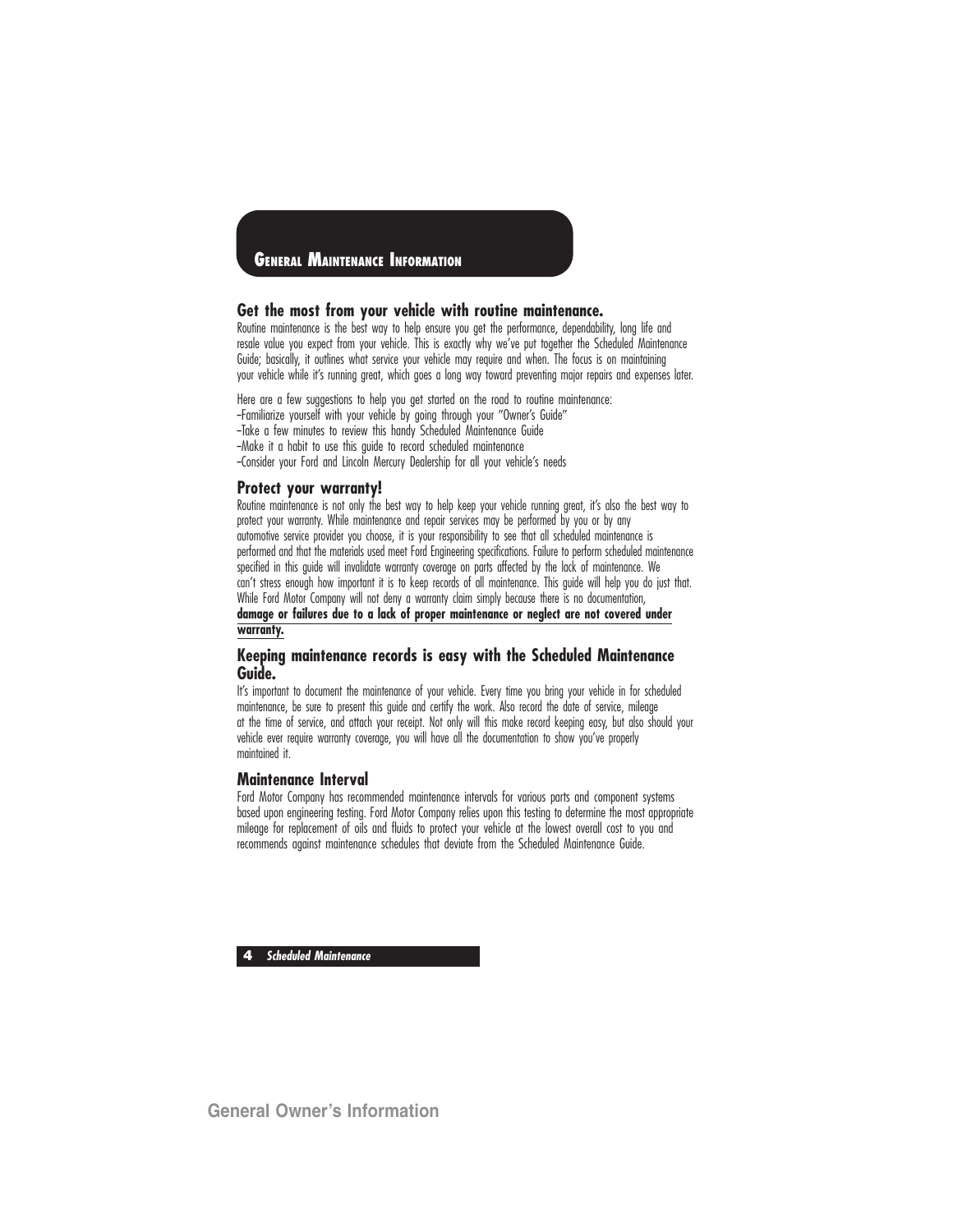

### **Determine which maintenance schedule to follow.**

It's important to follow the maintenance schedule that most closely mirrors your driving habits and the conditions under which you drive. For this reason, the Scheduled Maintenance Guide is divided into two basic maintenance schedules: the ''Normal Schedule'' (further segmented into ''Trucks, Fullsize Vans & SUVs'' and ''Cars & Minivans'') and ''Special Operating Conditions.''

Determining which maintenance schedule is right for you is easy. For the most part, do you drive your Ford, Lincoln or Mercury vehicle under typical, everyday conditions? If so, follow the ''Normal Schedule Trucks, Fullsize Vans & SUVs,'' or ''Normal Schedule Cars & Minivans.''

**General Owner's** Information **Information**

#### **Special Operating Conditions:**

If you feel you may not operate your vehicle under normal / everyday conditions, but primarily under the special operating conditions outlined below, you will need to increase the frequency of some maintenance operations.

- Towing a trailer or carrying heavy loads
- Extensive idling and/or driving at low-speeds for long distances
- Driving in dusty conditions
- Off-road operation
- Use of E85 fuel 50% of the time or greater (flex fuel vehicles only)

**Important:** For further details and information regarding these Special Operating Conditions see page 42.

#### **Exceptions**

There are some exceptions to all schedules for specific vehicles and special applications, outlined below. You will find further information under "Exceptions" on page 46

- Engine oil and Motorcraft Premium Gold Engine Coolant time and mileage based interval
- Class A Motorhome change the brake fluid and automatic transmission fluid
- Rear axle maintenance and lubrication

Last of all, if you're unsure about which maintenance schedule to follow, ask your Ford and Lincoln Mercury Dealership, or visit our website, www.genuineservice.com, then go to the service pick.

#### **Oils, Fluids and Flushing**

In many cases, fluid discoloration is a normal operating characteristic of the chemical compound and may not necessarily demonstrate that a fluid needs to be changed. Oils and Fluids identified in the Owner's Maintenance Guide should be changed at the specified interval or in conjunction with a repair. Flushing is a viable way to change fluid for many vehicle sub-systems during scheduled maintenance and should only be done using the same fluid required to finish the maintenance procedure, or a Ford approved flushing chemical.

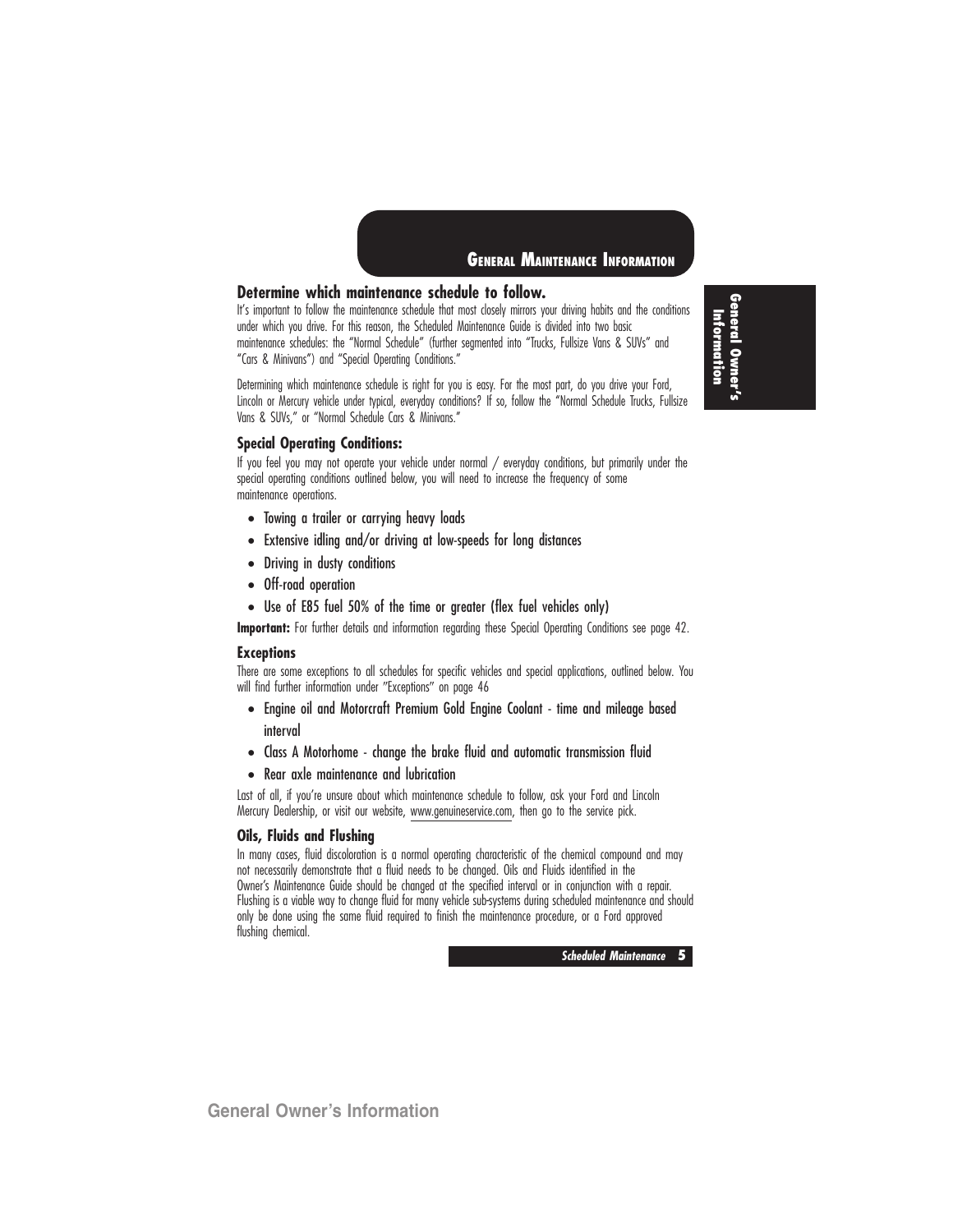

#### **Chemicals and Additives**

Non-Ford approved chemicals or additives are not required for factory recommended maintenance. In fact, Ford Motor Company recommends against the use of such additive products unless specifically recommended by Ford for a particular application.

Your vehicle is very sophisticated and built with multiple complex performance systems. Every manufacturer develops these systems using different specifications and performance features. That's why it's important to rely on your Ford or Lincoln Mercury dealership to properly diagnose and repair your vehicle.



When planning your maintenance services, consider your Ford or Lincoln Mercury dealership for all your vehicle's needs.

### **Get the most from your service and maintenance visits.**

There are a lot of reasons why your Ford or Lincoln Mercury dealership is a great way to help keep your vehicle running great.

#### **Convenience**

To make your service visit even more convenient, in many cases, you'll find extended evening hours and Saturday hours. How's that for quality service?

### **Factory-trained Technicians**

Ford and Lincoln Mercury service technicians participate in extensive factory-sponsored training to help them become the experts on the operation of your vehicle. Many participate in Ford-sponsored training to become certified. Ask your dealer about the training and certification their technicians have received.

#### **Genuine Ford and Motorcraft Replacement Parts**

Ford and Lincoln Mercury dealerships stock Ford and Motorcraft branded replacement parts. These parts meet or exceed Ford Motor Company's specifications, and we stand behind them. Maintenance parts installed at your Ford or Lincoln Mercury dealership carry a nationwide, 12 months, 12,000 mile parts and labor limited warranty. Your dealer can give you details.

#### **Value Shopping for Your Vehicle's Maintenance Needs**

Your dealership recognizes the competitive landscape of maintenance and light repair automotive services. With factory-trained technicians, and one-stop service from routine maintenance like oil changes and tire rotations to repairs like brake service, check out the value your Ford and Lincoln Mercury dealers can offer.

**6 Scheduled Maintenance**

**General Owner's Information**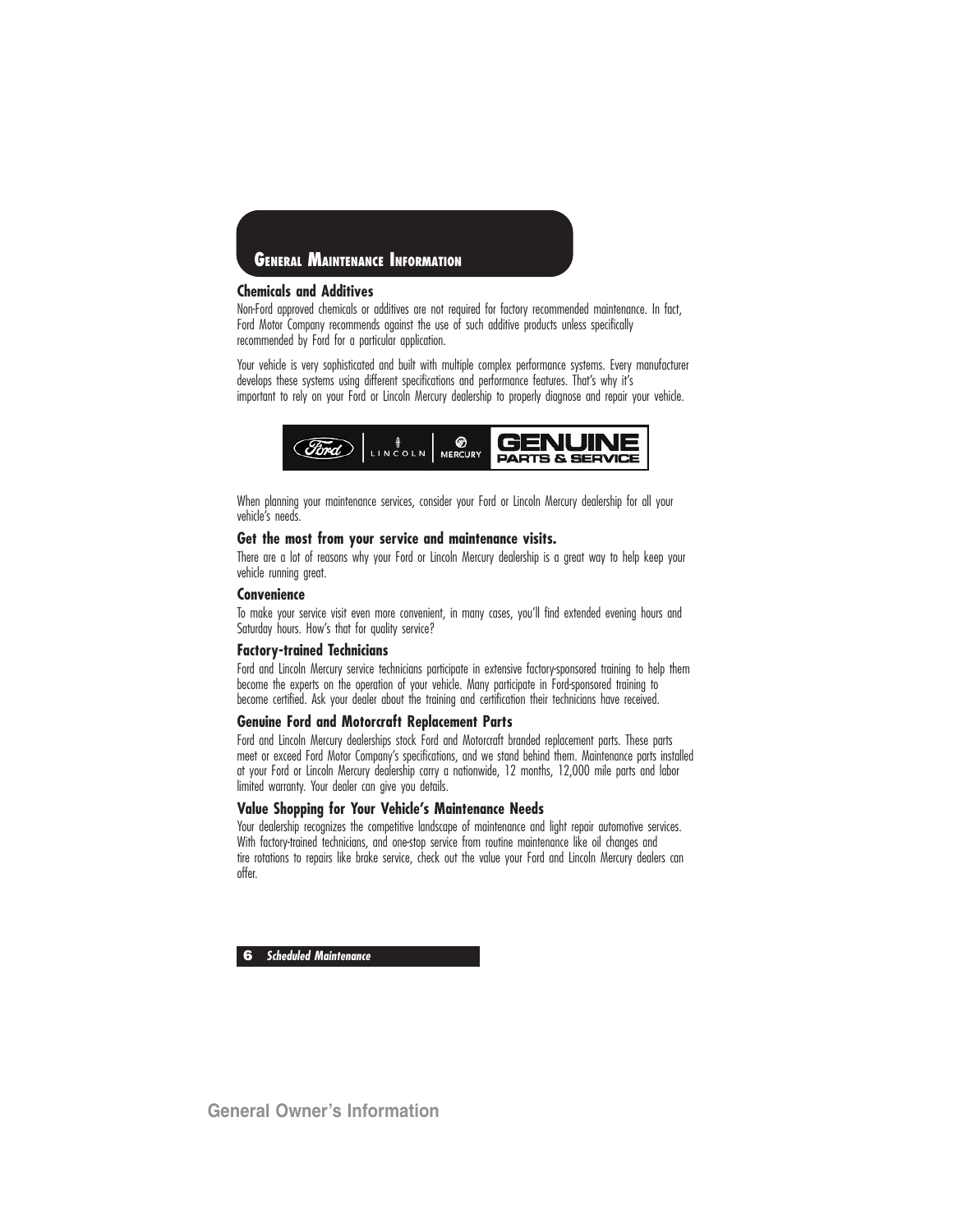### **OWNER CHECKS AND SERVICES**

It is recommended that the following basic maintenance checks and inspections be performed at the designated time intervals. See your "Owner's Guide" for more information.

### **Check Every Month for All Vehicles:**

- ❑ Check function of all interior and exterior lights.
- ❑ Check tires for wear and proper air pressure, including spare.
- ❑ Check engine oil fluid level.
- ❑ Check windshield washer fluid level.

### **Check Every Six Months for All Vehicles:**

- ❑ Check lap/shoulder belts and seat latches for wear and proper operation.
- ❑ Check that externally mounted spare tire is properly stowed (tight) (see "Owner's Guide").
- ❑ Check power steering fluid level.
- ❑ Check washer spray, wiper operation, and clean all wiper blades (replace blades as necessary).
- ❑ Check parking brake for proper operation.
- ❑ Check and lubricate all hinges, latches, door check straps (see dealer) and outside locks.
- ❑ Check and lubricate upper and lower sliding door tracks, if equipped.
- ❑ Check and clean sliding door contact switches, if equipped.
- ❑ Check and lubricate door rubber weatherstrips.
- ❑ Check and clean body and door drain holes.
- ❑ Check safety warning lamps (brake, ABS, air bag, safety belt) for operation.
- ❑ Check engine cooling system level and strength.
- ❑ Check battery connections and clean if necessary.
- ❑ Check clutch fluid level, if equipped.

### **Retightening lug nuts:**

- ❑ On vehicles equipped with dual rear wheels, retighten the wheel lug nuts to the specified torque at 100 miles (160 km), and again at 500 miles (800 km) of new vehicle operation and after any wheel disturbance (tire rotation, changing a flat tire, wheel removal, etc.).
- □ Refer to "Wheel Lug Nut Torque Specification" in your "Owner's Guide" for the proper lug nut torque specification.

**Scheduled Maintenance 7**

**General Owner's Information**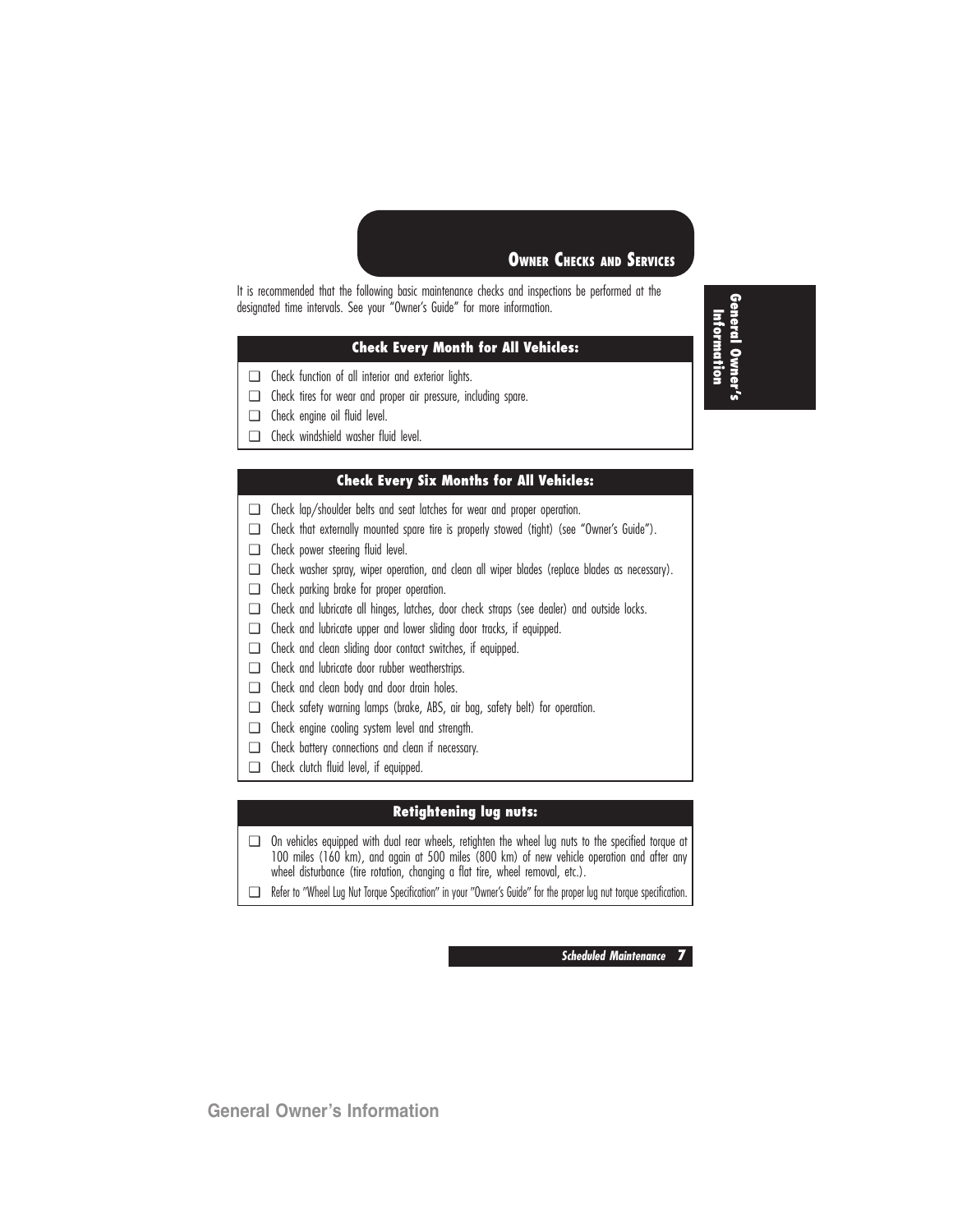

### **Factory Authorized Systems Checks**

In the event that your vehicle experiences a component related concern, please contact your Ford, Lincoln or Mercury dealership. The Ford Motor Company Trained Technicians who work at Ford, Lincoln or Mercury dealerships are specifically trained to understand your vehicle.

A proper repair begins with a thorough system check. A Factory Authorized Systems Check can ONLY be found at a Ford or Lincoln Mercury dealership. In some circumstances, the Technician may need to request your authorization to perform additional operations to determine the final diagnosis. The Technician's goal is to ensure that your vehicle is fixed right the first time, at the best value to you.

The following list represents several of the Factory Authorized Systems Checks available at a participating Ford or Lincoln Mercury dealers:

- Air Conditioning
- Check Engine Light
- All Wheel Drive and 4X4
- Automatic Transmission
- Engine Cooling and Cabin Heating
- Steering and Suspension
- Charge/Start/Battery
- Wheel Alignment
- Anti-Lock Brake System

When parts on your vehicle need replacing, you should not settle for anything that does not meet Ford Motor Company's specifications. Genuine Ford and Motorcraft branded parts meet these specifications. You can find them at your Ford and Lincoln Mercury Dealership. Look for the following brands as one way to ensure the parts you are putting on your vehicle meet the maintenance requirements.



**8 Scheduled Maintenance**

**Keep It Genuine**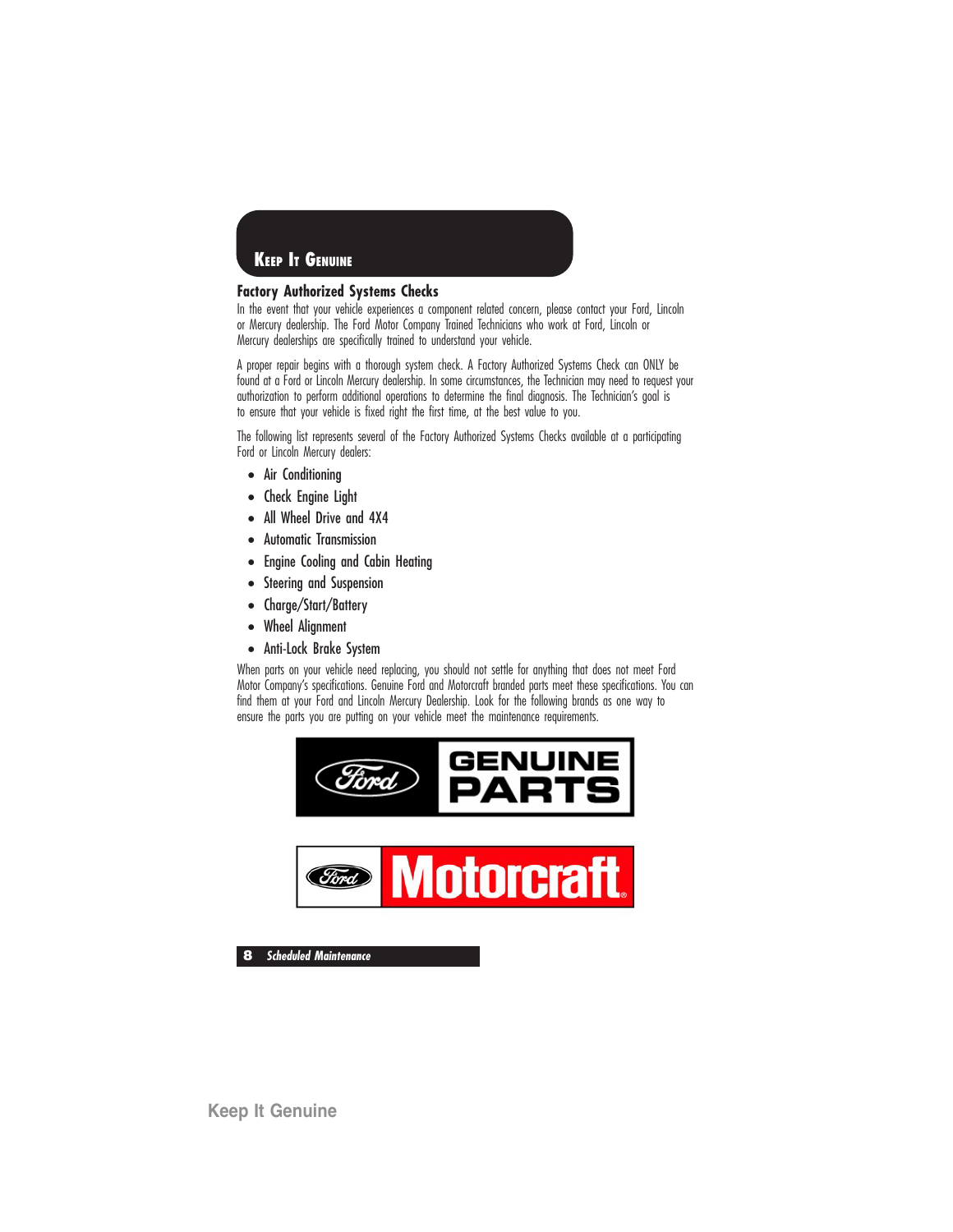

### **Tires**

Tire maintenance and replacement selection when necessary are critical to your vehicle's performance and helps keep you and your passengers safe. Make sure all tires and wheels are of the same size, type, tread design, brand and load-carrying capacity, because they can affect the safety and performance of your vehicle. When you need to replace your tires, consider visiting your Ford or Lincoln Mercury dealership for name-brand tires and people who know your vehicle.



#### **Batteries**

The technicians at your Ford or Lincoln Mercury dealership can determine the health of your vehicle's battery during any service visit. The Motorcraft Tested Tough Max Series with its "long-life" design outlasted other long-life batteries by up to 200%. That's one reason why we stand behind this battery with a national 3 year, free-replacement and prorated-cost thereafter up to 100 months with unlimited mileage. Should your battery need to be replaced, consider any one of the batteries that bear the Motorcraft name.



**Scheduled Maintenance 9**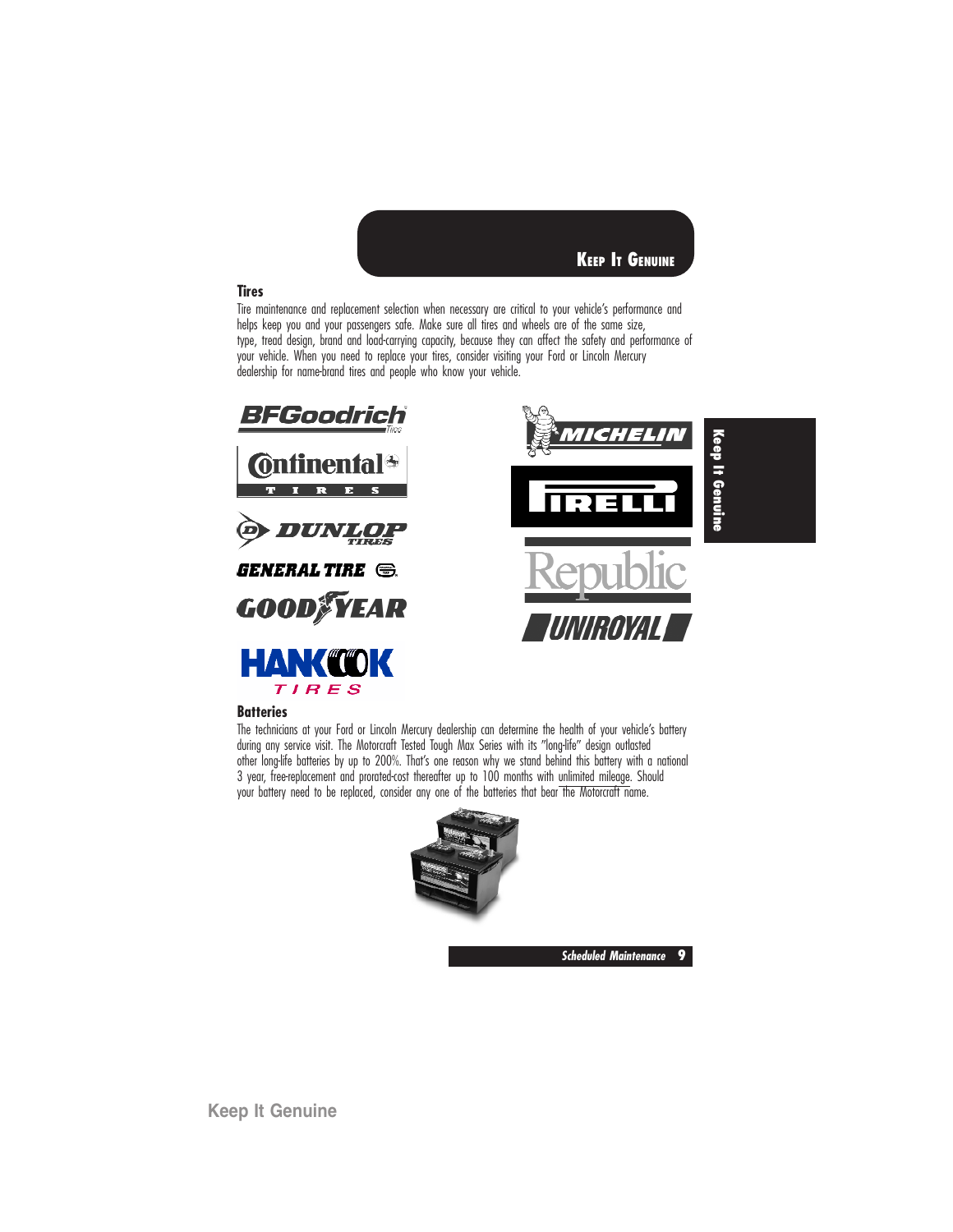

### **Brakes**

Technicians at your Ford or Lincoln Mercury dealer can install the right brake parts for your vehicle. Ford Original Equipment and Motorcraft replacement brake pads, shoes, rotors and drums meet the stringent standards of Ford Motor Company engineers.

In addition, all Ford Original Equipment replacement brake pads, shoes, rotors and drums are vehicle tested for durability and noise suppression while being Federal Motor Vehicle Safety Standard (FMVSS) compliant. The right brake parts and repair work are essential to ensure your brake system operates as it should.



#### **Oil & Lubricants**

It is important to stick to a regular maintenance schedule for changing your vehicle's oil and lubricants. Motorcraft Oils and Lubricants meet the stringent standards set by Ford Motor Company. Motorcraft Oils are formulated to reduce engine friction, improve fuel economy, and protect against deposits and wear. The American Petroleum Industry certifies them, so you know Motorcraft oil stands up to the tests of both Ford and independent engineers.



**10 Scheduled Maintenance**

**Keep It Genuine**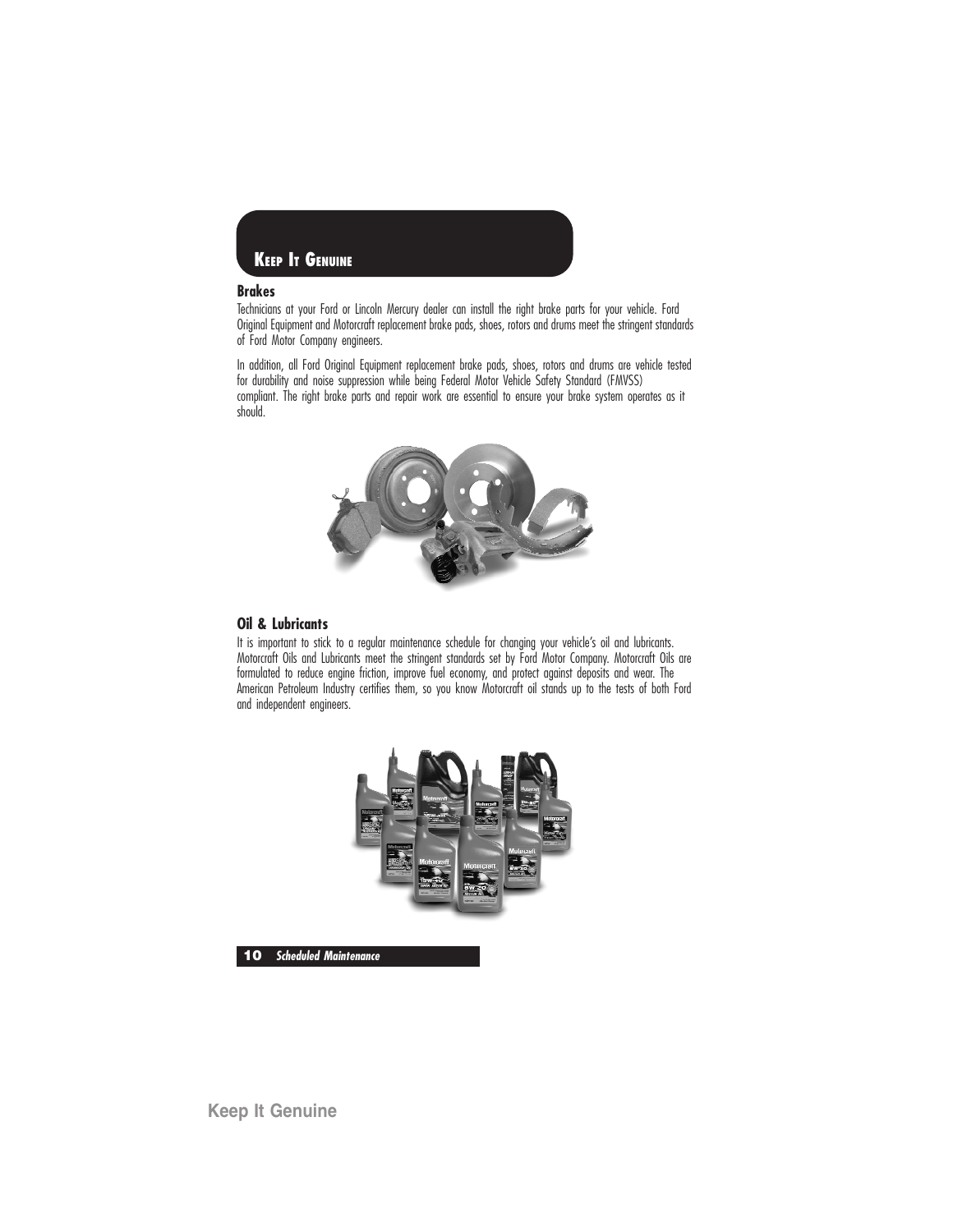

### **COLLISION**

An accident is an upsetting experience and collision repair is often complicated and confusing. Here are a few pointers to help you better understand the collision repair process and make sure your vehicle is properly repaired with the right parts. A properly repaired vehicle can help a vehicle retain its value.

#### **Your rights as a consumer**

As a consumer, you are within your rights to insist on original equipment replacement parts. These genuine parts are made by the manufacturer to meet stringent criteria for fit, finish, structural integrity, corrosion protection and dent resistance, just like the parts that were originally on your vehicle. Insist on genuine Ford replacement parts.

#### **The collision shop**

Many Ford and Lincoln Mercury Dealerships offer collision repair services. Ask your selling dealership about their capabilities to help with collision repair.

### **Parts**

Genuine Ford Collision Parts are designed, engineered, and warranted by Ford Motor Company. See your dealer for limited warranty details. They are manufactured to the same specifications as those on your vehicle when it was built. The right parts can help your vehicle better maintain its value.



**Keep It Genuine**

**Scheduled Maintenance 11**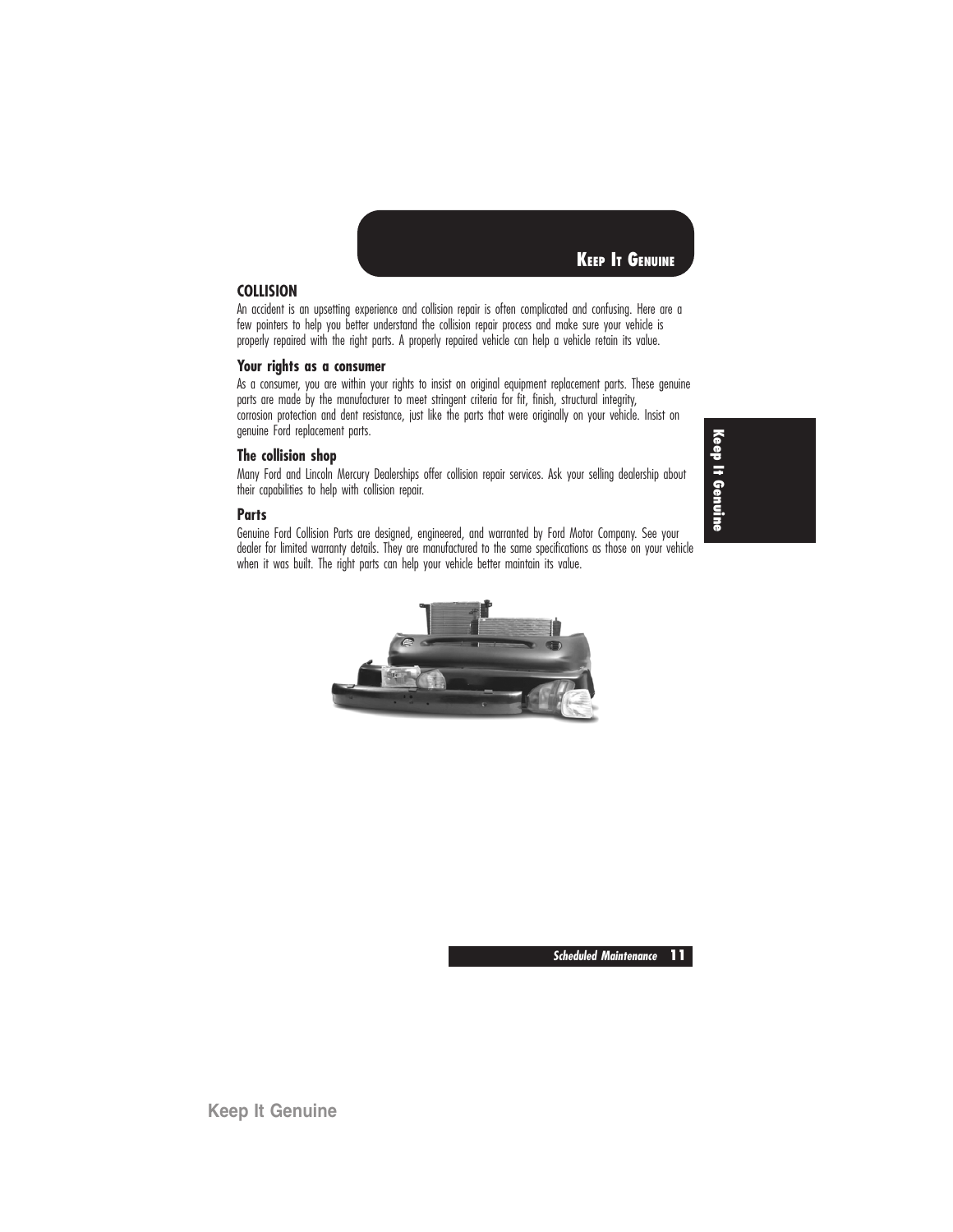### **MULTI-POINT INSPECTION**

Ford recommended scheduled maintenance – In order to keep your vehicle running right, it is important that you have the systems on your vehicle checked regularly. This can help identify any potential issue before there are any major problems. Ford Motor Company suggests the following multi-point inspection be performed at every scheduled maintenance interval as one way to ensure your vehicle keeps running great.



**12 Scheduled Maintenance**

**General Owner's Information**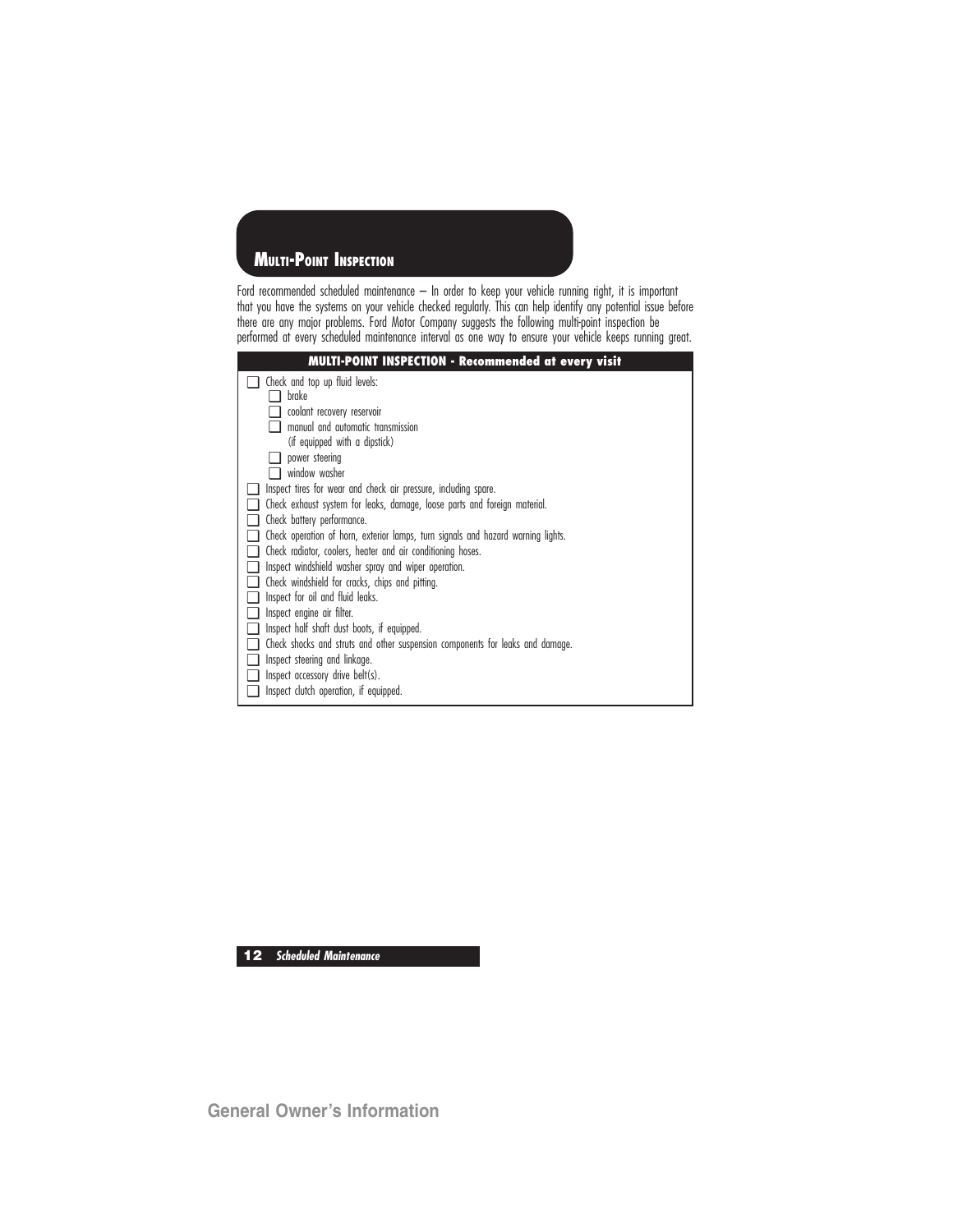**MULTI-POINT INSPECTION**

If you are at your Ford or Lincoln Mercury dealership for your vehicle maintenance, be sure to ask your expert technician about the multi-point vehicle inspection. It's a comprehensive way to perform a thorough inspection of your vehicle. It is your receipt that gives you immediate feedback! You'll know what's been checked, what's okay, as well as those things that may require future or immediate attention. The multi-purpose vehicle inspection is one more way to keep your vehicle running great!

| Gustomer Name:                                                                                                         | Year/Model:<br>Date:                                                                                                              |
|------------------------------------------------------------------------------------------------------------------------|-----------------------------------------------------------------------------------------------------------------------------------|
| RO/Tag<br>Mileage:                                                                                                     |                                                                                                                                   |
| CHECKED AND OKAY AT THIS TIME                                                                                          | MAY REQUIRE FUTURE ATTENTION<br>REQUIRES IMMEDIATE ATTENTION                                                                      |
| Check Fluid Levels and Fill<br>$0K$ FLI<br>OK FILL                                                                     | Check Battery                                                                                                                     |
| Window Wesher<br>Power Steering                                                                                        | Factory Spec Cold<br>GEATT<br>Good<br>Part<br>Oranking Amps                                                                       |
| Transmission<br><b>Coolart Recovery Reservoir</b><br>(If equipped with dipetiols)                                      | Batton: Torminals<br><b>ERATT</b><br><b>Clean I' necessary</b><br>Actual Oold<br><b>FRATT</b>                                     |
| Balle Reservoir                                                                                                        | Cranking Amps<br>Check Brakes                                                                                                     |
| Check Following Systems / Components                                                                                   | Measure Front / Rear Brake Linings                                                                                                |
| Operation of horn, interior lights, exterior lamps,<br>turn signals, hazard and brake lamps                            | LF<br><b>RF</b><br><b>GBK</b><br><b>GBK</b>                                                                                       |
| Windshield washer spray, wiper operation<br>and wiper blades                                                           | YBK<br><b>YBK</b>                                                                                                                 |
| Windshield for cracks, chips and pitting                                                                               | <b>FBK</b><br><b>FBK</b>                                                                                                          |
| Radiator, heater, and air-conditioning hoses for leaks<br>and damage                                                   | GEK<br><b>GBK</b>                                                                                                                 |
| Engine air filter                                                                                                      | VRK<br>VRK                                                                                                                        |
| <b>FLOAD</b><br>Oil and/or fluid leaks                                                                                 | RBK<br><b>FIBK</b><br>LR<br><b>RR</b>                                                                                             |
| TEW<br>Constant velocity (CV) drive ade boots (if equipped)                                                            | Over 6mm or 7/32" (Disc) or Over 2mm or 3/32" (Drum)<br>3 to 6mm or 4/32" to 7/32" (Disc) or 1.01 to 2mm (Drum) or 2/32" to 3/32" |
| has)<br>Exhaust system (leaks, damage, loose parts)                                                                    | Less than 3mm or 4/32" (Disc) or 1mm or 2/32" or less (Drum)                                                                      |
| Drive shaft, transmission, u-joint and shift linkage (if<br>nsus<br>equipped) and lubricate (as needed)*               | Brake Measurements Not Taken This Service Visit                                                                                   |
| Steering and steering linkages<br>han                                                                                  | Comments:                                                                                                                         |
| Shocks/struts and other suspension components<br><b>Inset</b><br>for leaks and/or damage                               | Check Tires<br>LF<br><b>TREAD DEPTH</b><br><b>RF</b>                                                                              |
| Brake system (induding lines, hoses, and parking<br><b>TOUL</b><br>brake) and wheel end for end-play and bearing noise | GTIRE<br>GTIRE                                                                                                                    |
| Engine Cooling system, hoses and clamps<br><b>VOM</b>                                                                  | YTIRE<br>YTIRE<br><b>RTIRE</b><br>RTIRE                                                                                           |
| Accessory drive beltist                                                                                                | GTIRE<br>GTIRE                                                                                                                    |
| Clutch operation (if equipped)                                                                                         | <b>YTIRE</b><br>YTIRE                                                                                                             |
| State Inspection Due (If Applicable)<br>$ \frac{l}{2}$ $\frac{l}{2}$ $\frac{l}{2}$ $\frac{l}{2}$                       | <b>RTIRE</b><br>RTIRE<br>LR<br>RR                                                                                                 |
| Comments:                                                                                                              |                                                                                                                                   |
|                                                                                                                        | LF<br>RF<br>WEAR PATTERN / DAMAGE<br>LR<br><b>RR</b>                                                                              |
|                                                                                                                        | <b>Tire Wear Indicates:</b>                                                                                                       |
|                                                                                                                        | Alignment Check Needed<br>Wheel Balance Needed                                                                                    |
|                                                                                                                        | Comments-                                                                                                                         |
| This Courtesy Inspection Completed by Your QualityCare Service Team!                                                   | Tire Pressure Set to<br>PSI FRONT<br>REAR<br>Factory Recommended                                                                  |
| Service Advisor:                                                                                                       |                                                                                                                                   |

**General Owner's** Information **Information**

**Scheduled Maintenance 13**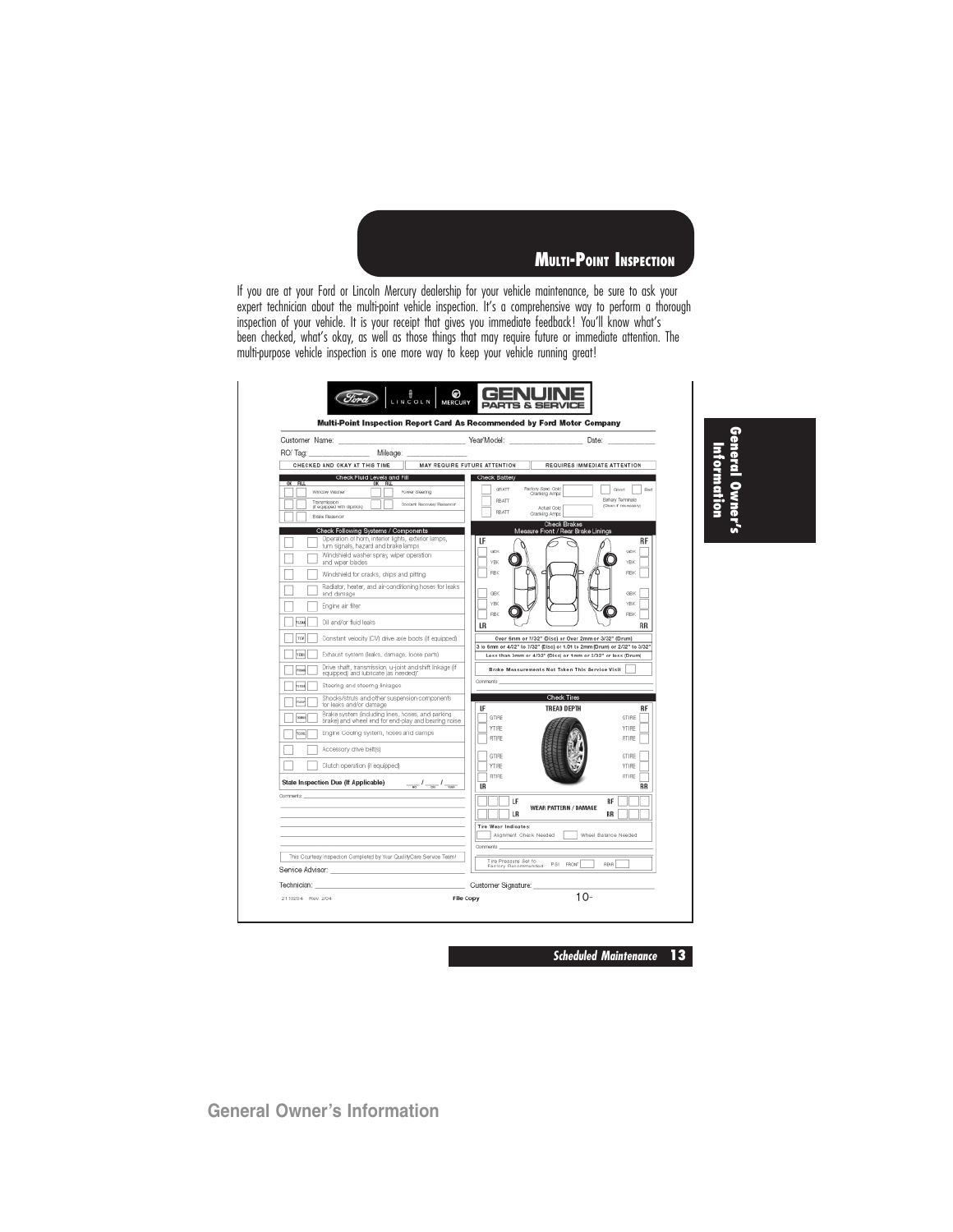| <b>5,000 miles</b>                                                                                                      |                      |                                                           |  |  |
|-------------------------------------------------------------------------------------------------------------------------|----------------------|-----------------------------------------------------------|--|--|
| Change engine oil and replace oil filter.<br>Inspect tires for wear and rotate.<br>Multi-point inspection (recommended) | <b>RO#:</b><br>DATE: | <b>DEALER VALIDATION:</b><br>P&A CODE:<br><b>MILEAGE:</b> |  |  |

**10,000 miles** ❑ Change engine oil and replace oil filter. ❑ Inspect tires for wear. Rotation recommended for optimal tire life. ❑ Multi-point inspection (recommended) **DEALER VALIDATION:** RO#: P&A Code: **DATE: MILEAGE:**

|                                                                                       | 15,000 miles |                           |
|---------------------------------------------------------------------------------------|--------------|---------------------------|
| Change engine oil and replace oil filter.                                             |              |                           |
| Inspect tires for wear and rotate.                                                    |              |                           |
| Inspect automatic transmission fluid level, if                                        |              |                           |
| equipped with dipstick.                                                               |              | <b>DEALER VALIDATION:</b> |
| Inspect brake pads/shoes/rotors/drums, brake                                          |              |                           |
| lines & hoses, and parking brake system.<br>Inspect wheel ends for endplay and noise. |              |                           |
| Inspect engine cooling system and hoses.                                              |              |                           |
| Inspect steering linkage, ball joints, suspension and,                                |              |                           |
| if equipped, half shafts, driveshaft and U-joints.                                    |              |                           |
| Replace cabin air filter, if equipped.                                                |              |                           |
| Lubricate ball joints and steering linkage if                                         | <b>RO#:</b>  | P&A CODE:                 |
| equipped with zerk fittings.                                                          | DATE:        | <b>MILEAGE:</b>           |
| Inspect and lubricate 4X4 front axle shaft U-joints                                   |              |                           |
| (F250/350/450/550).                                                                   |              |                           |
| Multi-point inspection (recommended)                                                  |              |                           |

**14 Scheduled Maintenance**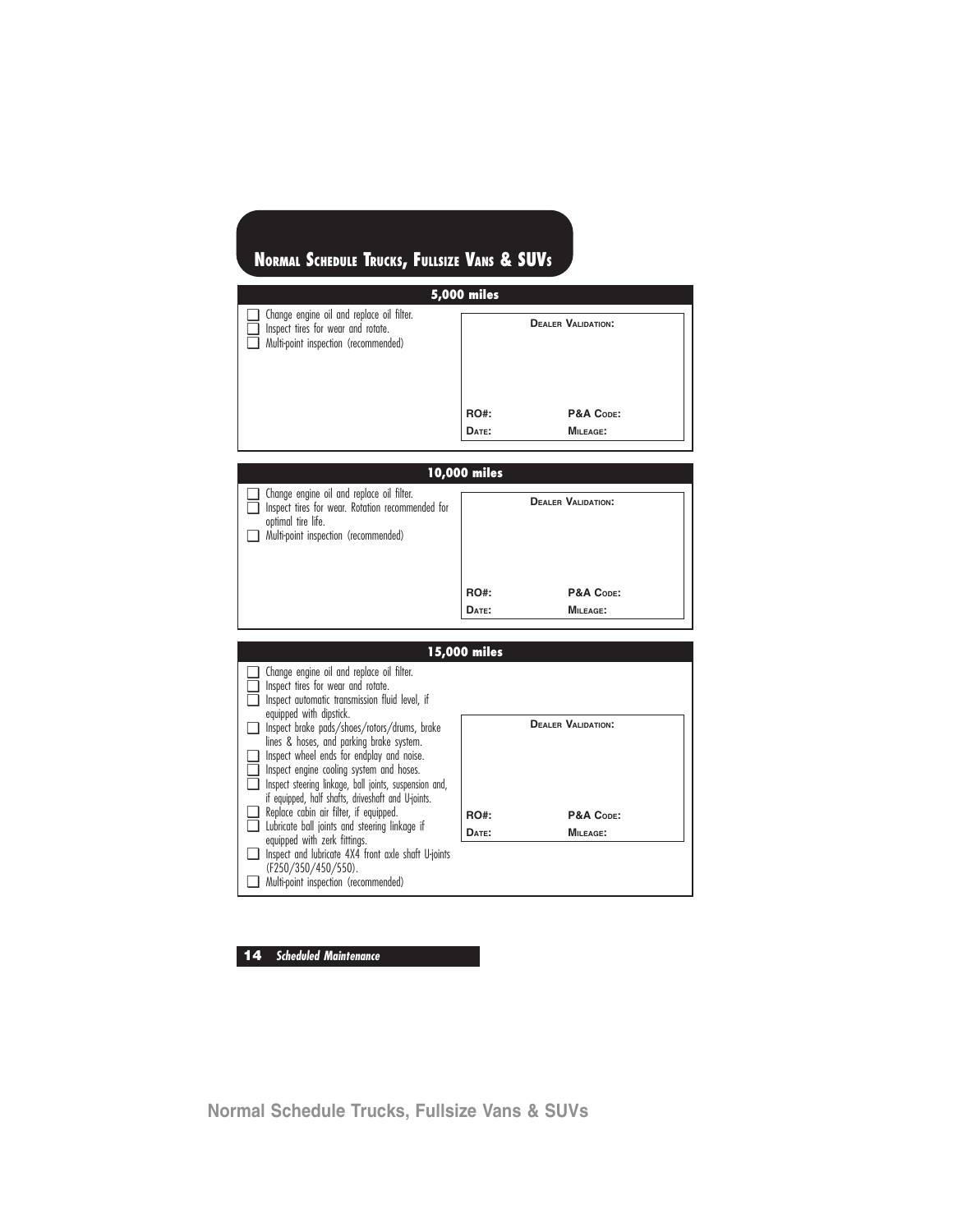| <b>20,000 miles</b>                                                                                                                                                |                      |                                                           |  |  |
|--------------------------------------------------------------------------------------------------------------------------------------------------------------------|----------------------|-----------------------------------------------------------|--|--|
| $\Box$ Change engine oil and replace oil filter.<br>Inspect tires for wear. Rotation recommended for<br>optimal tire life.<br>Multi-point inspection (recommended) | <b>RO#:</b><br>DATE: | <b>DEALER VALIDATION:</b><br>P&A CODE:<br><b>MILEAGE:</b> |  |  |
|                                                                                                                                                                    |                      |                                                           |  |  |

### **25,000 miles** ❑ Change engine oil and replace oil filter. □ Inspect tires for wear. Rotation recommended for optimal tire life. ❑ Multi-point inspection (recommended) **DEALER VALIDATION:** RO#: P&A Code: **DATE: MILEAGE:**

# **NormalSchedule Trucks, Fullsize Vans & SUVs**



### **Tires**

When your tires need to be replaced, consider visiting your Ford or Lincoln Mercury dealership for name-brand tires and people who know your vehicle. And if your Ford or Lincoln Mercury dealership sells the name-brand tire, they can also honor the tire manufacturer's warranty.

**Scheduled Maintenance 15**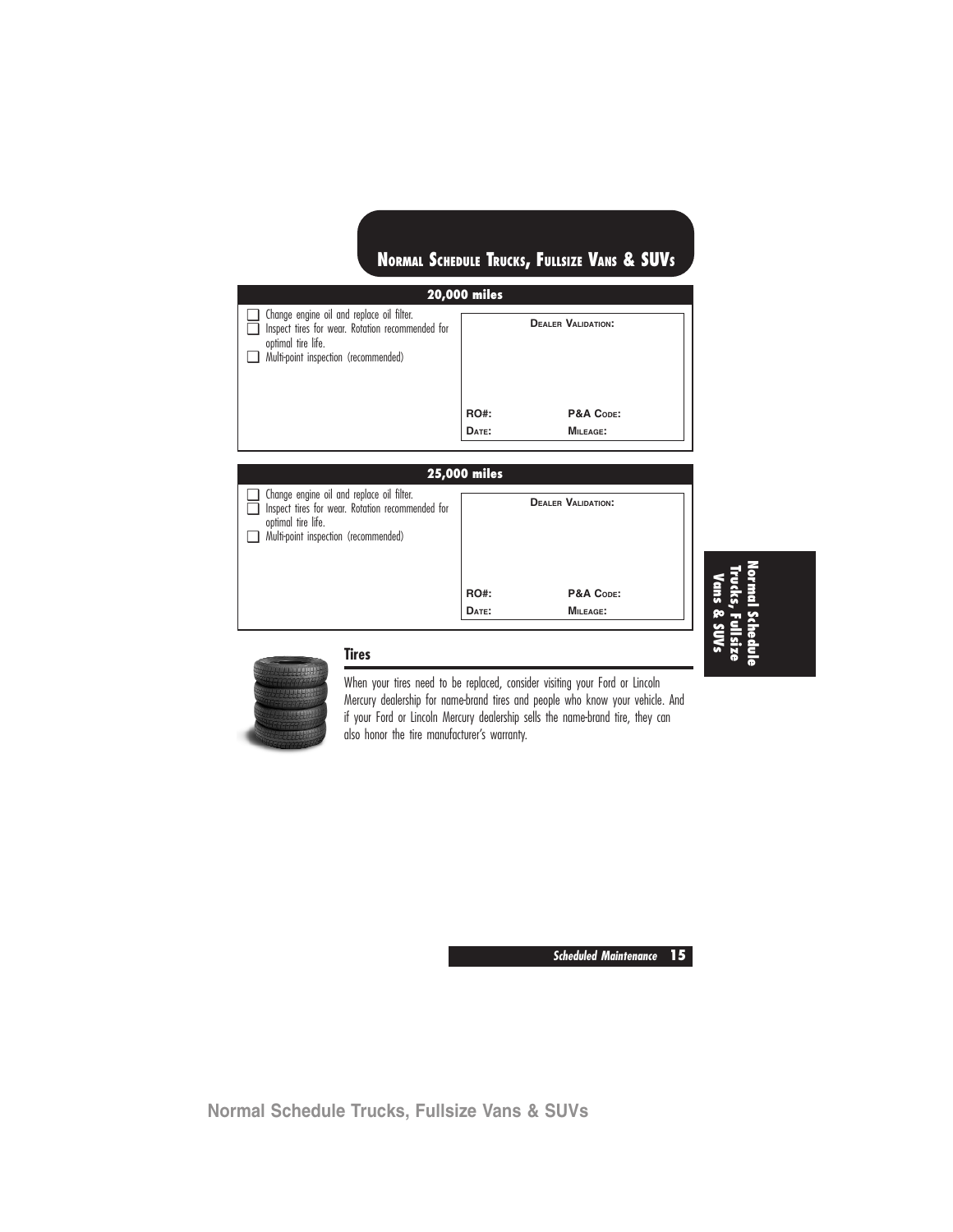

**DATE: MILEAGE:**

**16 Scheduled Maintenance**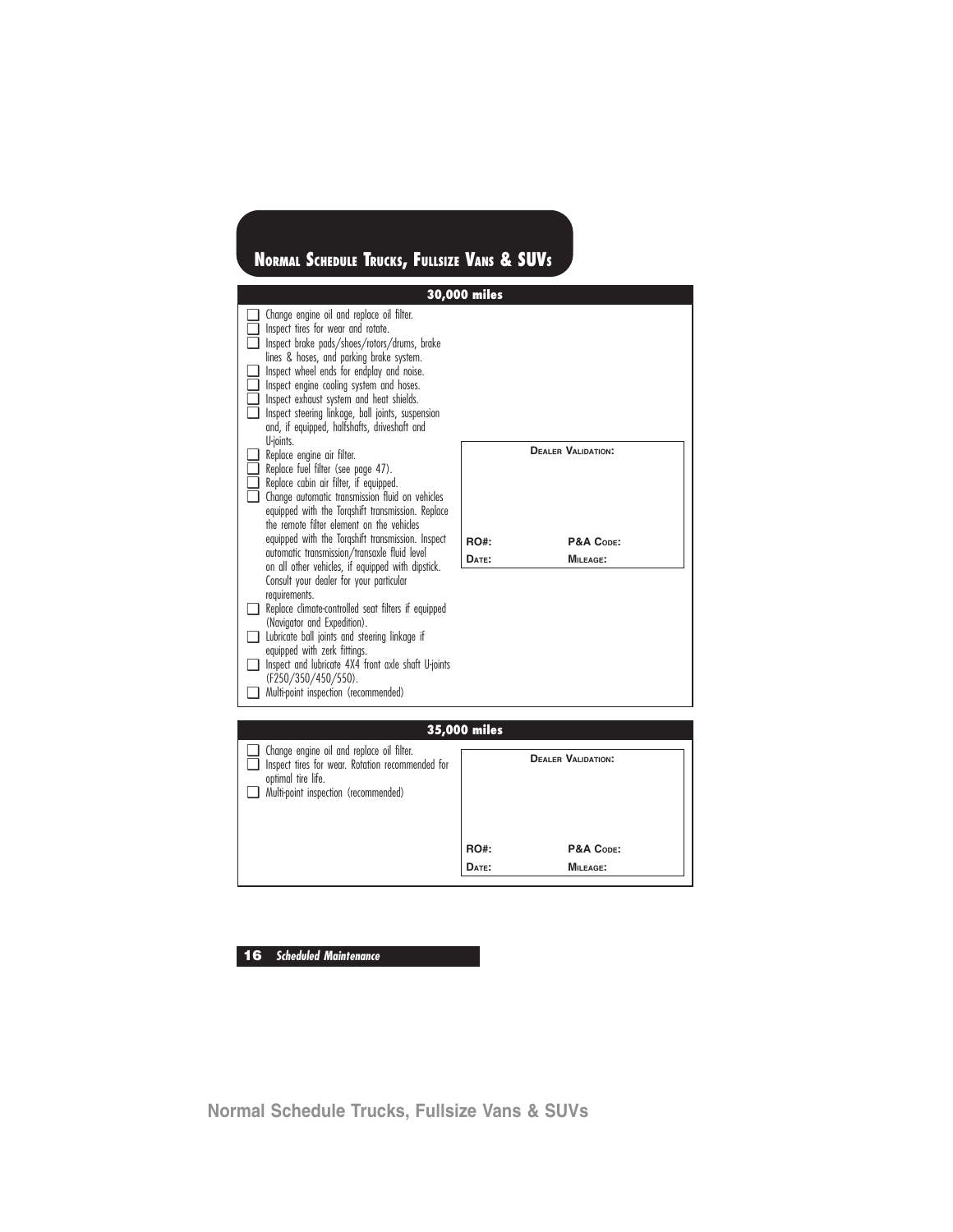| 40,000 miles                                                                                                                                                |                      |                           |  |  |
|-------------------------------------------------------------------------------------------------------------------------------------------------------------|----------------------|---------------------------|--|--|
| Change engine oil and replace oil filter.<br>Inspect tires for wear. Rotation recommended for<br>optimal tire life.<br>Multi-point inspection (recommended) |                      | <b>DEALER VALIDATION:</b> |  |  |
|                                                                                                                                                             | <b>RO#:</b><br>DATE: | P&A CODE:<br>MILEAGE:     |  |  |



**Normal Schedule**

**Scheduled Maintenance 17**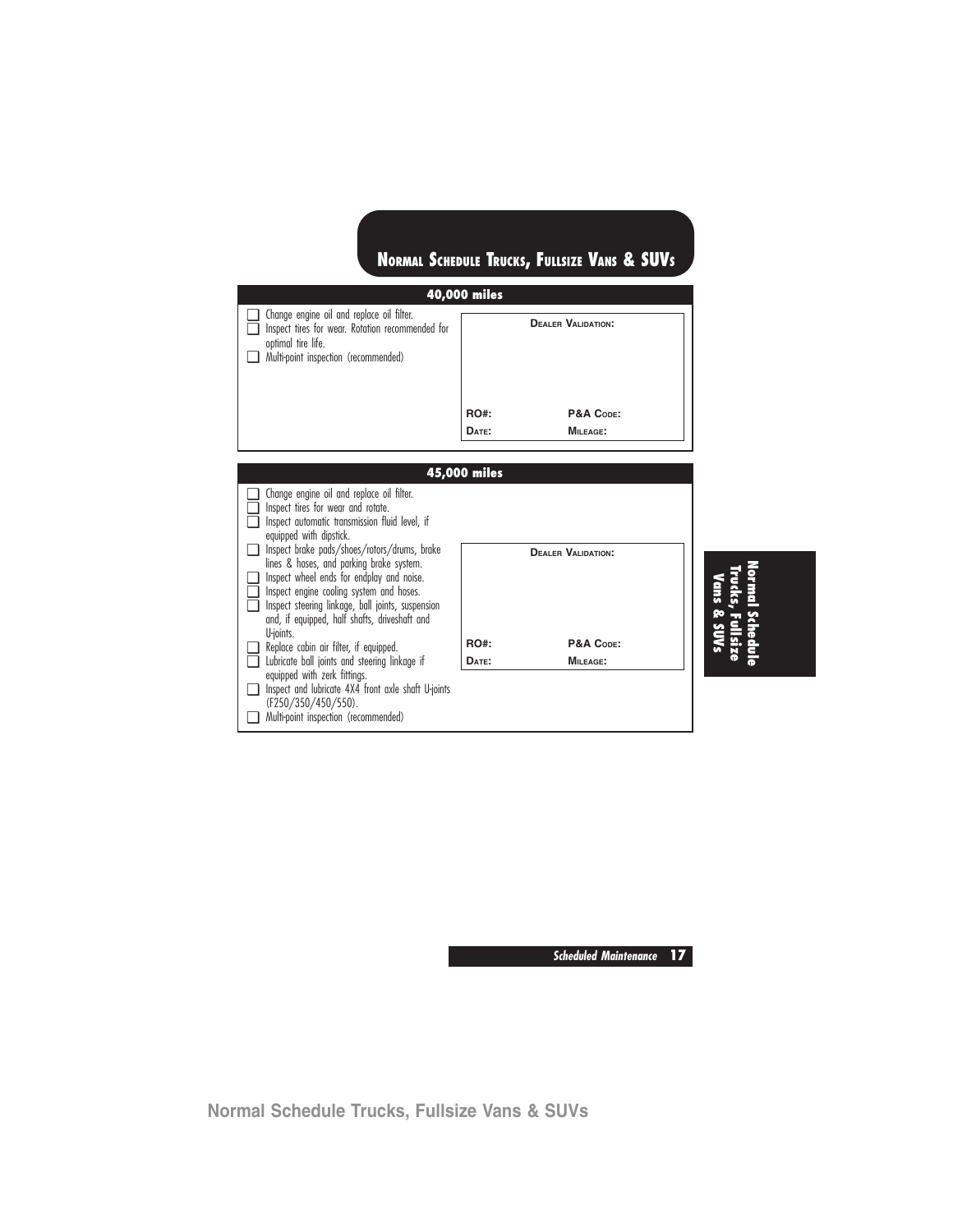| 50,000 miles                                                                                                                                                                                                   |             |                           |  |  |
|----------------------------------------------------------------------------------------------------------------------------------------------------------------------------------------------------------------|-------------|---------------------------|--|--|
| Change engine oil and replace oil filter.<br>Inspect tires for wear. Rotation recommended for<br>optimal tire life.<br>Replace rear axle lubricant (Class A Motorhome)<br>Multi-point inspection (recommended) |             | <b>DEALER VALIDATION:</b> |  |  |
|                                                                                                                                                                                                                | <b>RO#:</b> | P&A CODE:                 |  |  |
|                                                                                                                                                                                                                | DATE:       | MILEAGE:                  |  |  |
|                                                                                                                                                                                                                |             |                           |  |  |

| 55,000 miles                                                                                                                                                |             |                                        |  |
|-------------------------------------------------------------------------------------------------------------------------------------------------------------|-------------|----------------------------------------|--|
| Change engine oil and replace oil filter.<br>Inspect tires for wear. Rotation recommended for<br>optimal tire life.<br>Multi-point inspection (recommended) | <b>RO#:</b> | <b>DEALER VALIDATION:</b><br>P&A CODE: |  |
|                                                                                                                                                             | DATE:       | MILEAGE:                               |  |

### **Batteries**

The technicians at your Ford and Lincoln Mercury dealership can determine the health of your vehicle's battery during any service visit. The Motorcraft Tested Tough Max Series with its "long-life" design outlasted other long-life batteries by up to 200%. That's one reason why we stand behind this battery with a national 3 year, free-replacement and prorated-cost thereafter up to 100 months with unlimited mileage. Should your battery need to be replaced, consider any one of the batteries that bear the Motorcraft name.



**18 Scheduled Maintenance**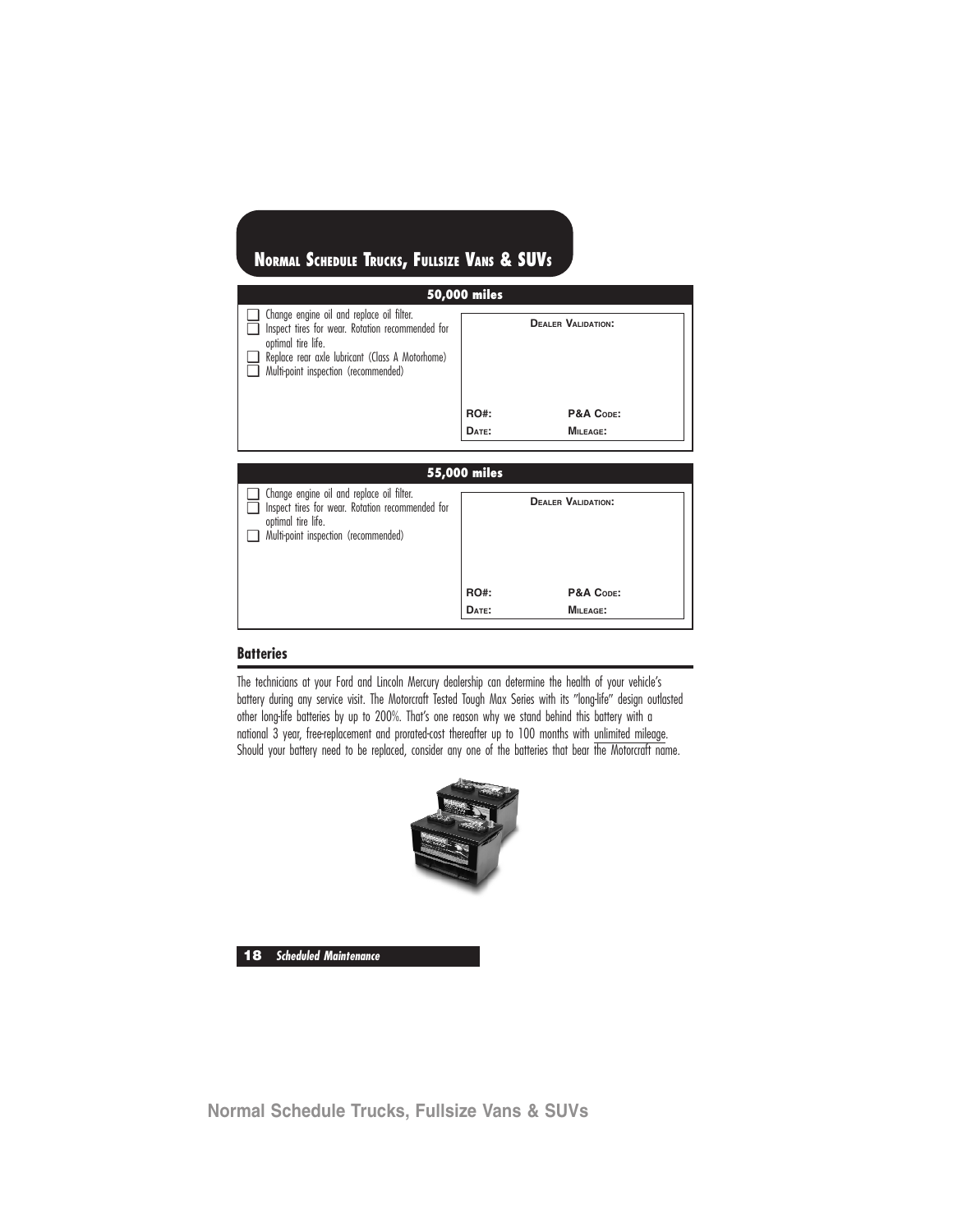| 60,000 miles                                                                                                                                                                                                                                                                                                                                                                                                                                                                               |                                                                            |  |  |  |  |
|--------------------------------------------------------------------------------------------------------------------------------------------------------------------------------------------------------------------------------------------------------------------------------------------------------------------------------------------------------------------------------------------------------------------------------------------------------------------------------------------|----------------------------------------------------------------------------|--|--|--|--|
| Change engine oil and replace oil filter.<br>Inspect tires for wear and rotate.<br>Inspect brake pads/shoes/rotors/drums, brake<br>□<br>lines & hoses, and parking brake system.<br>Inspect wheel ends for endplay and noise.<br>□<br>Inspect engine cooling system and hoses.<br>□<br>Inspect exhaust system and heat shields.<br>◻<br>Inspect steering linkage, ball joints, suspension<br>∩<br>and, if equipped, half shafts, driveshaft and<br>U-ioints.<br>Replace engine air filter. |                                                                            |  |  |  |  |
| Replace fuel filter (see page 47).<br>Replace cabin air filter, if equipped.<br>Change automatic transmission fluid on vehicles<br>□<br>equipped with the Torgshift transmission. Replace<br>the remote filter element on the vehicles<br>equipped with the Torgshift transmission. Inspect<br>automatic transmission/transaxle fluid level<br>on all other vehicles, if equipped with dipstick.<br>Consult your dealer for your particular                                                | <b>DEALER VALIDATION:</b><br><b>RO#:</b><br>P&A CODE:<br>MILEAGE:<br>DATE: |  |  |  |  |
| requirements.<br>Replace climate-controlled seat filters if equipped<br>(Navigator and Expedition).<br>Lubricate ball joints and steering linkage if<br>equipped with zerk fittings.<br>Lubricate 4X2 front wheel bearings, replace<br>ப<br>grease seals, and adjust bearings (if not<br>equipped with sealed bearings).<br>Inspect and lubricate 4X4 front axle shaft U-joints<br>(F250/350/450/550).<br>Multi-point inspection (recommended)                                             |                                                                            |  |  |  |  |

**Normal Schedule Trucks, Fullsize Vans & SUVs**

**Scheduled Maintenance 19**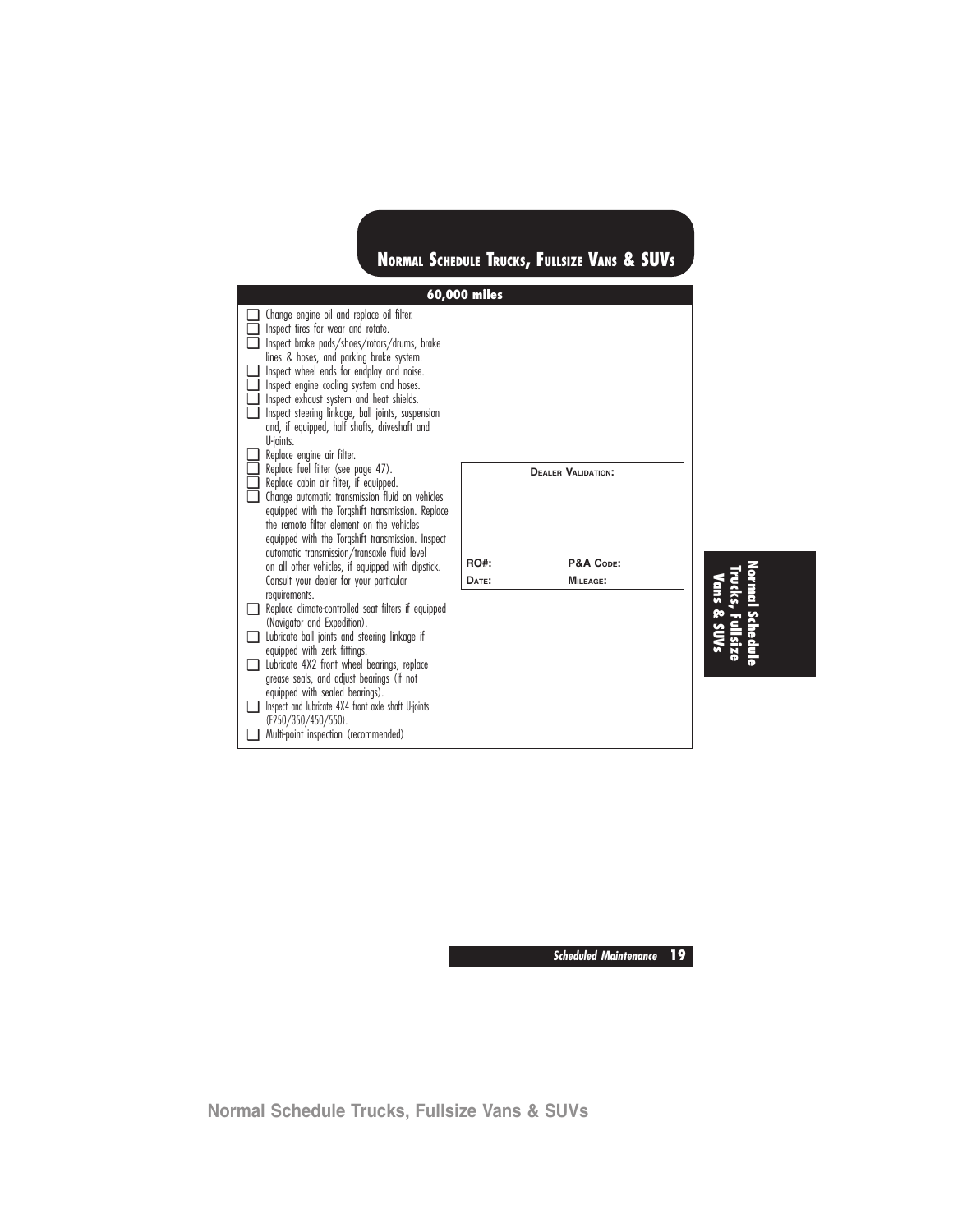| 65,000 miles                                                                                                                                                |             |                           |  |
|-------------------------------------------------------------------------------------------------------------------------------------------------------------|-------------|---------------------------|--|
| Change engine oil and replace oil filter.<br>Inspect tires for wear. Rotation recommended for<br>optimal tire life.<br>Multi-point inspection (recommended) |             | <b>DEALER VALIDATION:</b> |  |
|                                                                                                                                                             | <b>RO#:</b> | P&A CODE:                 |  |
|                                                                                                                                                             | DATE:       | MILEAGE:                  |  |

## **70,000 miles** ❑ Change engine oil and replace oil filter. □ Inspect tires for wear. Rotation recommended for optimal tire life. ❑ Multi-point inspection (recommended) **DEALER VALIDATION:** RO#: P&A Code: **DATE: MILEAGE:**

|                                                                                                                                                 | 75,000 miles |                           |
|-------------------------------------------------------------------------------------------------------------------------------------------------|--------------|---------------------------|
| Change engine oil and replace oil filter.<br>Inspect tires for wear and rotate.<br>Inspect automatic transmission fluid level, if               |              |                           |
| equipped with dipstick.<br>Inspect brake pads/shoes/rotors/drums, brake<br>lines & hoses, and parking brake system.                             |              | <b>DEALER VALIDATION:</b> |
| Inspect wheel ends for endplay and noise.<br>Inspect engine cooling system and hoses.<br>Inspect steering linkage, ball joints, suspension and, |              |                           |
| if equipped, half shafts, driveshaft and U-joints.<br>Replace cabin air filter, if equipped.                                                    | <b>RO#:</b>  | P&A CODE:                 |
| Lubricate ball joints and steering linkage if<br>equipped with zerk fittings.                                                                   | DATE:        | <b>MILEAGE:</b>           |
| Inspect and lubricate 4X4 front axle shaft U-joints<br>(F250/350/450/550).                                                                      |              |                           |
| Multi-point inspection (recommended)                                                                                                            |              |                           |

### **20 Scheduled Maintenance**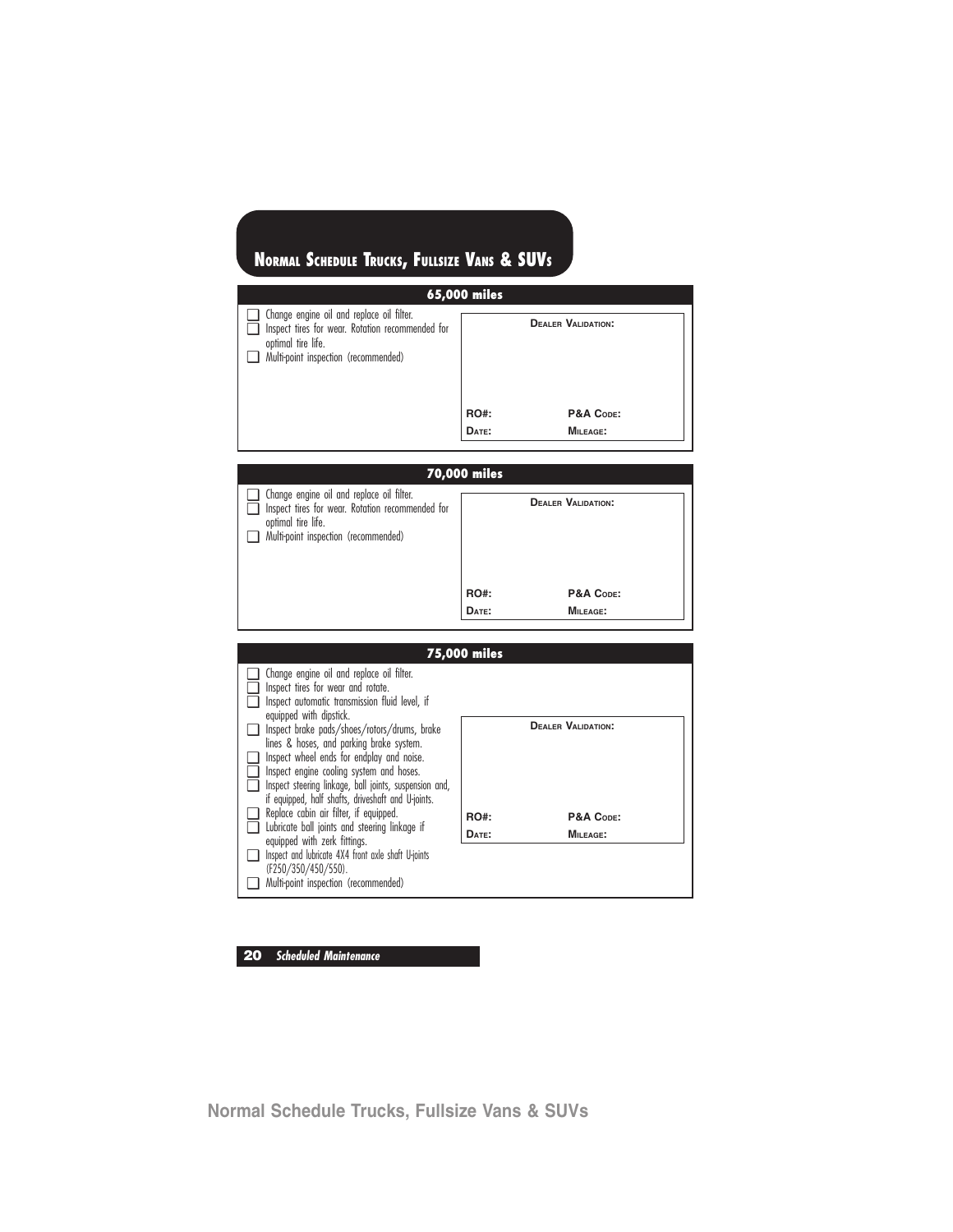| 80,000 miles                                                                                                                                                       |             |                              |  |  |
|--------------------------------------------------------------------------------------------------------------------------------------------------------------------|-------------|------------------------------|--|--|
| $\Box$ Change engine oil and replace oil filter.<br>Inspect tires for wear. Rotation recommended for<br>optimal tire life.<br>Multi-point inspection (recommended) |             | <b>DEALER AUTHORIZATION:</b> |  |  |
|                                                                                                                                                                    | <b>RO#:</b> | P&A CODE:                    |  |  |
|                                                                                                                                                                    | DATE:       | MILEAGE:                     |  |  |
|                                                                                                                                                                    |             |                              |  |  |

#### **85,000 miles**

| n | $\Box$ Change engine oil and replace oil filter.<br>Inspect tires for wear. Rotation recommended for<br>optimal tire life.<br>Multi-point inspection (recommended) |             | <b>DEALER AUTHORIZATION:</b> |  |
|---|--------------------------------------------------------------------------------------------------------------------------------------------------------------------|-------------|------------------------------|--|
|   |                                                                                                                                                                    | <b>RO#:</b> | P&A CODE:                    |  |
|   |                                                                                                                                                                    | DATE:       | <b>MILEAGE:</b>              |  |

### **NormalSchedule Trucks,Fullsize Vans & SUVs**



### **Brakes**

Technicians at your Ford or Lincoln Mercury dealer can install the right brake parts for your vehicle. Ford Original Equipment and Motorcraft replacement brake pads, shoes, rotors, and drums meet the stringent standards of Ford Motor Company engineers.

In addition, all Ford Original Equipment replacement brake pads, shoes, rotors, and drums are vehicle tested for durability and noise suppression while being Federal Motor Vehicle Safety Standard (FMVSS) compliant. The right brake parts and repair work are essential to ensure your brake system operates as it should.

**Scheduled Maintenance 21**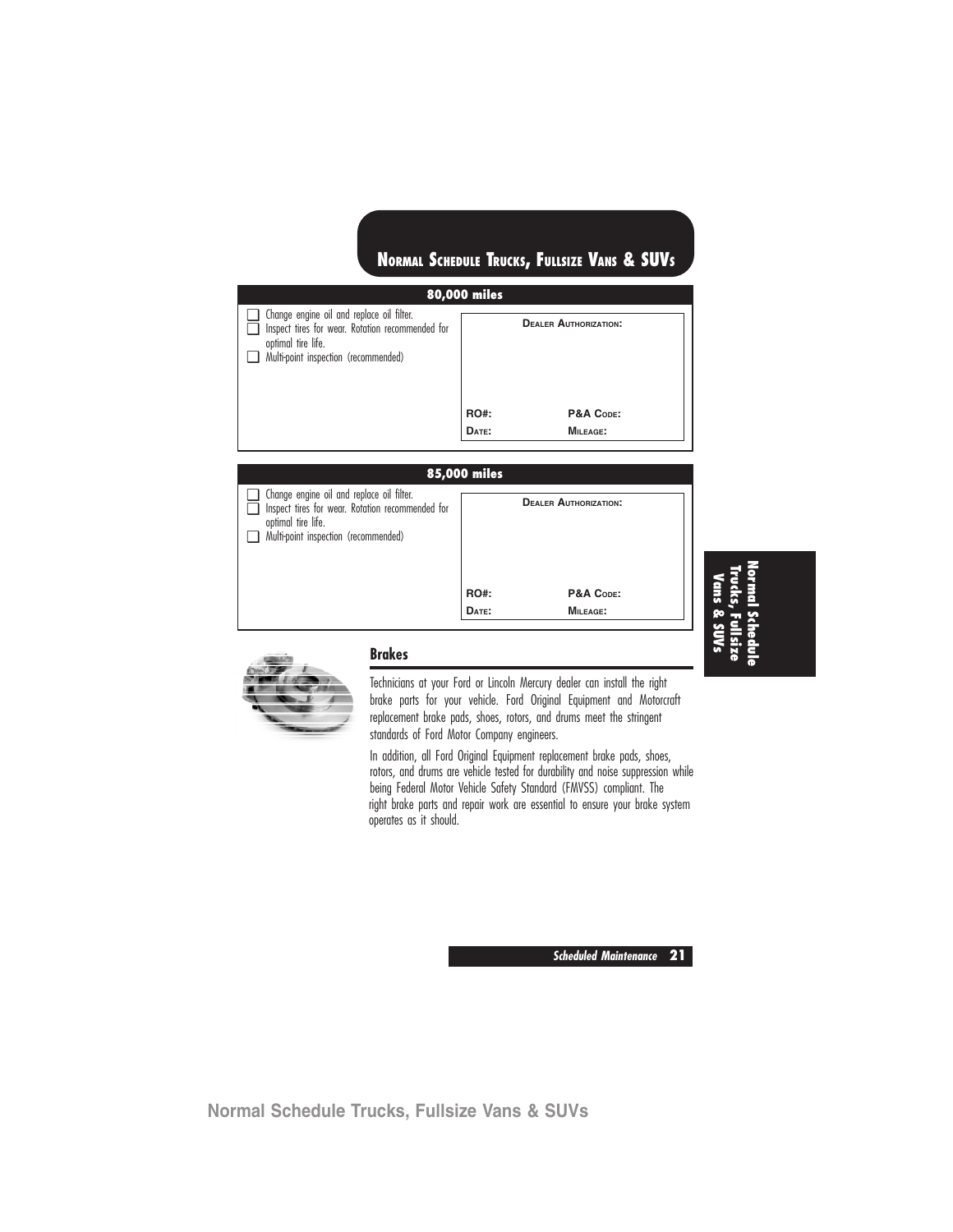

**RO#: P&A CODE: DATE: MILEAGE:**

**22 Scheduled Maintenance**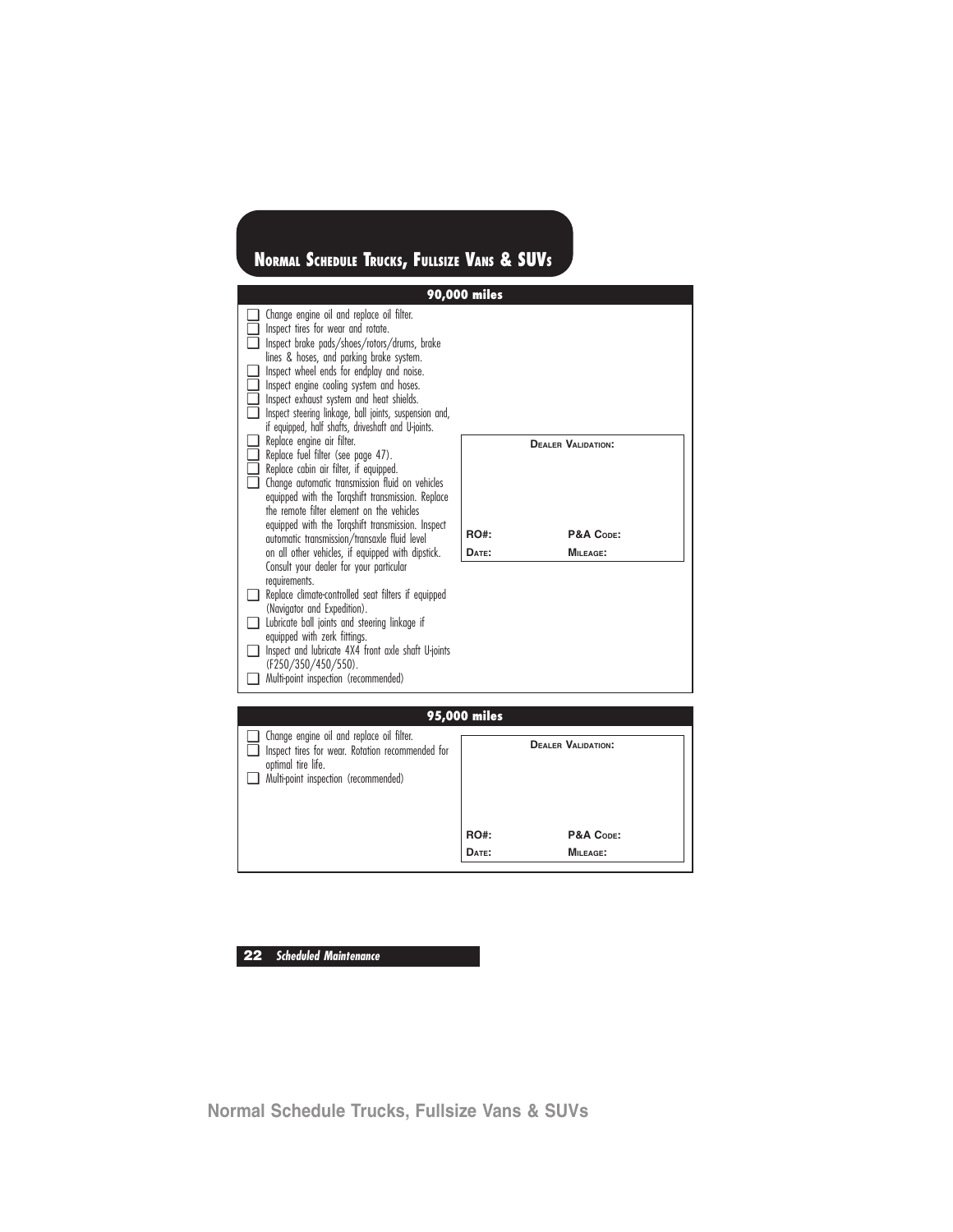

**Scheduled Maintenance 23**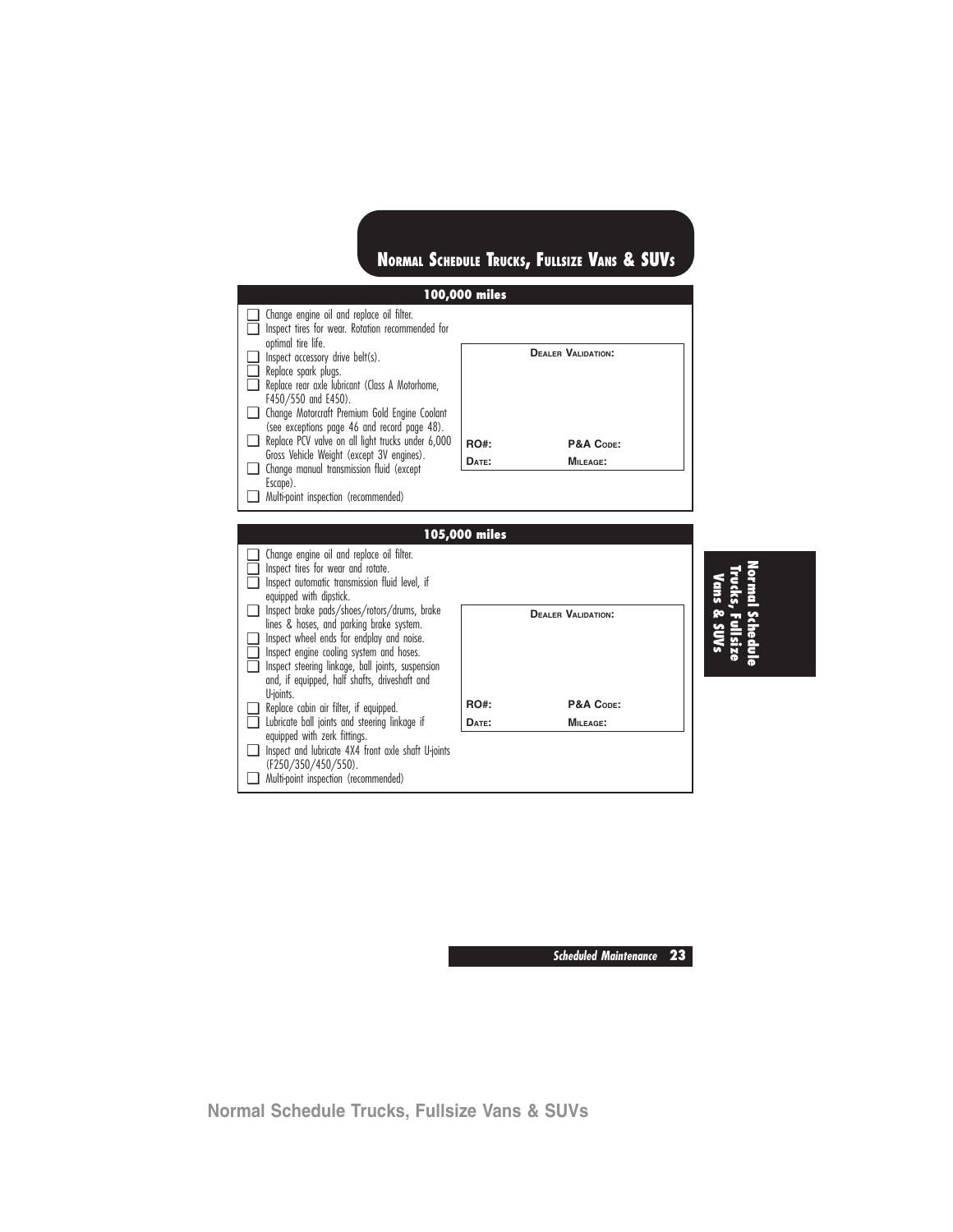| 110,000 miles                                                                                                                                               |             |                           |  |  |
|-------------------------------------------------------------------------------------------------------------------------------------------------------------|-------------|---------------------------|--|--|
| Change engine oil and replace oil filter.<br>Inspect tires for wear. Rotation recommended for<br>optimal tire life.<br>Multi-point inspection (recommended) |             | <b>DEALER VALIDATION:</b> |  |  |
|                                                                                                                                                             | <b>RO#:</b> | P&A CODE:                 |  |  |
|                                                                                                                                                             | DATE:       | MILEAGE:                  |  |  |
|                                                                                                                                                             |             |                           |  |  |

### **115,000 miles** ❑ Change engine oil and replace oil filter. □ Inspect tires for wear. Rotation recommended for optimal tire life. ❑ Multi-point inspection (recommended) **DEALER VALIDATION:** RO#: P&A Code: **DATE: MILEAGE:**



### **Oil & Lubricants**

It is important to stick to a regular maintenance schedule for changing your vehicle's oil and lubricants. Motorcraft Oils and Lubricants meet the stringent standards set by Ford Motor Company. Motorcraft Oils are formulated to reduce engine friction, improve fuel economy, and protect against deposits and wear. The American Petroleum Industry certifies them, so you know Motorcraft oil stands up to the tests of both Ford and independent engineers.

**24 Scheduled Maintenance**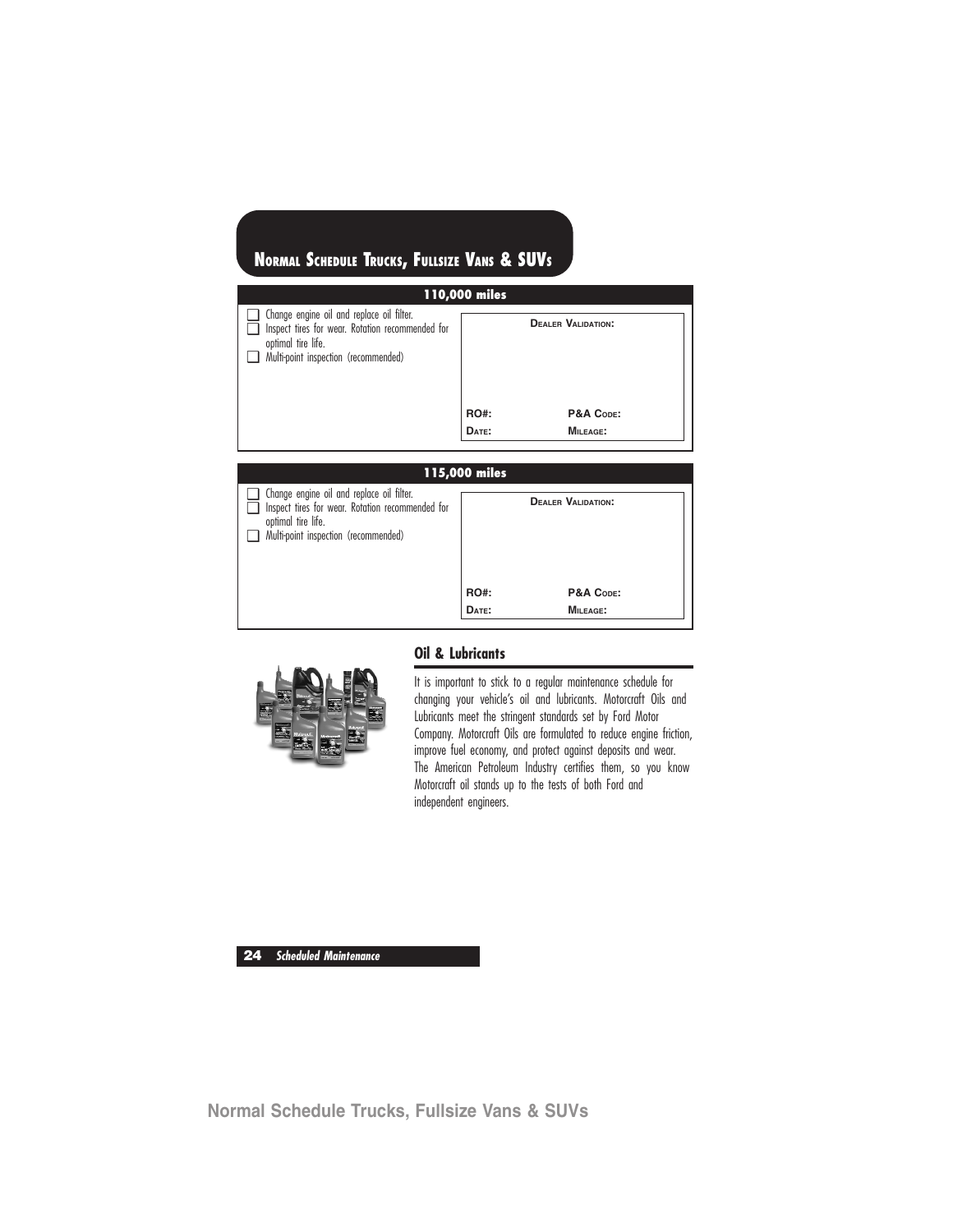| 120,000 miles |                                                                                                                                                                                                                                                                                                                                                                                                                                                                                                      |                      |                                                    |  |
|---------------|------------------------------------------------------------------------------------------------------------------------------------------------------------------------------------------------------------------------------------------------------------------------------------------------------------------------------------------------------------------------------------------------------------------------------------------------------------------------------------------------------|----------------------|----------------------------------------------------|--|
| □<br>□.       | Change engine oil and replace oil filter.<br>Inspect tires for wear and rotate.<br>Inspect brake pads/shoes/rotors/drums, brake<br>lines & hoses, and parking brake system.<br>Inspect wheel ends for endplay and noise.<br>Inspect engine cooling system and hoses.<br>Inspect exhaust system and heat shields.<br>Inspect steering linkage, ball joints, suspension and,<br>if equipped, half shafts, driveshaft and U-joints.<br>Replace engine air filter.<br>Replace fuel filter (see page 47). |                      |                                                    |  |
| n.<br>- 1     | Replace cabin air filter, if equipped.<br>Replace PCV on all light trucks over 6,000 Gross<br>Vehicle Weight (except 3V engines).<br>Change automatic transmission fluid on vehicles<br>equipped with the Torgshift transmission. Replace<br>the remote filter element on the vehicles<br>equipped with the Torgshift transmission. Inspect<br>automatic transmission/transaxle fluid level<br>on all other vehicles, if equipped with dipstick.<br>Consult your dealer for your particular          | <b>RO#:</b><br>DATE: | <b>DEALER VALIDATION:</b><br>P&A CODE:<br>MILEAGE: |  |
|               | requirements.<br>Replace climate-controlled seat filters if equipped<br>(Navigator and Expedition).<br>Lubricate 4X2 front wheel bearings, replace<br>grease seals, and adjust bearings (if not<br>equipped with sealed bearings).<br>Lubricate ball joints and steering linkage if<br>equipped with zerk fittings.<br>Inspect and lubricate 4X4 front axle shaft U-joints<br>(F250/350/450/550).<br>Multi-point inspection (recommended)                                                            |                      |                                                    |  |

**Normal Schedule Trucks, Fullsize Vans & SUVs**

**Scheduled Maintenance 25**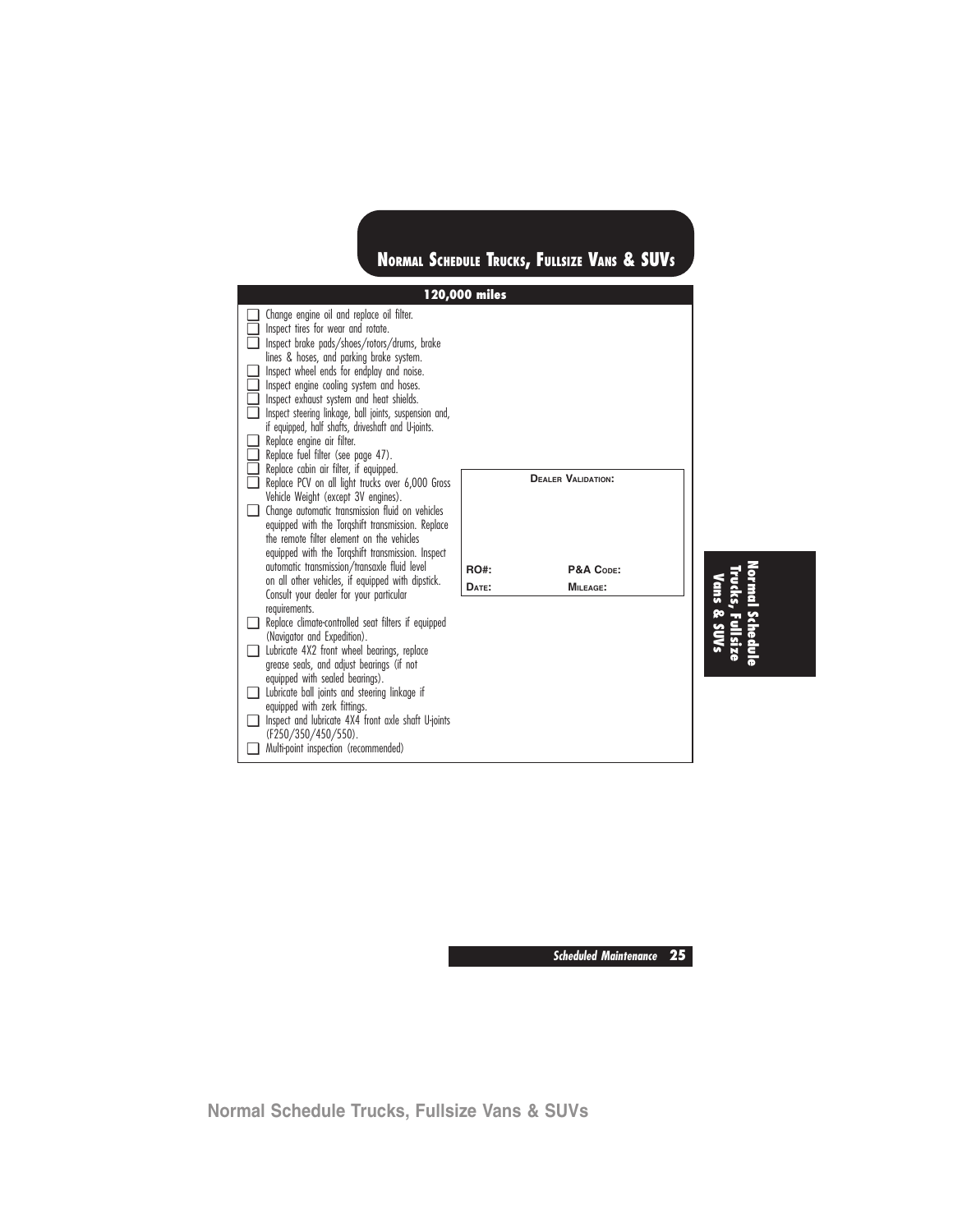| 125,000 miles                                                                                                                                               |             |                           |  |  |
|-------------------------------------------------------------------------------------------------------------------------------------------------------------|-------------|---------------------------|--|--|
| Change engine oil and replace oil filter.<br>Inspect tires for wear. Rotation recommended for<br>optimal tire life.<br>Multi-point inspection (recommended) |             | <b>DEALER VALIDATION:</b> |  |  |
|                                                                                                                                                             | <b>RO#:</b> | P&A CODE:                 |  |  |
|                                                                                                                                                             | DATE:       | <b>MILEAGE:</b>           |  |  |

|   | 130,000 miles                                                                                                                                                      |             |                           |  |  |
|---|--------------------------------------------------------------------------------------------------------------------------------------------------------------------|-------------|---------------------------|--|--|
| □ | $\Box$ Change engine oil and replace oil filter.<br>Inspect tires for wear. Rotation recommended for<br>optimal tire life.<br>Multi-point inspection (recommended) |             | <b>DEALER VALIDATION:</b> |  |  |
|   |                                                                                                                                                                    | <b>RO#:</b> | P&A CODE:                 |  |  |
|   |                                                                                                                                                                    | DATE:       | MILEAGE:                  |  |  |

|                                                                                                                                                                                                                                                          | 135,000 miles |                           |
|----------------------------------------------------------------------------------------------------------------------------------------------------------------------------------------------------------------------------------------------------------|---------------|---------------------------|
| Change engine oil and replace oil filter.<br>Inspect tires for wear and rotate.<br>Inspect automatic transmission fluid level, if<br>equipped with dipstick.<br>Inspect brake pads/shoes/rotors/drums, brake<br>lines & hoses, and parking brake system. |               | <b>DEALER VALIDATION:</b> |
| Inspect wheel ends for endplay and noise.<br>Inspect engine cooling system and hoses.<br>Inspect steering linkage, ball joints, suspension and,<br>if equipped, half shafts, driveshaft and U-joints.                                                    |               |                           |
| Replace cabin air filter, if equipped.                                                                                                                                                                                                                   | <b>RO#:</b>   | P&A CODE:                 |
| Lubricate ball joints and steering linkage if<br>equipped with zerk fittings.                                                                                                                                                                            | DATE:         | <b>MILEAGE:</b>           |
| Inspect and lubricate 4X4 front axle shaft U-joints<br>(F250/350/450/550).                                                                                                                                                                               |               |                           |
| Multi-point inspection (recommended)                                                                                                                                                                                                                     |               |                           |

### **26 Scheduled Maintenance**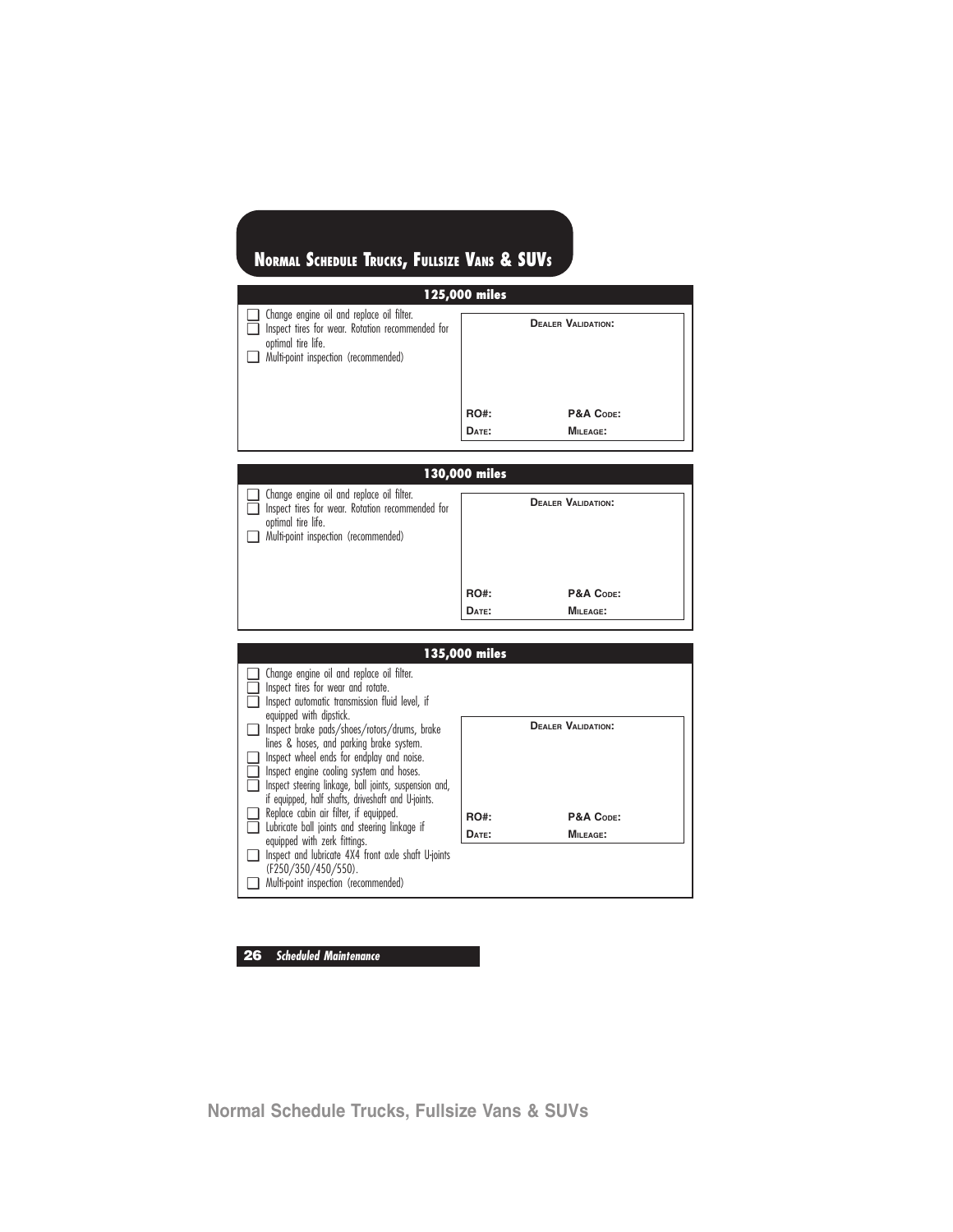| 140,000 miles                                                                                                                                                      |             |                           |  |
|--------------------------------------------------------------------------------------------------------------------------------------------------------------------|-------------|---------------------------|--|
| $\Box$ Change engine oil and replace oil filter.<br>Inspect tires for wear. Rotation recommended for<br>optimal tire life.<br>Multi-point inspection (recommended) |             | <b>DEALER VALIDATION:</b> |  |
|                                                                                                                                                                    | <b>RO#:</b> | P&A CODE:                 |  |
|                                                                                                                                                                    | DATE:       | MILEAGE:                  |  |
|                                                                                                                                                                    |             |                           |  |

### **145,000 miles**

| $\Box$ | $\Box$ Change engine oil and replace oil filter.<br>Inspect tires for wear. Rotation recommended for<br>optimal tire life.<br>Multi-point inspection (recommended) |             | <b>DEALER VALIDATION:</b> |
|--------|--------------------------------------------------------------------------------------------------------------------------------------------------------------------|-------------|---------------------------|
|        |                                                                                                                                                                    | <b>RO#:</b> | P&A CODE:                 |
|        |                                                                                                                                                                    | DATE:       | MILEAGE:                  |



### **Brakes**

Technicians at your Ford or Lincoln Mercury dealer can install the right brake parts for your vehicle. Ford Original Equipment and Motorcraft replacement brake pads, shoes, rotors, and drums meet the stringent standards of Ford Motor Company engineers.

In addition, all Ford Original Equipment replacement brake pads, shoes, rotors, and drums are vehicle tested for durability and noise suppression while being Federal Motor Vehicle Safety Standard (FMVSS) compliant. The right brake parts and repair work are essential to ensure your brake system operates as it should.

**NormalSchedule Trucks,Fullsize Vans & SUVs**

**Scheduled Maintenance 27**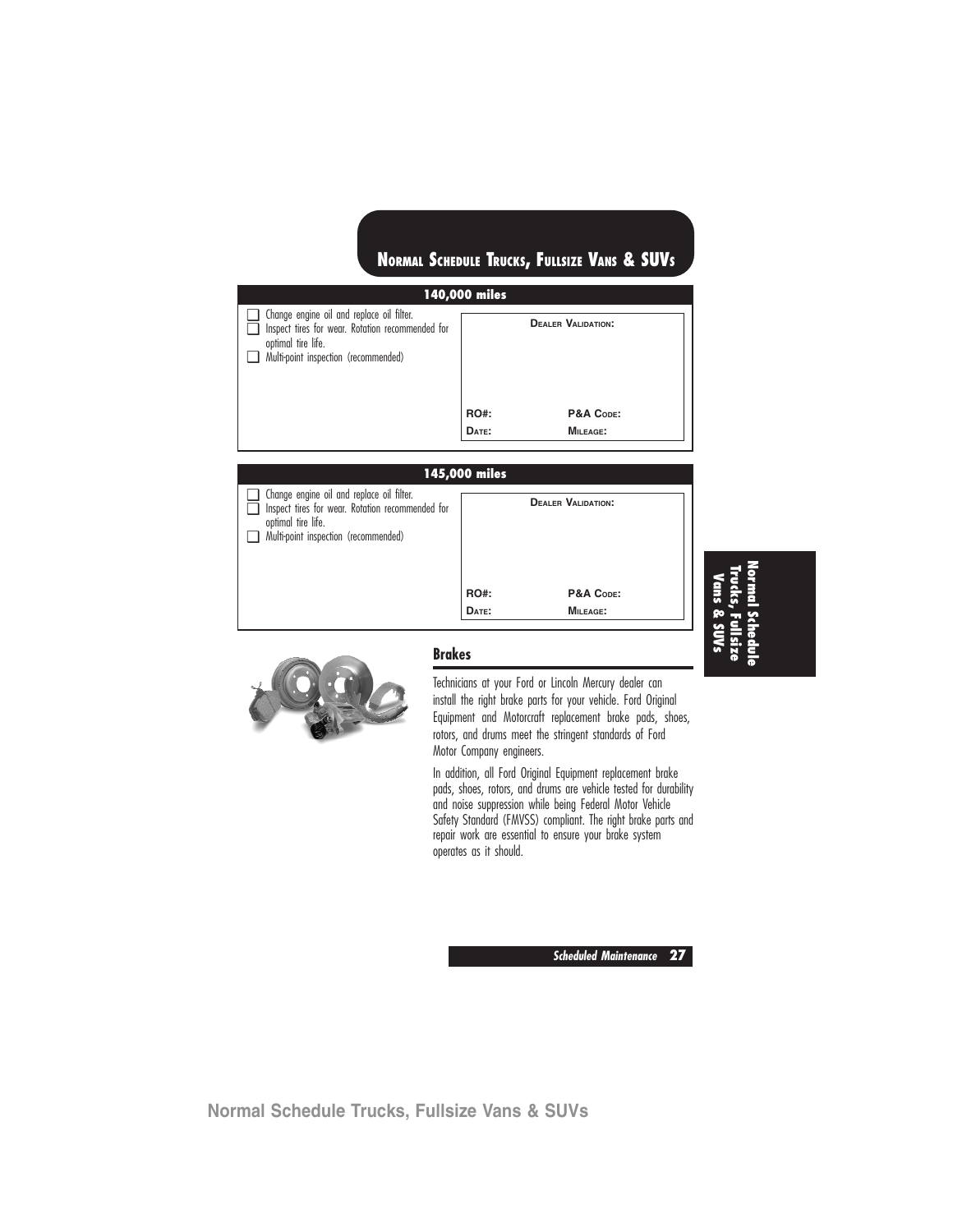|                                       | 150,000 miles                                                                                                                                                                                                                                                                                                                                                                                                                                                                                                                                                   |             |                           |  |  |
|---------------------------------------|-----------------------------------------------------------------------------------------------------------------------------------------------------------------------------------------------------------------------------------------------------------------------------------------------------------------------------------------------------------------------------------------------------------------------------------------------------------------------------------------------------------------------------------------------------------------|-------------|---------------------------|--|--|
| □<br>∣ 1<br>II.<br>n.                 | Change engine oil and replace oil filter.<br>Inspect tires for wear and rotate.<br>Inspect brake pads/shoes/rotors/drums, brake<br>lines & hoses, and parking brake system.<br>Inspect wheel ends for endplay and noise.<br>Inspect engine cooling system and hoses.<br>Change Motorcraft Premium Gold Engine Coolant<br>(see exceptions page 46 and record page 48).<br>Inspect exhaust system and heat shields.<br>Inspect steering linkage, ball joints, suspension and,<br>if equipped, half shafts, driveshaft and U-joints.<br>Replace engine air filter. |             |                           |  |  |
| $\Box$<br>□<br>□.<br>Q.               | Replace fuel filter (see page 47).<br>Replace cabin air filter, if equipped.<br>Change automatic transmission/transaxle fluid<br>and filter (filter not required on CD4E).<br>Change rear axle lubricant on all rear wheel<br>drive (RWD) vehicles (see pages 42 and<br>46).                                                                                                                                                                                                                                                                                    |             | <b>DEALER VALIDATION:</b> |  |  |
|                                       | Replace accessory drive belt(s) (if not replaced                                                                                                                                                                                                                                                                                                                                                                                                                                                                                                                | <b>RO#:</b> | P&A CODE:                 |  |  |
| $\Box$<br>∣ 1<br>n.<br>$\blacksquare$ | within last 100,000 miles).<br>Replace climate-controlled seat filters if equipped<br>(Navigator and Expedition).<br>Inspect PCV for flow (3V engines).<br>Lubricate ball joints and steering linkage if<br>equipped with zerk fittings.<br>Replace 4X2 wheel bearings and grease seals,<br>lubricate and adjust bearings.<br>Inspect and lubricate 4X4 front axle shaft U-joints<br>(F250/350/450/550).<br>Change front axle lubricant (4X4 only).<br>Change transfer case fluid (4X4 only).<br>Multi-point inspection (recommended)                           | DATE:       | <b>MILEAGE:</b>           |  |  |

**28 Scheduled Maintenance**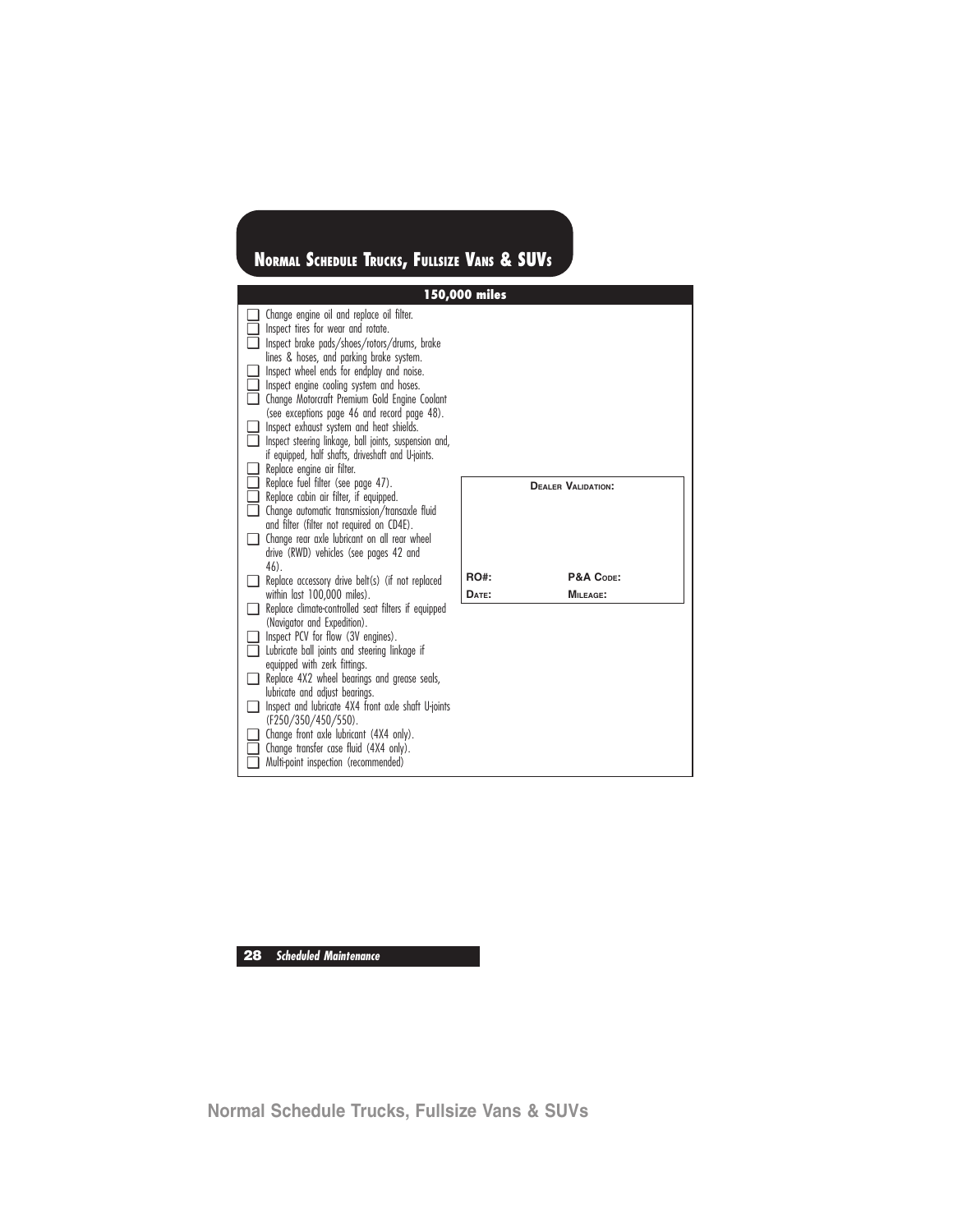|         | <b>5,000 miles</b>                                                                                                      |                      |                                                           |  |  |
|---------|-------------------------------------------------------------------------------------------------------------------------|----------------------|-----------------------------------------------------------|--|--|
| П.<br>□ | Change engine oil and replace oil filter.<br>Inspect tires for wear and rotate.<br>Multi-point inspection (recommended) | <b>RO#:</b><br>DATE: | <b>DEALER VALIDATION:</b><br>P&A CODE:<br><b>MILEAGE:</b> |  |  |

### **10,000 miles**

| $\Box$ Change engine oil and replace oil filter.<br>Inspect tires for wear. Rotation recommended for<br>optimal tire life.<br>Multi-point inspection (recommended) |             | <b>DEALER VALIDATION:</b> |
|--------------------------------------------------------------------------------------------------------------------------------------------------------------------|-------------|---------------------------|
|                                                                                                                                                                    | <b>RO#:</b> | P&A CODE:                 |
|                                                                                                                                                                    | DATE:       | MILEAGE:                  |

**15,000 miles** ❑ Change engine oil and replace oil filter. □ Inspect tires for wear and rotate. □ Inspect automatic transmission fluid level, if equipped with dipstick. ❑ Inspect brake pads/shoes/rotors/drums, brake lines & hoses, and parking brake system. ❑ Inspect wheel ends for endplay and noise. □ Inspect engine cooling system and hoses. ❑ Inspect steering linkage, ball joints, suspension and, if equipped, half shafts, driveshaft and U-joints. ❑ Replace cabin air filter, if equipped. ❑ Multi-point inspection (recommended) **DEALER VALIDATION:** RO#: P&A Code: **DATE: MILEAGE: Cars &Normal Schedule Minivans**

**Scheduled Maintenance 29**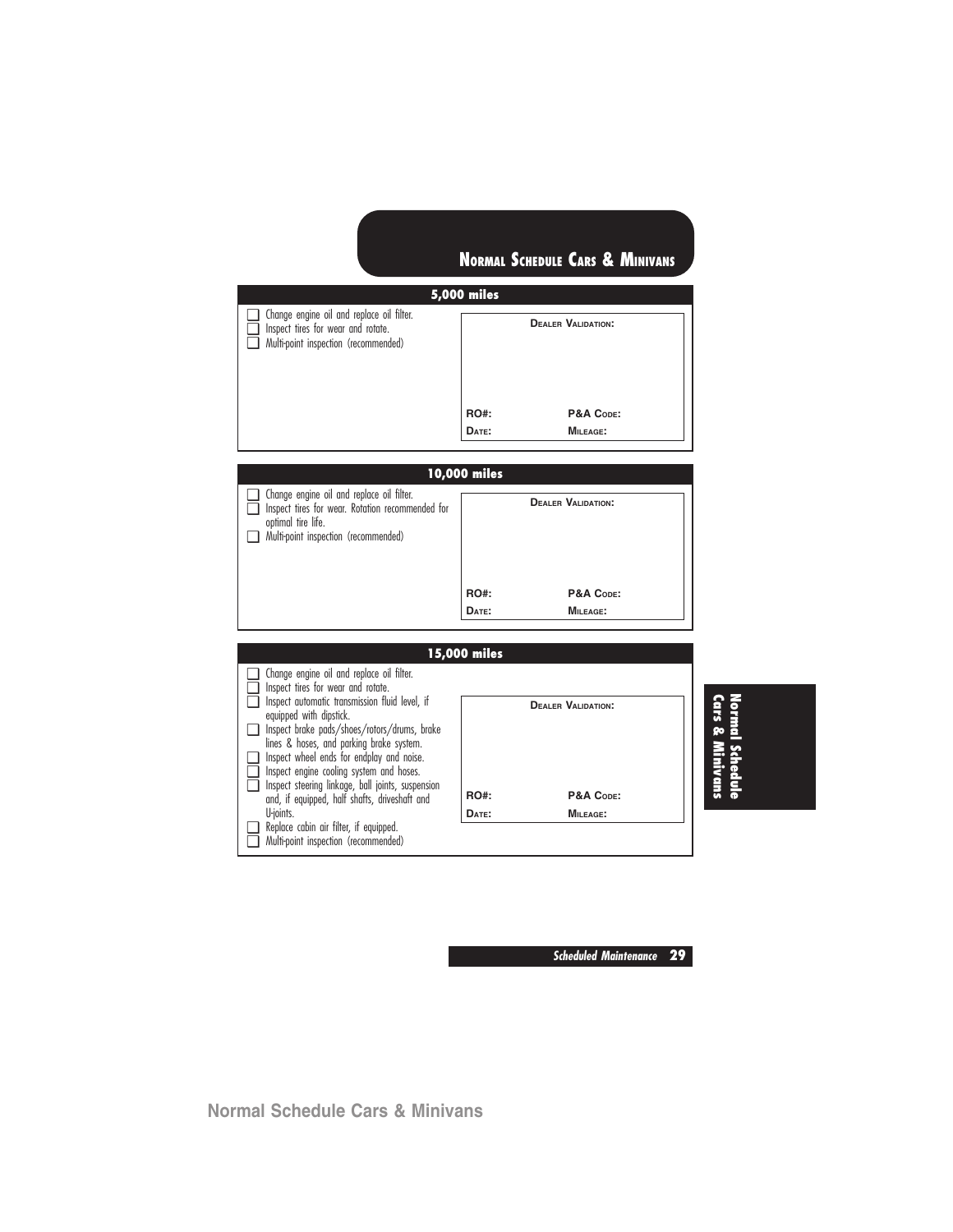| <b>20,000 miles</b>                                                                                                                                         |             |                           |  |  |  |
|-------------------------------------------------------------------------------------------------------------------------------------------------------------|-------------|---------------------------|--|--|--|
| Change engine oil and replace oil filter.<br>Inspect tires for wear. Rotation recommended for<br>optimal tire life.<br>Multi-point inspection (recommended) |             | <b>DEALER VALIDATION:</b> |  |  |  |
|                                                                                                                                                             | <b>RO#:</b> | P&A CODE:                 |  |  |  |
|                                                                                                                                                             | DATE:       | MILEAGE:                  |  |  |  |

### **25,000 miles** ❑ Change engine oil and replace oil filter. □ Inspect tires for wear. Rotation recommended for optimal tire life. ❑ Multi-point inspection (recommended) **DEALER VALIDATION:** RO#: P&A Code: **DATE: MILEAGE:**



### **Tires**

Tire maintenance and replacement selection when necessary are critical to your vehicle's performance and helping keep you and your passengers safe. Make sure all tires and wheels are of the same size, type, tread design, brand and load-carrying capacity, because they can affect the safety and performance of your vehicle. When you need to replace your tires, consider visiting your Ford or Lincoln-Mercury dealership for name-brand tires and people who know your vehicle.

**30 Scheduled Maintenance**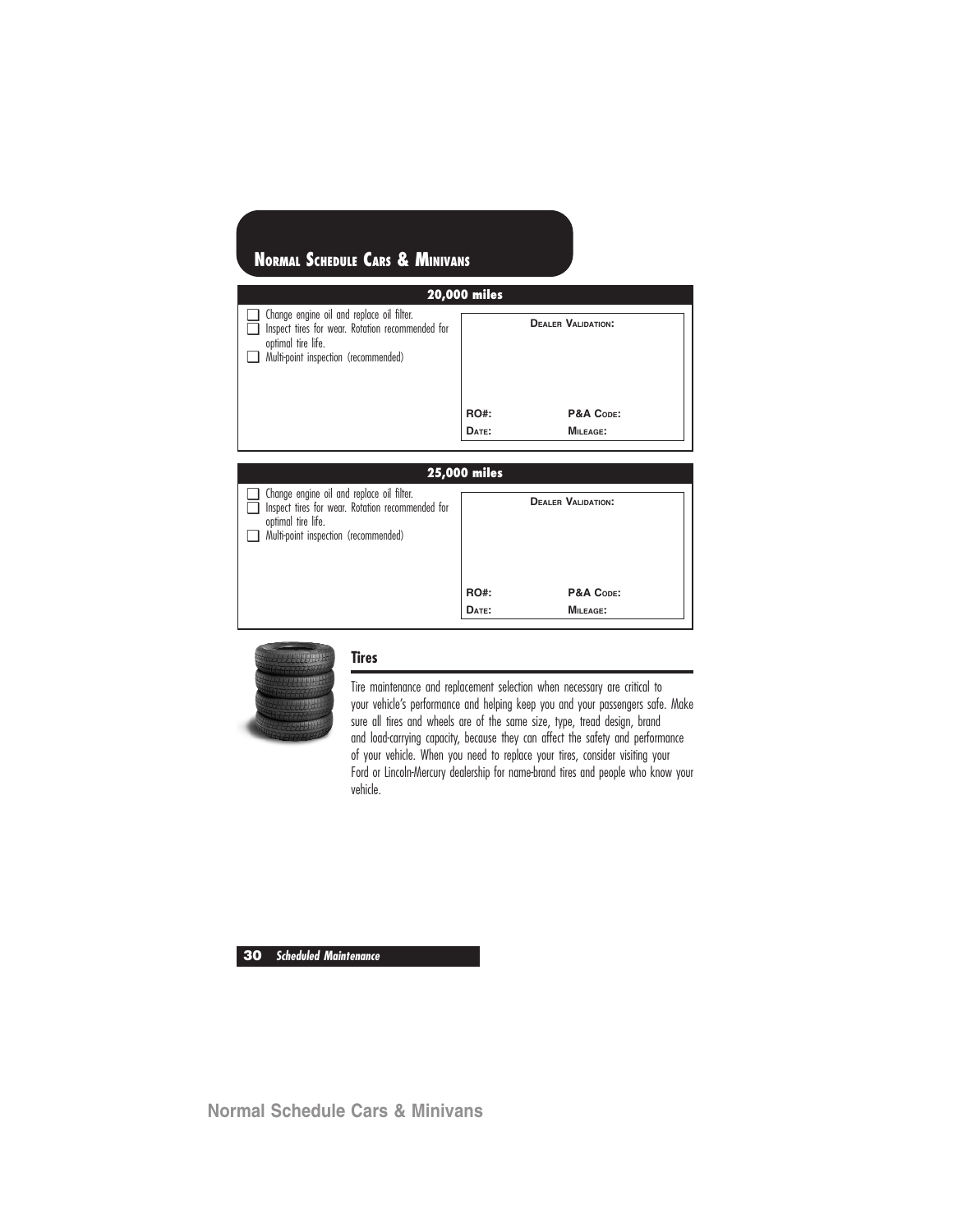|                                                                                                                                                                                                                                                                                                              | 30,000 miles |                           |                            |
|--------------------------------------------------------------------------------------------------------------------------------------------------------------------------------------------------------------------------------------------------------------------------------------------------------------|--------------|---------------------------|----------------------------|
| $\Box$ Change engine oil and replace oil filter.<br>$\Box$ Inspect tires for wear and rotate.<br>Inspect brake pads/shoes/rotors/drums, brake<br>lines & hoses, and parking brake system.<br>$\Box$ Inspect wheel ends for endplay and noise.<br>$\Box$ Inspect engine cooling system and hoses.             |              |                           |                            |
| Inspect exhaust system and heat shields.<br>$\Box$ Inspect steering linkage, ball joints, suspension<br>and, if equipped, half shafts, driveshaft and<br>U-joints.<br>Replace fuel filter (see page 47) (not required<br>for Fusion, Milan & Zephyr).<br>Replace engine air filter (not required for Focus). |              | <b>DEALER VALIDATION:</b> |                            |
| $\Box$ Replace cabin air filter, if equipped.<br>Inspect automatic transmission/transaxle fluid                                                                                                                                                                                                              | RO#:         | P&A CODE:                 |                            |
| level on all other vehicles, if equipped with                                                                                                                                                                                                                                                                | DATE:        | <b>MILEAGE:</b>           |                            |
| dipstick. Consult your dealer for your particular<br>requirements.<br>Replace climate-controlled seat filter if equipped<br>(LS and Monterey).<br>Replace climate-controlled seat cushion filter, if<br>equipped (Zephyr)<br>Multi-point inspection (recommended)                                            |              |                           |                            |
|                                                                                                                                                                                                                                                                                                              | 35,000 miles |                           |                            |
| $\Box$ Change engine oil and replace oil filter.<br>Sollen Inspect tires for wear. Rotation recommended for<br>optimal tire life.<br>Multi-point inspection (recommended)                                                                                                                                    |              | <b>DEALER VALIDATION:</b> | vormal Sche<br>Lars & Mini |
|                                                                                                                                                                                                                                                                                                              | <b>RO#:</b>  | P&A CODE:                 |                            |
|                                                                                                                                                                                                                                                                                                              | DATE:        | <b>MILEAGE:</b>           |                            |

**Scheduled Maintenance 31**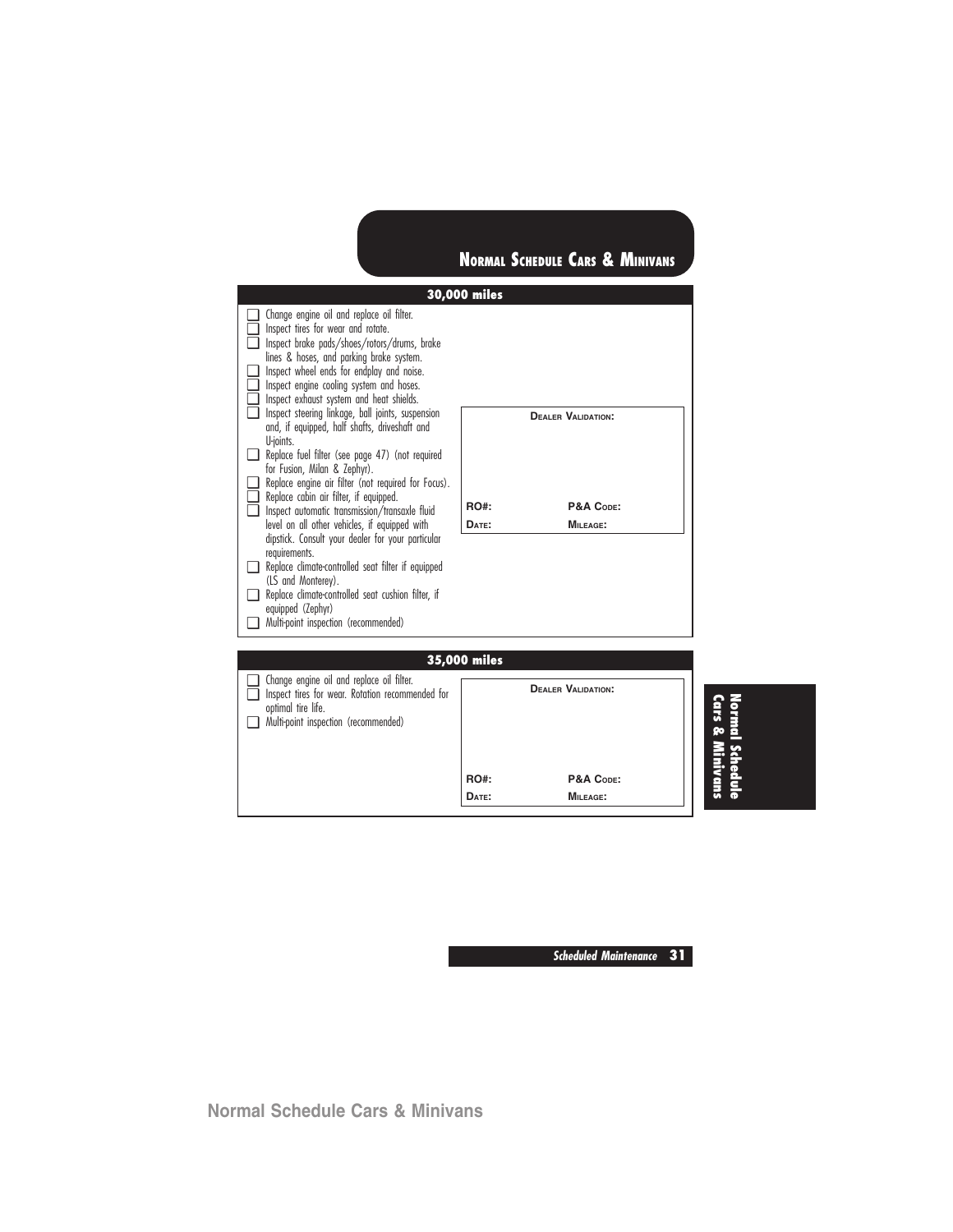| 40,000 miles                                                                                                                                                |             |                           |  |  |
|-------------------------------------------------------------------------------------------------------------------------------------------------------------|-------------|---------------------------|--|--|
| Change engine oil and replace oil filter.<br>Inspect tires for wear. Rotation recommended for<br>optimal tire life.<br>Multi-point inspection (recommended) |             | <b>DEALER VALIDATION:</b> |  |  |
|                                                                                                                                                             | <b>RO#:</b> | P&A CODE:                 |  |  |
|                                                                                                                                                             | DATE:       | MILEAGE:                  |  |  |

| 45,000 miles                                                                                                                                                                                                                                                                                                       |             |                           |  |  |
|--------------------------------------------------------------------------------------------------------------------------------------------------------------------------------------------------------------------------------------------------------------------------------------------------------------------|-------------|---------------------------|--|--|
| Change engine oil and replace oil filter.<br>Inspect tires for wear and rotate.<br>Inspect automatic transmission fluid level, if                                                                                                                                                                                  |             | <b>DEALER VALIDATION:</b> |  |  |
| equipped with dipstick.<br>Inspect brake pads/shoes/rotors/drums, brake<br>lines & hoses, and parking brake system.<br>Inspect wheel ends for endplay and noise.<br>Inspect engine cooling system and hoses.<br>Inspect steering linkage, ball joints, suspension<br>and, if equipped, half shafts, driveshaft and | <b>RO#:</b> | P&A CODE:                 |  |  |
| U-ioints.<br>Replace cabin air filter, if equipped.<br>Multi-point inspection (recommended)                                                                                                                                                                                                                        | DATE:       | <b>MILEAGE:</b>           |  |  |

| 50,000 miles                                                                                                                                                |             |                           |  |  |
|-------------------------------------------------------------------------------------------------------------------------------------------------------------|-------------|---------------------------|--|--|
| Change engine oil and replace oil filter.<br>Inspect tires for wear. Rotation recommended for<br>optimal tire life.<br>Multi-point inspection (recommended) |             | <b>DEALER VALIDATION:</b> |  |  |
|                                                                                                                                                             | <b>RO#:</b> | P&A CODE:                 |  |  |
|                                                                                                                                                             | DATE:       | MILEAGE:                  |  |  |
|                                                                                                                                                             |             |                           |  |  |

### **32 Scheduled Maintenance**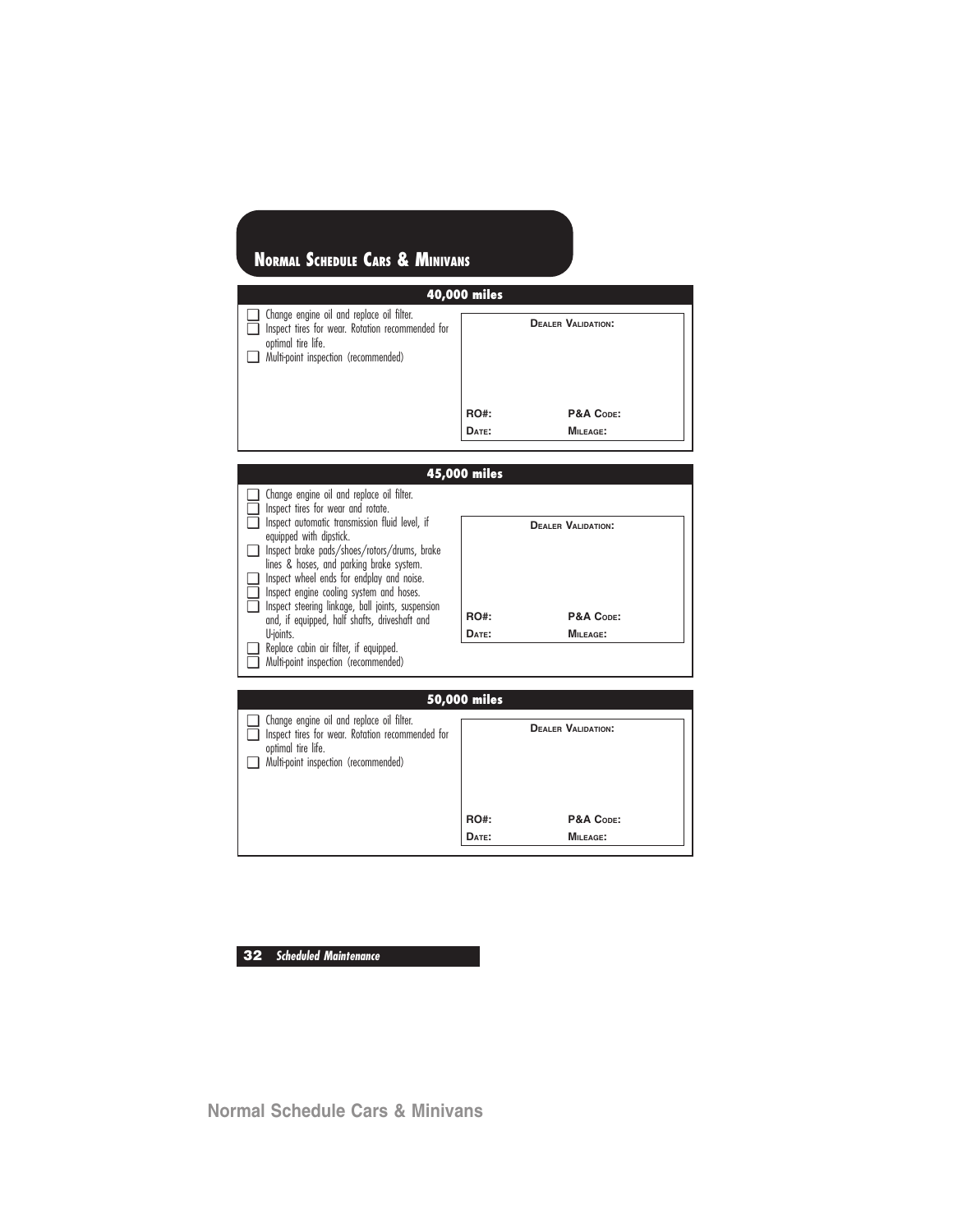**DATE: MILEAGE:**

### **55,000 miles** ❑ Change engine oil and replace oil filter. ❑ Inspect tires for wear. Rotation recommended for optimal tire life. ❑ Multi-point inspection (recommended) **DEALER VALIDATION: RO#: P&A CODE:**

|   |                                                                                            | 60,000 miles |                           |  |
|---|--------------------------------------------------------------------------------------------|--------------|---------------------------|--|
|   | Change engine oil and replace oil filter.                                                  |              |                           |  |
|   | Inspect tires for wear and rotate.                                                         |              |                           |  |
|   | Inspect brake pads/shoes/rotors/drums, brake<br>lines & hoses, and parking brake system.   |              |                           |  |
|   | Inspect wheel ends for endplay and noise.                                                  |              |                           |  |
|   | Inspect engine cooling system and hoses.                                                   |              |                           |  |
|   | Inspect exhaust system and heat shields.                                                   |              |                           |  |
| ⊓ | Inspect steering linkage, ball joints, suspension and,                                     |              |                           |  |
|   | if equipped, half shafts, driveshaft and U-joints.                                         |              |                           |  |
|   | Replace fuel filter (see page 47) (not required                                            |              | <b>DEALER VALIDATION:</b> |  |
|   | for Fusion, Milan & Zephyr).<br>Replace engine air filter (not required for Focus).        |              |                           |  |
|   | Replace cabin air filter, if equipped.                                                     |              |                           |  |
|   | Change automatic transaxle fluid on all vehicles                                           |              |                           |  |
|   | equipped with 4F27E. Inspect automatic                                                     |              |                           |  |
|   | transmission/transaxle fluid level on all other                                            | <b>RO#:</b>  | P&A CODE:                 |  |
|   | vehicles, if equipped with dipstick.                                                       |              |                           |  |
|   | Change automatic transaxle fluid and high<br>pressure case filter on all vehicles equipped | DATE:        | MILEAGE:                  |  |
|   | with CVT                                                                                   |              |                           |  |
|   | Consult your dealer for your particular                                                    |              |                           |  |
|   | requirements.                                                                              |              |                           |  |
|   | Replace climate-controlled seat filter if equipped                                         |              |                           |  |
|   | (LS and Monterey).                                                                         |              |                           |  |
|   | Replace climate-controlled seat cushion filter, if                                         |              |                           |  |
|   | equipped (Zephyr)                                                                          |              |                           |  |
|   | Multi-point inspection (recommended)                                                       |              |                           |  |

**Cars &Normal Schedule Minivans**

**Scheduled Maintenance 33**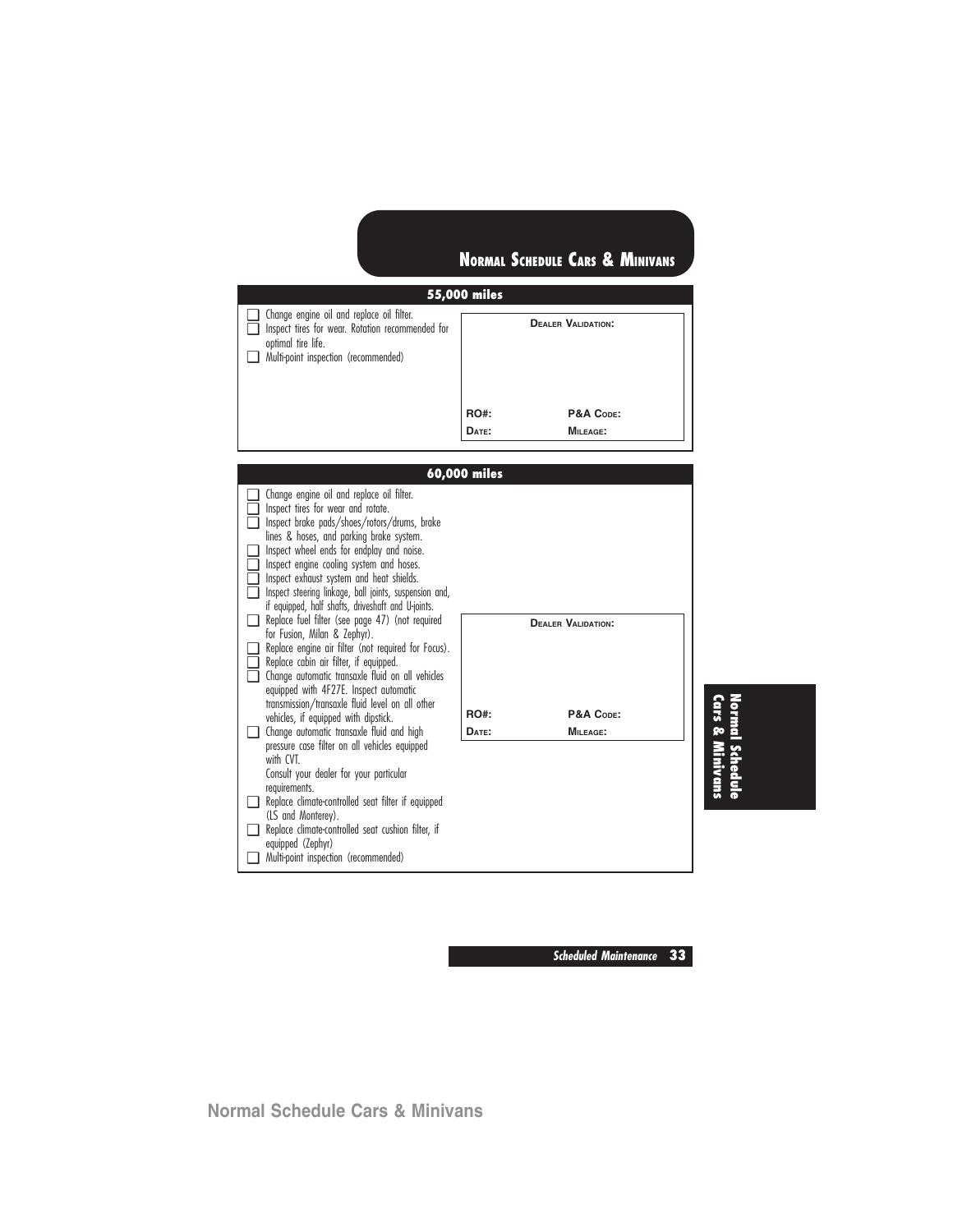| 65,000 miles                                                                                                                                                |             |                           |  |  |  |
|-------------------------------------------------------------------------------------------------------------------------------------------------------------|-------------|---------------------------|--|--|--|
| Change engine oil and replace oil filter.<br>Inspect tires for wear. Rotation recommended for<br>optimal tire life.<br>Multi-point inspection (recommended) |             | <b>DEALER VALIDATION:</b> |  |  |  |
|                                                                                                                                                             | <b>RO#:</b> | P&A CODE:                 |  |  |  |
|                                                                                                                                                             | DATE:       | MILEAGE:                  |  |  |  |

# **70,000 miles**

| $\Box$ Change engine oil and replace oil filter.<br>Inspect tires for wear. Rotation recommended for<br>optimal tire life.<br>Multi-point inspection (recommended) |             | <b>DEALER VALIDATION:</b> |
|--------------------------------------------------------------------------------------------------------------------------------------------------------------------|-------------|---------------------------|
|                                                                                                                                                                    | <b>RO#:</b> | P&A CODE:                 |
|                                                                                                                                                                    | DATE:       | MILEAGE:                  |

|                                                                                                                                   | 75,000 miles |                           |
|-----------------------------------------------------------------------------------------------------------------------------------|--------------|---------------------------|
| Change engine oil and replace oil filter.<br>Inspect tires for wear and rotate.<br>Inspect automatic transmission fluid level, if |              |                           |
| equipped with dipstick.                                                                                                           |              | <b>DEALER VALIDATION:</b> |
| Inspect brake pads/shoes/rotors/drums, brake<br>lines & hoses, and parking brake system.                                          |              |                           |
| Inspect wheel ends for endplay and noise.<br>Inspect engine cooling system and hoses.                                             |              |                           |
| Inspect steering linkage, ball joints, suspension and,                                                                            |              |                           |
| if equipped, half shafts, driveshaft and U-joints.                                                                                | <b>RO#:</b>  | P&A CODE:                 |
| Replace cabin air filter, if equipped.<br>Check air filter restriction gauge, replace filter as                                   | DATE:        | <b>MILEAGE:</b>           |
| required (Focus only).                                                                                                            |              |                           |
| Multi-point inspection (recommended)                                                                                              |              |                           |

### **34 Scheduled Maintenance**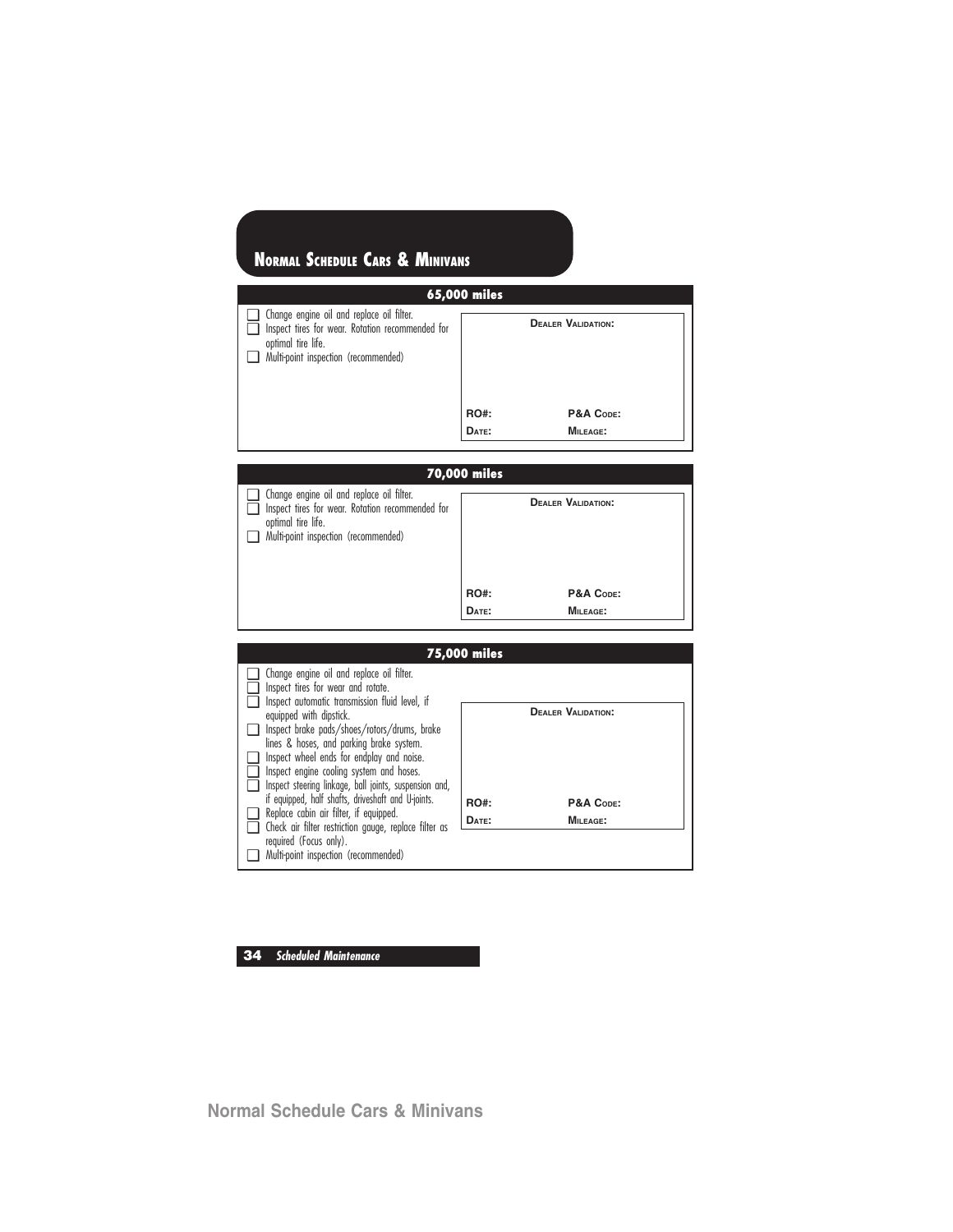### **80,000 miles**

| $\Box$ Change engine oil and replace oil filter.<br>Inspect tires for wear. Rotation recommended for<br>optimal tire life.<br>Multi-point inspection (recommended) |             | <b>DEALER VALIDATION:</b> |
|--------------------------------------------------------------------------------------------------------------------------------------------------------------------|-------------|---------------------------|
|                                                                                                                                                                    | <b>RO#:</b> | P&A CODE:                 |
|                                                                                                                                                                    | DATE:       | MILEAGE:                  |

### **85,000 miles** ❑ Change engine oil and replace oil filter. □ Inspect tires for wear. Rotation recommended for optimal tire life. ❑ Multi-point inspection (recommended) **DEALER VALIDATION:** RO#: P&A Code: **DATE: MILEAGE:**



### **Brakes**

Technicians at your Ford or Lincoln Mercury dealer can install the right brake parts for your vehicle. Ford Original Equipment and Motorcraft replacement brake pads, shoes, rotors, and drums meet the stringent standards of Ford Motor Company engineers.

In addition, all Ford Original Equipment replacement brake pads, shoes, rotors, and drums are vehicle tested for durability and noise suppression while being Federal Motor Vehicle Safety Standard (FMVSS) compliant. The right brake parts and repair work are essential to ensure your brake system operates as it should.

**Cars &Normal Schedule Minivans**

**Scheduled Maintenance 35**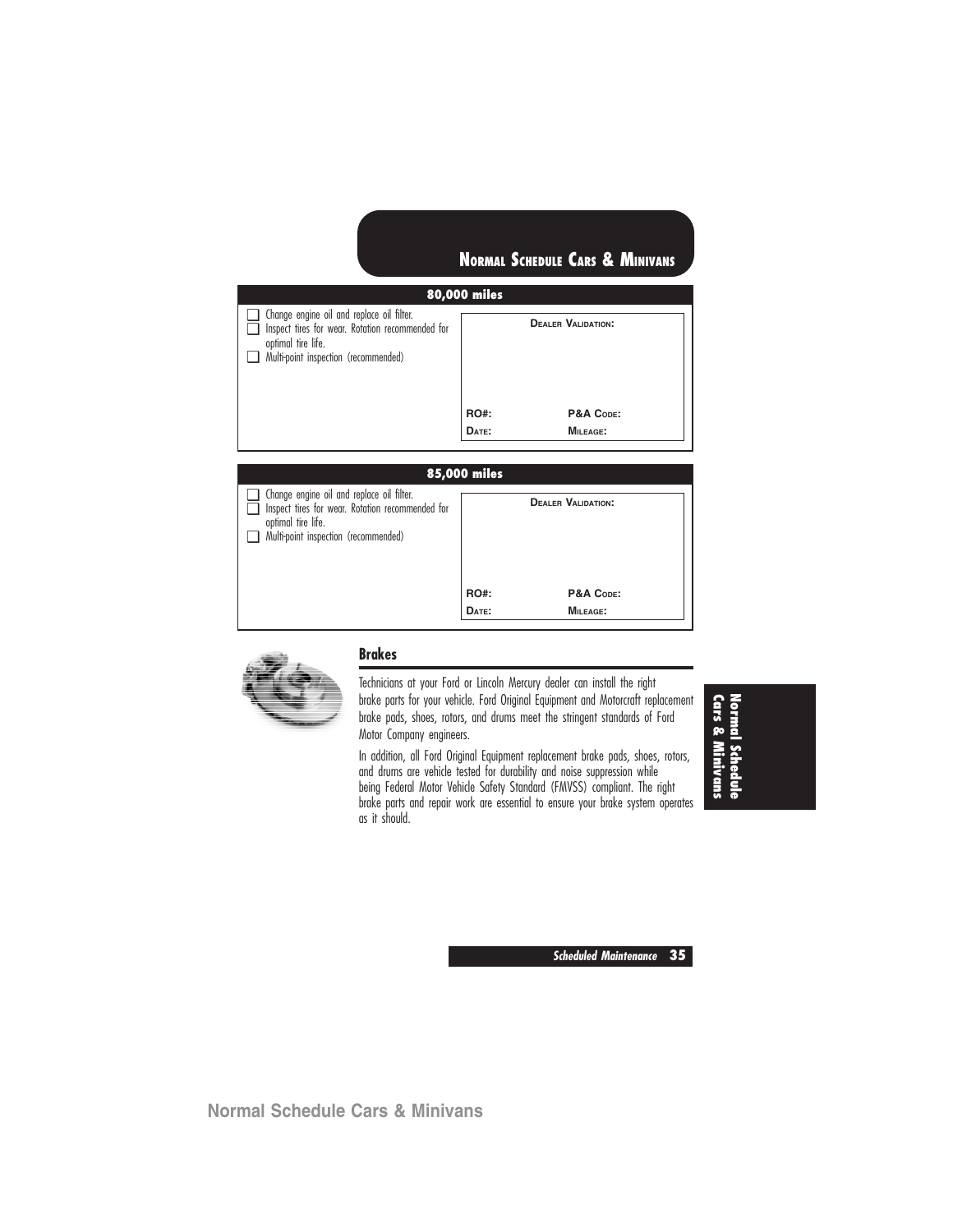|                                                                                                                                                                                                                                                                                                                                                                                                                                                                                                                                                                                                                                                                                                                                                                                                                                                                                                                                                                                                                   | 90,000 miles  |                                                    |
|-------------------------------------------------------------------------------------------------------------------------------------------------------------------------------------------------------------------------------------------------------------------------------------------------------------------------------------------------------------------------------------------------------------------------------------------------------------------------------------------------------------------------------------------------------------------------------------------------------------------------------------------------------------------------------------------------------------------------------------------------------------------------------------------------------------------------------------------------------------------------------------------------------------------------------------------------------------------------------------------------------------------|---------------|----------------------------------------------------|
| Change engine oil and replace oil filter.<br>Inspect tires for wear and rotate.<br>Inspect brake pads/shoes/rotors/drums, brake<br>lines & hoses, and parking brake system.<br>Inspect wheel ends for endplay and noise.<br>H<br>Inspect engine cooling system and hoses.<br>ப<br>Inspect exhaust system and heat shields.<br>Inspect steering linkage, ball joints, suspension and,<br>if equipped, half shafts, driveshaft and U-joints.<br>Replace engine air filter (not required for Focus).<br>Replace fuel filter (see page 47) (not<br>n<br>required for Fusion, Milan & Zephyr).<br>Replace cabin air filter, if equipped.<br>Inspect automatic transmission/transaxle fluid<br>n<br>level on all other vehicles, if equipped with<br>dipstick. Consult your dealer for your particular<br>requirements.<br>Replace climate-controlled seat filter if equipped<br>(LS and Monterey).<br>Replace climate-controlled seat cushion filter, if<br>equipped (Zephyr).<br>Multi-point inspection (recommended) | RO#:<br>DATE: | <b>DEALER VALIDATION:</b><br>P&A CODE:<br>MILEAGE: |
| Change engine oil and replace oil filter.                                                                                                                                                                                                                                                                                                                                                                                                                                                                                                                                                                                                                                                                                                                                                                                                                                                                                                                                                                         | 95,000 miles  |                                                    |
| Inspect tires for wear. Rotation recommended for<br>optimal tire life.<br>Multi-point inspection (recommended)                                                                                                                                                                                                                                                                                                                                                                                                                                                                                                                                                                                                                                                                                                                                                                                                                                                                                                    |               | <b>DEALER VALIDATION:</b>                          |
|                                                                                                                                                                                                                                                                                                                                                                                                                                                                                                                                                                                                                                                                                                                                                                                                                                                                                                                                                                                                                   | <b>RO#:</b>   | P&A CODE:                                          |
|                                                                                                                                                                                                                                                                                                                                                                                                                                                                                                                                                                                                                                                                                                                                                                                                                                                                                                                                                                                                                   | DATE:         | MILEAGE:                                           |

**36 Scheduled Maintenance**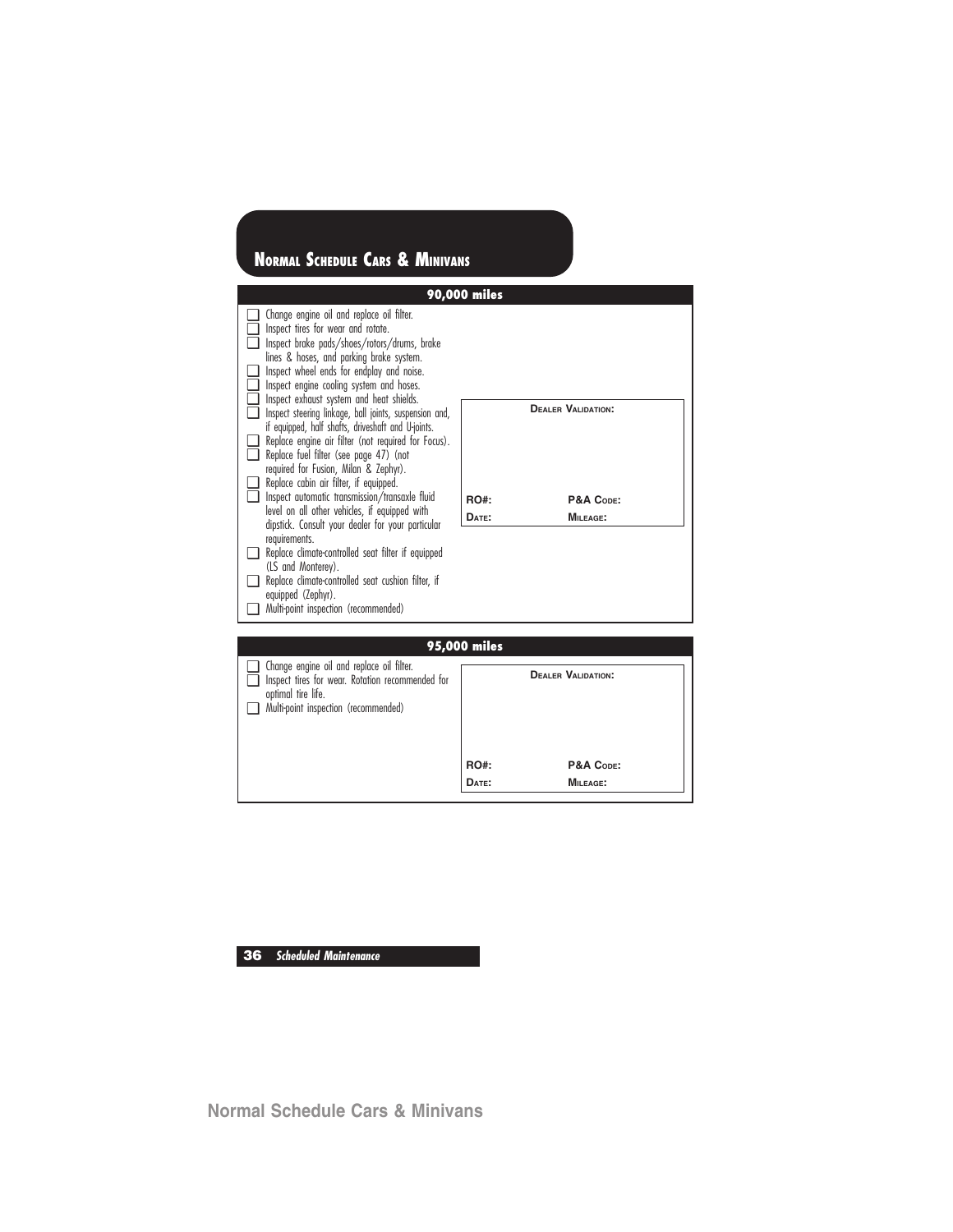#### **100,000 miles** ❑ Change engine oil and replace oil filter. ❑ Inspect tires for wear. Rotation recommended for optimal tire life. ❑ Inspect accessory drive belt(s). ❑ Replace spark plugs. ❑ Change Motorcraft Premium Gold Engine Coolant (see exceptions page 46 and record page 48). ❑ Replace PCV valve (except 3V engine). ❑ Multi-point inspection (recommended) **DEALER VALIDATION: RO#: P&A CODE: DATE: MILEAGE:**



**Cars &Normal Schedule Minivans**

**Scheduled Maintenance 37**

RO#: P&A Code: **DATE: MILEAGE:**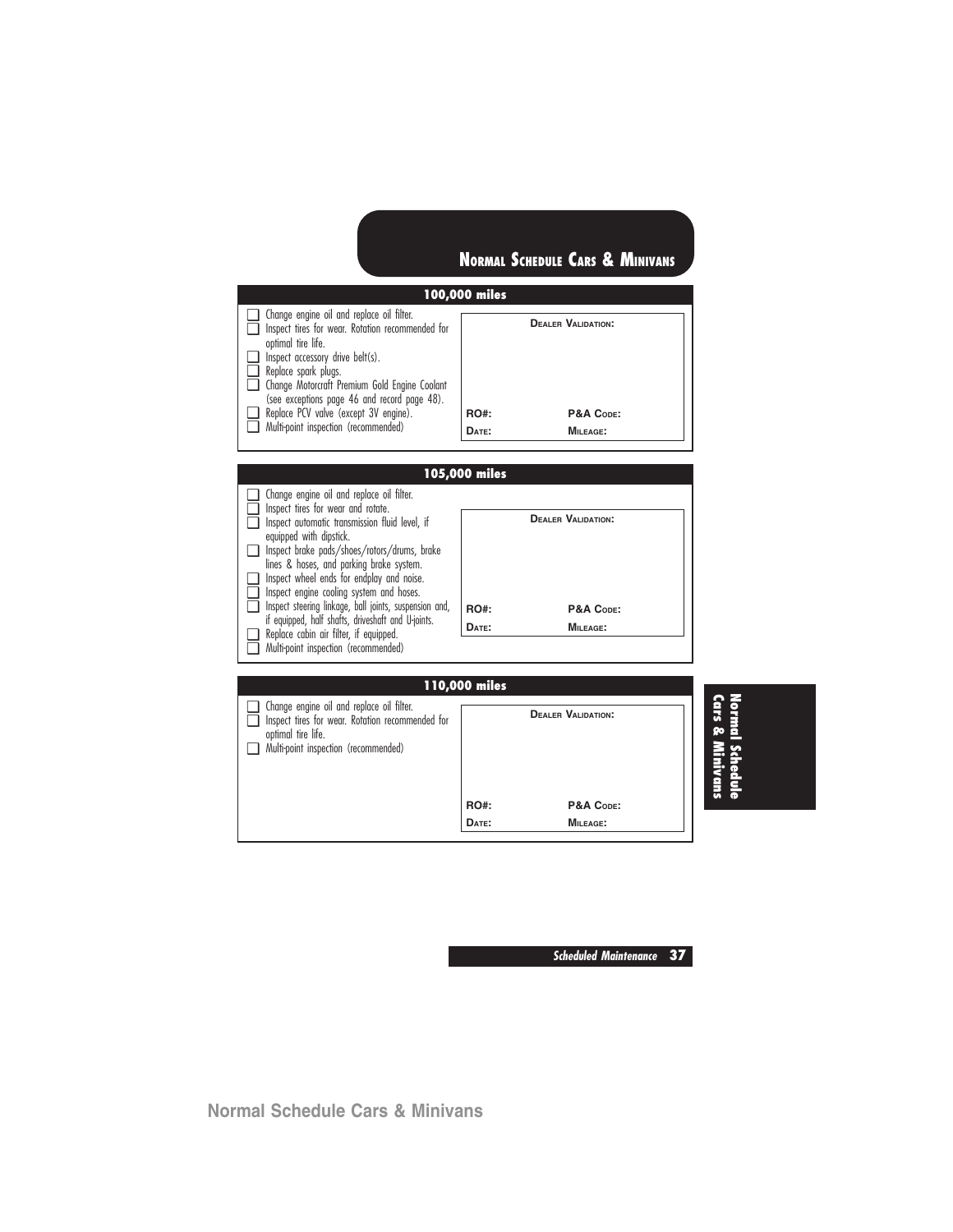| 115,000 miles                                                                                                                                               |             |                           |  |  |  |  |
|-------------------------------------------------------------------------------------------------------------------------------------------------------------|-------------|---------------------------|--|--|--|--|
| Change engine oil and replace oil filter.<br>Inspect tires for wear. Rotation recommended for<br>optimal tire life.<br>Multi-point inspection (recommended) |             | <b>DEALER VALIDATION:</b> |  |  |  |  |
|                                                                                                                                                             | <b>RO#:</b> | P&A CODE:                 |  |  |  |  |
|                                                                                                                                                             | DATE:       | <b>MILEAGE:</b>           |  |  |  |  |

|                            |                                                                                                                                                                                                                                                                                                                                                                                                                                  | 120,000 miles        |                           |
|----------------------------|----------------------------------------------------------------------------------------------------------------------------------------------------------------------------------------------------------------------------------------------------------------------------------------------------------------------------------------------------------------------------------------------------------------------------------|----------------------|---------------------------|
| $\blacksquare$<br>. .<br>□ | Change engine oil and replace oil filter.<br>Inspect tires for wear and rotate.<br>Inspect brake pads/shoes/rotors/drums, brake<br>lines & hoses, and parking brake system.<br>Inspect wheel ends for endplay and noise.<br>Inspect engine cooling system and hoses.<br>Inspect exhaust system and heat shields.<br>Inspect steering linkage, ball joints, suspension and,<br>if equipped, half shafts, driveshaft and U-joints. |                      |                           |
|                            | Replace fuel filter (see page 47) (not required                                                                                                                                                                                                                                                                                                                                                                                  |                      | <b>DEALER VALIDATION:</b> |
|                            | for Fusion, Milan & Zephyr).<br>Replace engine air filter (not required for Focus).<br>Replace cabin air filter, if equipped.<br>Change automatic transaxle fluid on all vehicles<br>equipped with 4F27E. Inspect automatic<br>transmission/transaxle fluid level on all other<br>vehicles, if equipped with dipstick.<br>Change automatic transaxle fluid and high                                                              | <b>RO#:</b><br>DATE: | P&A CODE:<br>MILEAGE:     |
|                            | pressure case filter on all vehicles equipped<br>with CVT<br>Consult your dealer for your particular<br>requirements.<br>Replace climate-controlled seat filter if equipped<br>(LS and Monterey).<br>Replace climate-controlled seat cushion filter, if<br>equipped (Zephyr).<br>Multi-point inspection (recommended)                                                                                                            |                      |                           |

**38 Scheduled Maintenance**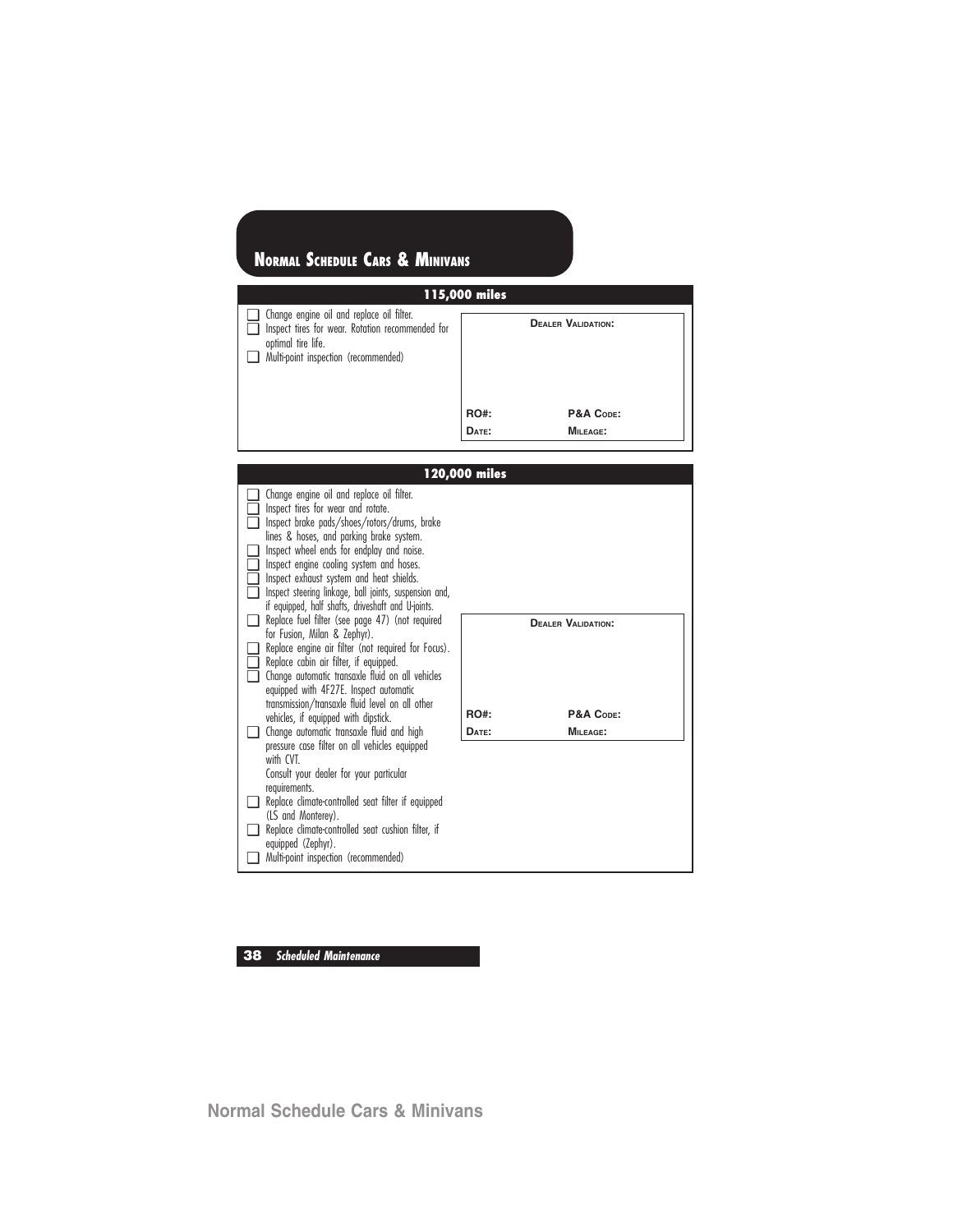### **125,000 miles**

| Change engine oil and replace oil filter.<br>Inspect tires for wear. Rotation recommended for<br>optimal tire life.<br>Multi-point inspection (recommended) |             | <b>DEALER VALIDATION:</b> |
|-------------------------------------------------------------------------------------------------------------------------------------------------------------|-------------|---------------------------|
|                                                                                                                                                             | <b>RO#:</b> | P&A CODE:                 |
|                                                                                                                                                             | DATE:       | $MII$ FAGE:               |

### **130,000 miles**

| $\Box$ Change engine oil and replace oil filter.<br>Inspect tires for wear. Rotation recommended for<br>optimal tire life.<br>Multi-point inspection (recommended) |             | <b>DEALER VALIDATION:</b> |
|--------------------------------------------------------------------------------------------------------------------------------------------------------------------|-------------|---------------------------|
|                                                                                                                                                                    | <b>RO#:</b> | P&A CODE:                 |
|                                                                                                                                                                    | DATE:       | MILEAGE:                  |

#### **135,000 miles** ❑ Change engine oil and replace oil filter. □ Inspect tires for wear and rotate. □ Inspect automatic transmission fluid level, if equipped with dipstick. ❑ Inspect brake pads/shoes/rotors/drums, brake lines & hoses, and parking brake system. ❑ Inspect wheel ends for endplay and noise. □ Inspect engine cooling system and hoses.<br>□ Inspect steering linkage, ball joints, suspensive ❑ Inspect steering linkage, ball joints, suspension and, if equipped, half shafts, driveshaft and U-joints. ❑ Replace cabin air filter, if equipped. ❑ Multi-point inspection (recommended) **DEALER VALIDATION:** RO#: P&A Code: **DATE: MILEAGE:**

# **Cars &Normal Schedule Minivans**

**Scheduled Maintenance 39**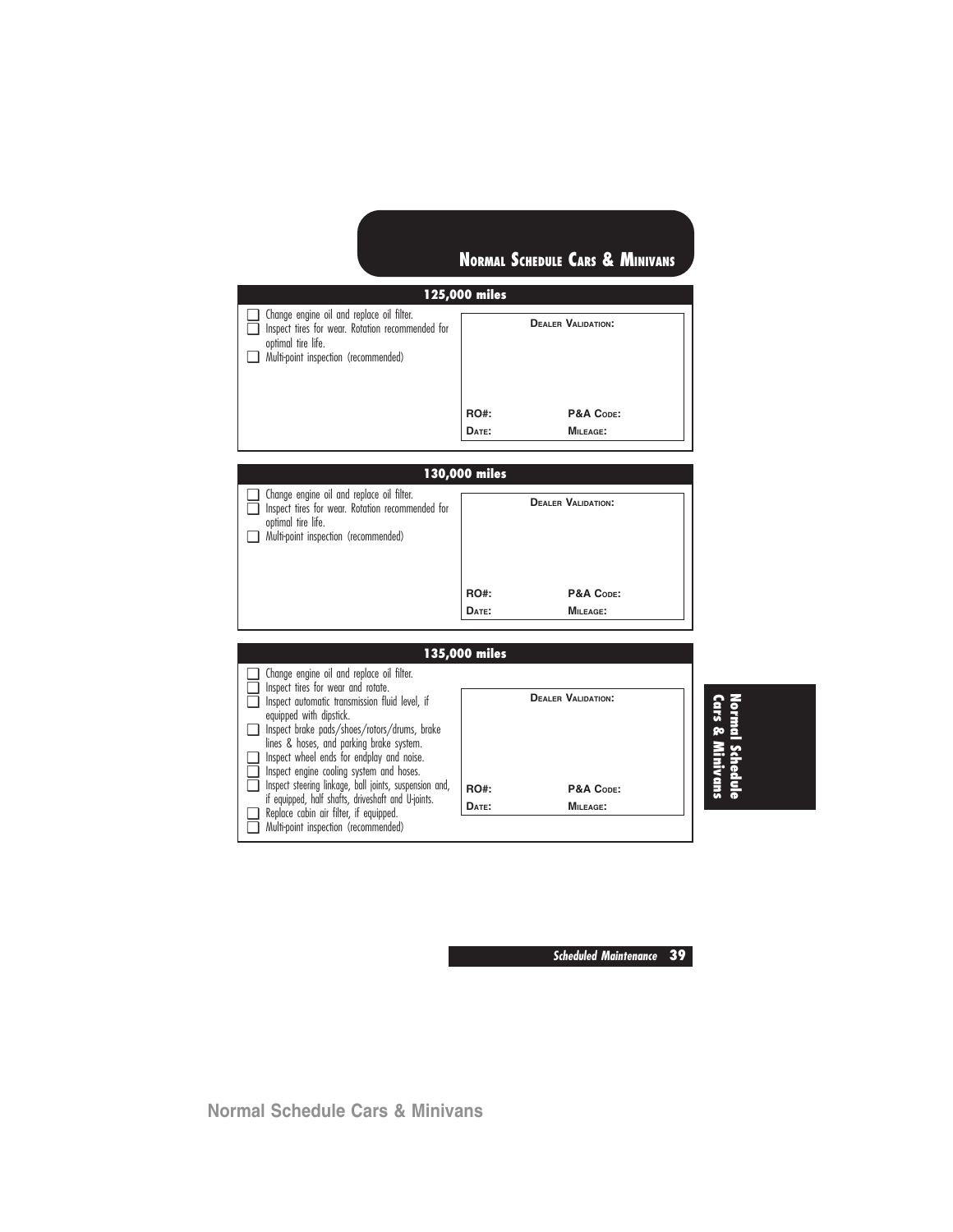| 140,000 miles                                                                                                                                               |                      |                           |  |  |
|-------------------------------------------------------------------------------------------------------------------------------------------------------------|----------------------|---------------------------|--|--|
| Change engine oil and replace oil filter.<br>Inspect tires for wear. Rotation recommended for<br>optimal tire life.<br>Multi-point inspection (recommended) |                      | <b>DEALER VALIDATION:</b> |  |  |
|                                                                                                                                                             | <b>RO#:</b><br>DATE: | P&A CODE:<br>MILEAGE:     |  |  |

| 145,000 miles                                                                                                                                               |             |                           |  |  |
|-------------------------------------------------------------------------------------------------------------------------------------------------------------|-------------|---------------------------|--|--|
| Change engine oil and replace oil filter.<br>Inspect tires for wear. Rotation recommended for<br>optimal tire life.<br>Multi-point inspection (recommended) |             | <b>DEALER VALIDATION:</b> |  |  |
|                                                                                                                                                             | <b>RO#:</b> | P&A CODE:                 |  |  |
|                                                                                                                                                             | DATE:       | MILEAGE:                  |  |  |



# **Batteries**

The technicians at your Ford and Lincoln Mercury dealerships can determine the health of your vehicle's battery during any service visit. The Motorcraft Tested Tough Max Series with its "long-life" design outlasted the competitive long-life batteries by up to 200%. That's one reason why we stand behind this battery with a national 3 year, free-replacement and prorated-cost thereafter up to 100 months with unlimited mileage. Should your battery need to be replaced, consider any one of the batteries that bear the Motorcraft name

**40 Scheduled Maintenance**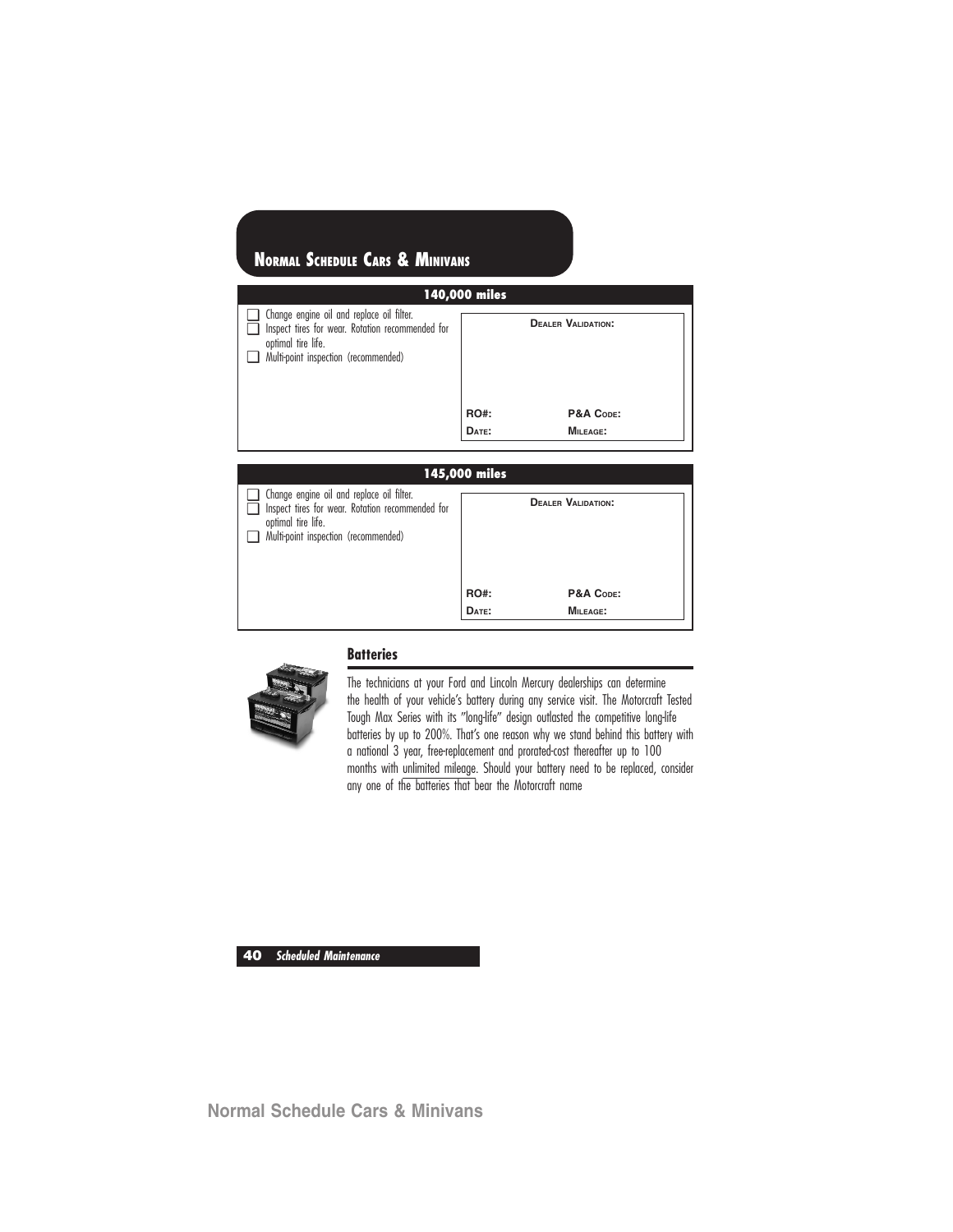|          |                                                                                                                                                                                                                                                                                                                                                                                                                                                                                                                                      | 150,000 miles |                           |
|----------|--------------------------------------------------------------------------------------------------------------------------------------------------------------------------------------------------------------------------------------------------------------------------------------------------------------------------------------------------------------------------------------------------------------------------------------------------------------------------------------------------------------------------------------|---------------|---------------------------|
| l I<br>n | Change engine oil and replace oil filter.<br>Inspect tires for wear and rotate.<br>Inspect brake pads/shoes/rotors/drums, brake<br>lines & hoses, and parking brake system.<br>Inspect wheel ends for endplay and noise.<br>Inspect engine cooling system and hoses.<br>Change Motorcraft Premium Gold Engine Coolant<br>(see exceptions page 46 and record page 48).<br>Inspect exhaust system and heat shields.<br>Inspect steering linkage, ball joints, suspension<br>and, if equipped, half shafts, driveshaft and<br>U-joints. |               |                           |
|          | Replace fuel filter (see page 47) (not required<br>for Fusion, Milan & Zephyr).<br>Replace engine air filter (except Focus, see                                                                                                                                                                                                                                                                                                                                                                                                      |               | <b>DEALER VALIDATION:</b> |
|          | below).<br>Check air filter restriction gauge, replace filter as<br>required (Focus only).<br>Replace cabin air filter, if equipped.                                                                                                                                                                                                                                                                                                                                                                                                 |               |                           |
|          | $\Box$ Change automatic transmission/transaxle fluid                                                                                                                                                                                                                                                                                                                                                                                                                                                                                 | RO#           | P&A CODE:                 |
| $\Box$   | (except CVT).<br>Change automatic transaxle filter (except vehicles<br>equipped with a 6-speed automatic transaxle or                                                                                                                                                                                                                                                                                                                                                                                                                | DATE:         | MILEAGE:                  |
|          | $q$ CVT).<br>Change rear axle lubricant on all rear wheel<br>drive (RWD) vehicles (see pages 42 and<br>$46$ ).                                                                                                                                                                                                                                                                                                                                                                                                                       |               |                           |
|          | Replace accessory drive belt(s) (if not replaced<br>within last 100,000 miles).                                                                                                                                                                                                                                                                                                                                                                                                                                                      |               |                           |
| l 1      | Replace climate-controlled seat filter if equipped                                                                                                                                                                                                                                                                                                                                                                                                                                                                                   |               |                           |
| l I      | (LS and Monterey).<br>Replace climate-controlled seat cushion filter, if<br>equipped (Zephyr).                                                                                                                                                                                                                                                                                                                                                                                                                                       |               |                           |
|          | Multi-point inspection (recommended)                                                                                                                                                                                                                                                                                                                                                                                                                                                                                                 |               |                           |

**Cars &Normal Schedule Minivans**

**Scheduled Maintenance 41**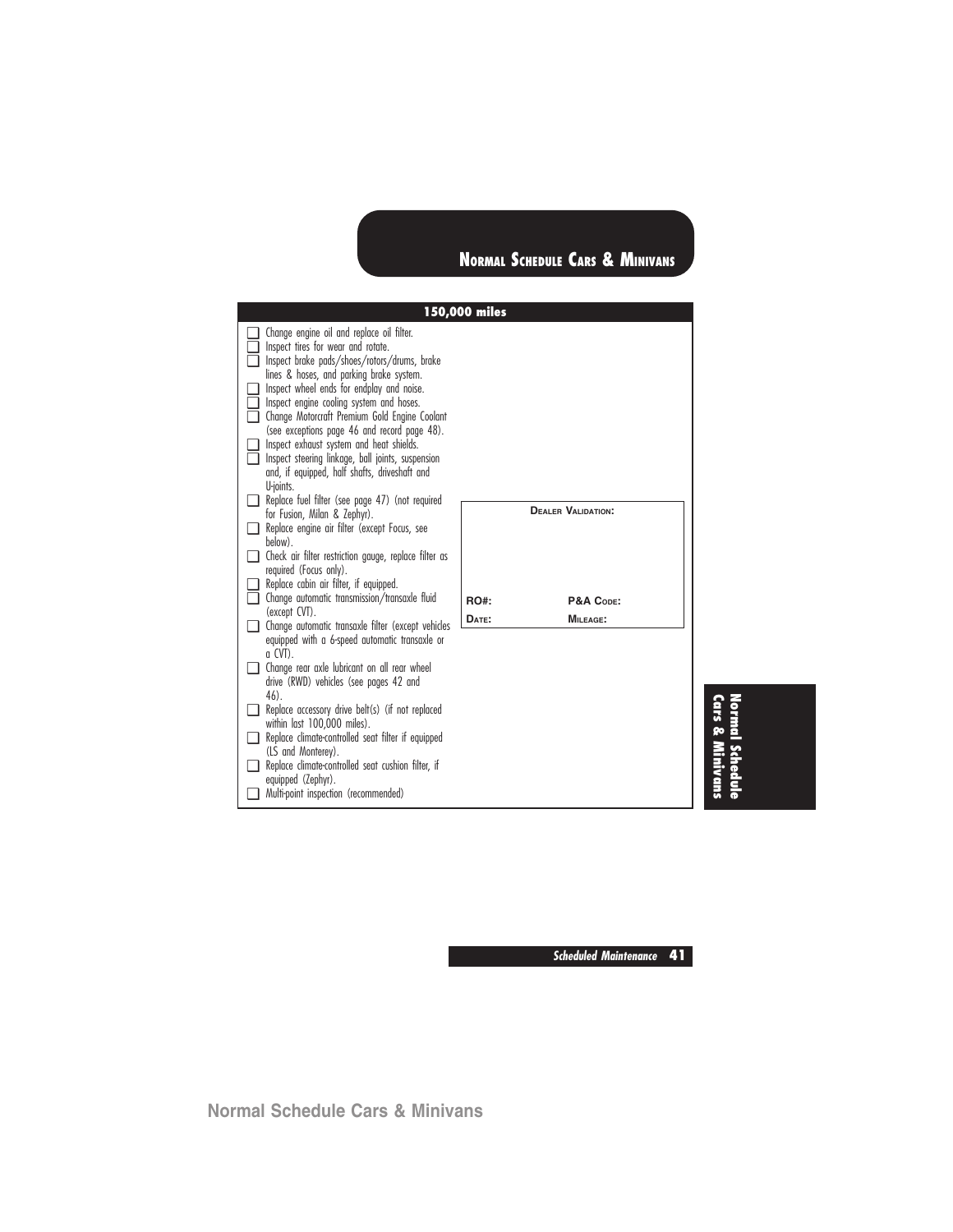#### **Items Needing Special Attention**

If you operate your Ford/Lincoln/Mercury **primarily** in one of the more demanding **"Special Operating** Conditions" listed below, you will need to have some items maintained more frequently. If you only **occasionally** operate your vehicle under these conditions, it is not necessary to perform the additional maintenance. For specific recommendations, see your dealership service advisor or qualified service professional.

| Towing a trailer or using a camper or car-top carrier                         |                                                                                                                |  |  |
|-------------------------------------------------------------------------------|----------------------------------------------------------------------------------------------------------------|--|--|
| <b>Every 3,000 miles or 3 months</b> Change engine oil and replace oil filter |                                                                                                                |  |  |
|                                                                               | <b>Every 30,000 miles</b> Change automatic transmission/transaxle fluid (not<br>required on 6R60 transmission) |  |  |
| <b>Every 60,000 miles</b> Change transfer case fluid                          |                                                                                                                |  |  |
|                                                                               | <b>As required</b> Change manual transmission fluid                                                            |  |  |
|                                                                               | As required Inspect and lubricate U-joints                                                                     |  |  |

#### **Extensive idling and/or low-speed driving for long distances as in heavy commercial use such as delivery, taxi, patrol car or livery**

| <b>Every 3,000 miles, 3 months or</b> Change engine oil and replace oil filter<br><b>200 hours of engine operation</b> |                                                                                                                                                                                                    |
|------------------------------------------------------------------------------------------------------------------------|----------------------------------------------------------------------------------------------------------------------------------------------------------------------------------------------------|
|                                                                                                                        | <b>Every 3,000 miles or 3 months</b> Lube front lower control arm and steering linkage ball<br>joints with zerk fittings, if equipped                                                              |
| <b>Every 5,000 miles</b> Inspect brake system                                                                          |                                                                                                                                                                                                    |
|                                                                                                                        | <b>Every 15,000 miles</b> Replace fuel filter (not required on Fusion, Milan or<br>Zephyr)                                                                                                         |
|                                                                                                                        | <b>Every 30,000 miles</b> Change automatic transmission/transaxle fluid (not<br>required on 6R60 transmission)<br>Lubricate 4X2 front wheel bearings, replace grease<br>seals, and adjust bearings |
| <b>Every 60,000 miles</b> Replace spark plugs                                                                          | Change transfer case fluid                                                                                                                                                                         |
|                                                                                                                        | As required Replace cabin air filter                                                                                                                                                               |

**42 Scheduled Maintenance**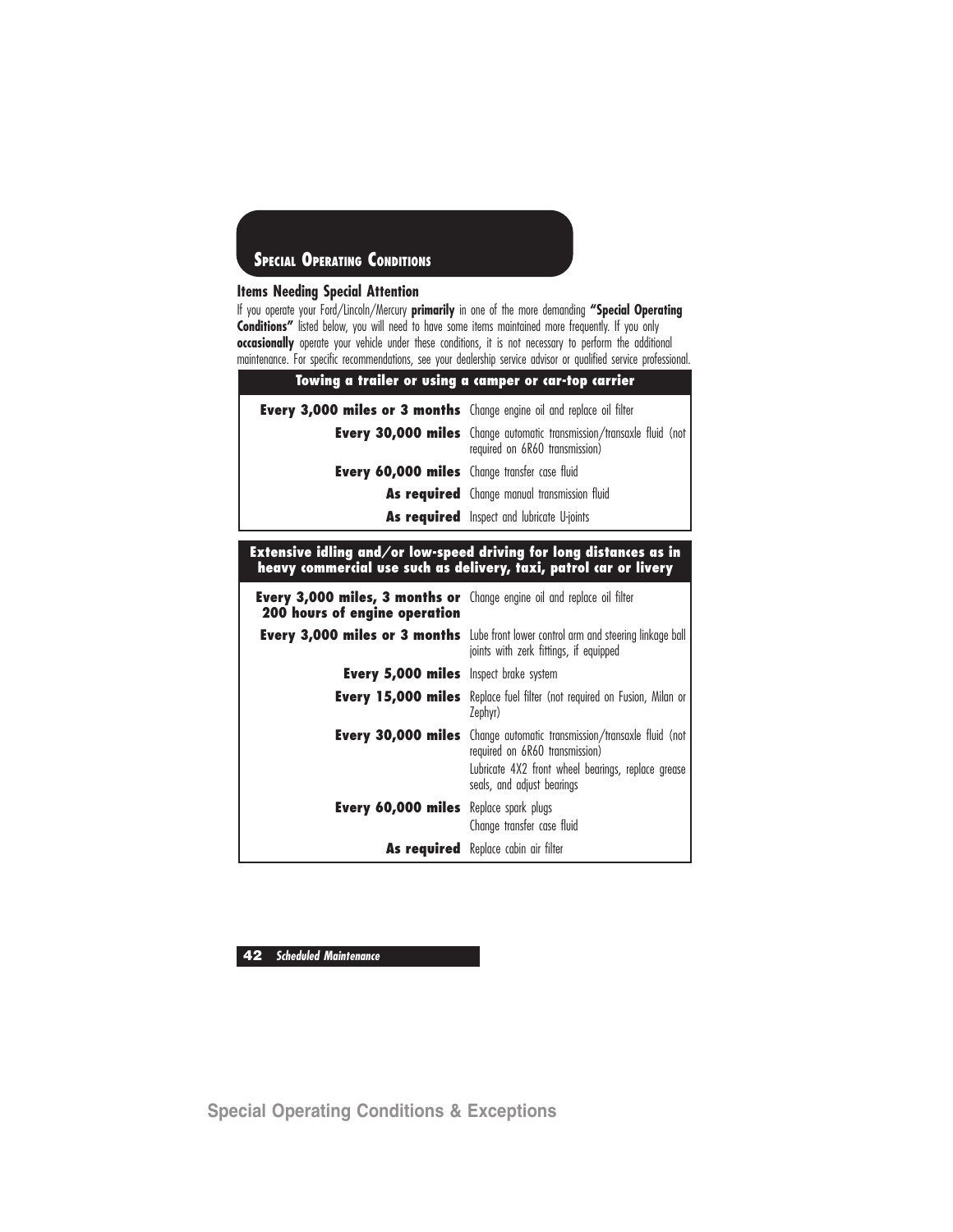| Operating in dusty conditions such as unpaved or dusty roads                  |                                                                                                                                                                                                  |  |  |
|-------------------------------------------------------------------------------|--------------------------------------------------------------------------------------------------------------------------------------------------------------------------------------------------|--|--|
| <b>Every 3,000 miles or 3 months</b> Change engine oil and replace oil filter |                                                                                                                                                                                                  |  |  |
|                                                                               | <b>Every 15,000 miles</b> Replace fuel filter (not required on Fusion, Milan or<br>Zephyr)                                                                                                       |  |  |
|                                                                               | <b>Every 30,000 miles</b> Change automatic transmission/transaxle fluid (not<br>required on 6R60 transmission)<br>Check air filter restriction gauge, replace filter as<br>required (Focus only) |  |  |
|                                                                               | <b>Every 50,000 miles</b> Change rear axle lubricant (E450 and F450/550<br>only)                                                                                                                 |  |  |
| <b>Every 60,000 miles</b> Change transfer case fluid                          |                                                                                                                                                                                                  |  |  |
|                                                                               | As required Replace engine air filter                                                                                                                                                            |  |  |
|                                                                               | <b>As required</b> Replace cabin air filter (if equipped)                                                                                                                                        |  |  |

### **Off-road operation**

|                                               | Every 30,000 miles Change automatic transmission/transaxle fluid (not  <br>required on 6R60 transmission) |
|-----------------------------------------------|-----------------------------------------------------------------------------------------------------------|
|                                               | Every 50,000 miles Change rear axle lubricant (E450 and F450/550<br>only)                                 |
| Every 60,000 miles Change transfer case fluid |                                                                                                           |
|                                               | As required Replace cabin air filter (if equipped)                                                        |
|                                               | As required Inspect and lubricate U-joints                                                                |
|                                               | As required Inspect and lubricate steering linkage ball joints with<br>zerk fittings                      |

**Use of E85 50% of the time or greater (flex fuel vehicles only)**

**Every 3,000 miles or 3 months** Change engine oil and replace oil filter

**Special Operating Conditions & Exceptions**

**Scheduled Maintenance 43**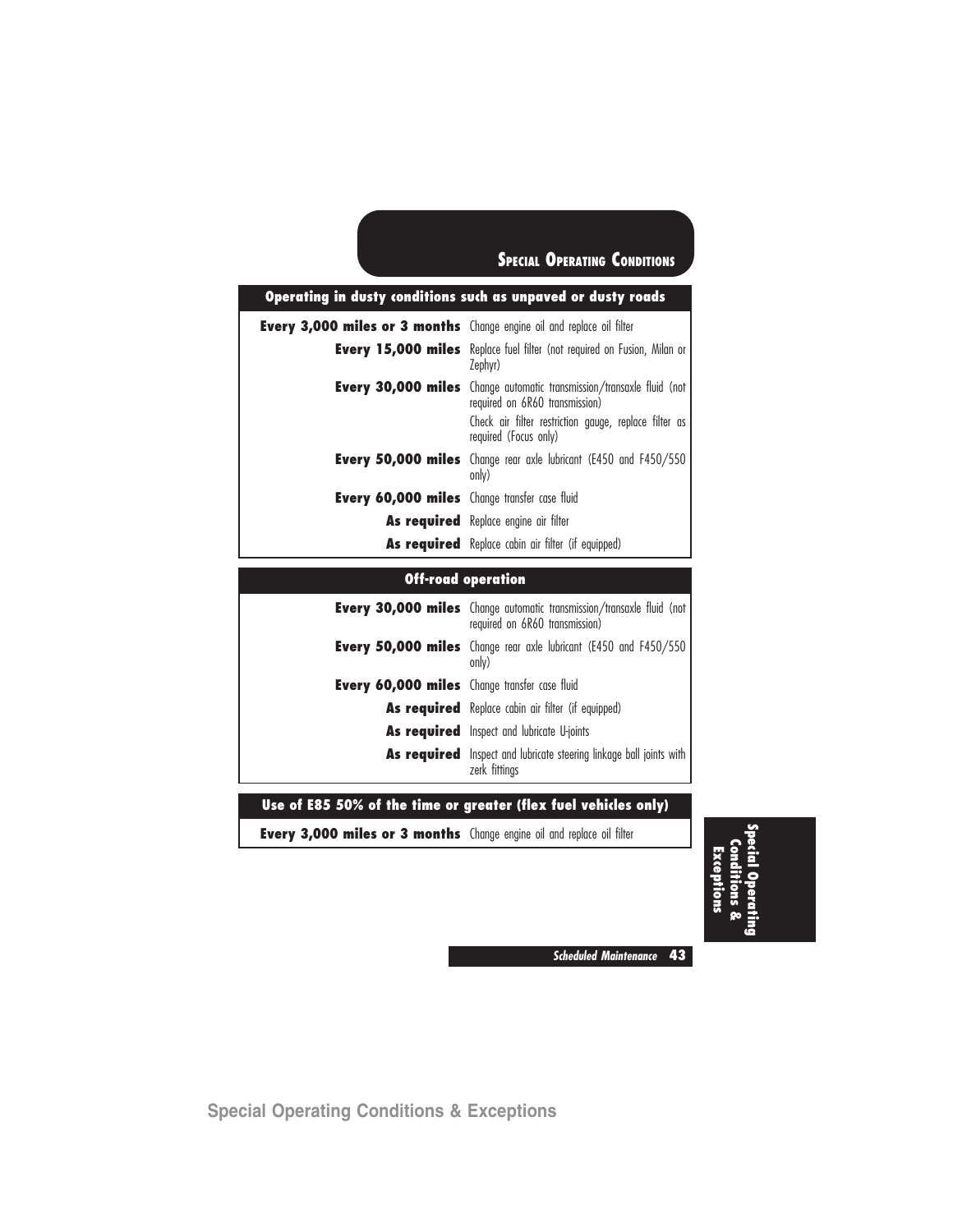|  | <b>Special Operating Conditions Log</b> |  |  |
|--|-----------------------------------------|--|--|
|--|-----------------------------------------|--|--|

|             | <b>DEALER VALIDATION:</b> |             | <b>DEALER VALIDATION:</b> |
|-------------|---------------------------|-------------|---------------------------|
|             |                           |             |                           |
| <b>RO#:</b> | P&A CODE:                 | RO#:        | P&A CODE:                 |
| DATE:       | <b>MILEAGE:</b>           | DATE:       | <b>MILEAGE:</b>           |
|             | <b>DEALER VALIDATION:</b> |             | <b>DEALER VALIDATION:</b> |
| <b>RO#:</b> | P&A CODE:                 | <b>RO#:</b> | P&A CODE:                 |
| DATE:       | <b>MILEAGE:</b>           | DATE:       | <b>MILEAGE:</b>           |
|             | <b>DEALER VALIDATION:</b> |             | <b>DEALER VALIDATION:</b> |
| <b>RO#:</b> | P&A CODE:                 | <b>RO#:</b> | P&A CODE:                 |
| DATE:       | <b>MILEAGE:</b>           | DATE:       | <b>MILEAGE:</b>           |
|             | <b>DEALER VALIDATION:</b> |             | <b>DEALER VALIDATION:</b> |
| <b>RO#:</b> | P&A CODE:                 | <b>RO#:</b> | P&A CODE:                 |
| DATE:       | MILEAGE:                  | DATE:       | <b>MILEAGE:</b>           |
|             | <b>DEALER VALIDATION:</b> |             | <b>DEALER VALIDATION:</b> |
| <b>RO#:</b> | P&A CODE:                 | RO#:        | P&A CODE:                 |
| DATE:       | <b>MILEAGE:</b>           | DATE:       | <b>MILEAGE:</b>           |

**44 Scheduled Maintenance**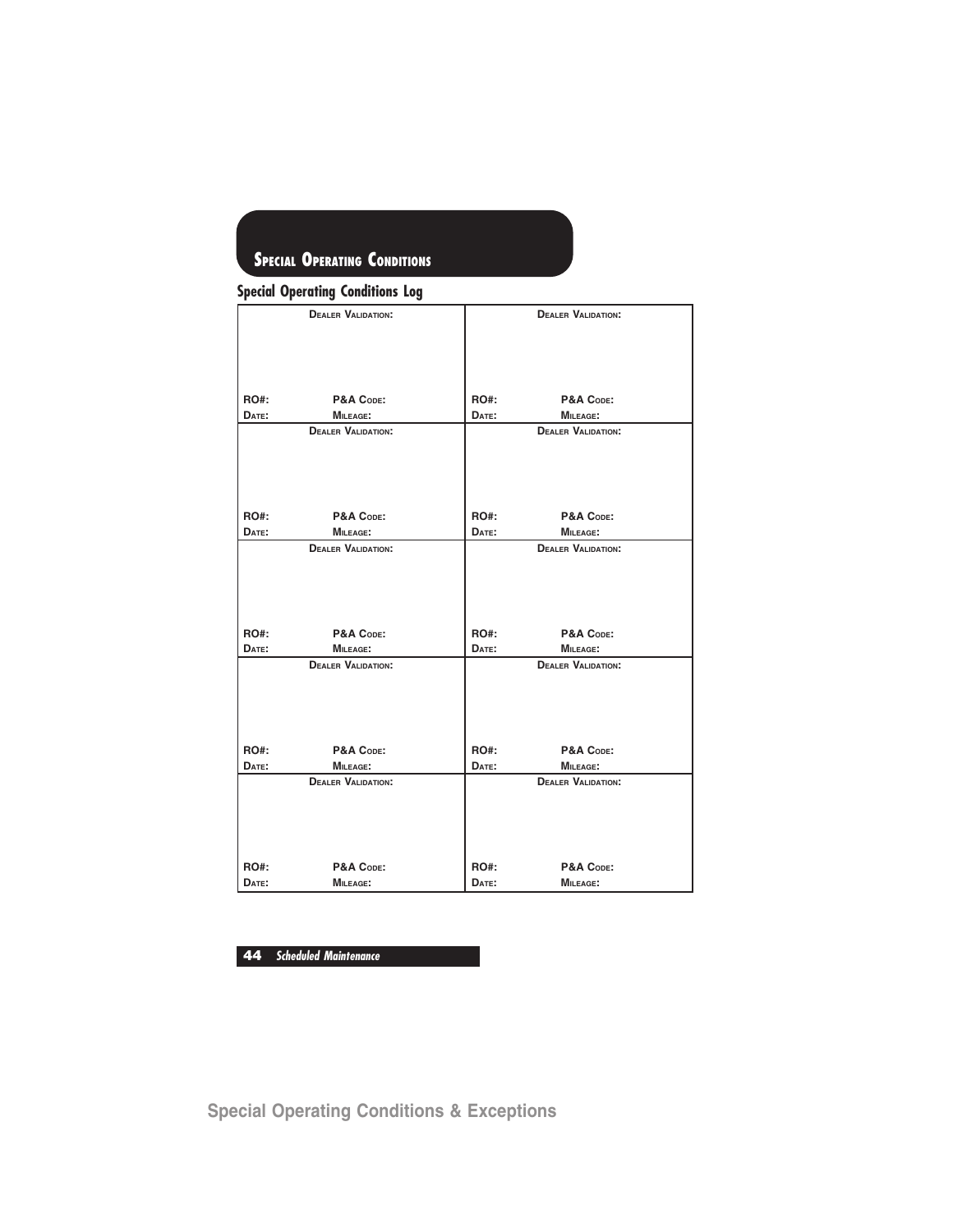|             | <b>DEALER VALIDATION:</b>                    |             | <b>DEALER VALIDATION:</b>                    |  |
|-------------|----------------------------------------------|-------------|----------------------------------------------|--|
|             |                                              |             |                                              |  |
|             |                                              |             |                                              |  |
| <b>RO#:</b> | P&A CODE:                                    | RO#:        | P&A CODE:                                    |  |
| DATE:       | <b>MILEAGE:</b>                              | DATE:       | MILEAGE:                                     |  |
|             | <b>DEALER VALIDATION:</b>                    |             | <b>DEALER VALIDATION:</b>                    |  |
| <b>RO#:</b> | P&A CODE:                                    | RO#:        | P&A CODE:                                    |  |
| DATE:       | <b>MILEAGE:</b><br><b>DEALER VALIDATION:</b> | DATE:       | <b>MILEAGE:</b><br><b>DEALER VALIDATION:</b> |  |
|             |                                              |             |                                              |  |
| RO#:        | P&A CODE:                                    | RO#:        | P&A CODE:                                    |  |
| DATE:       | <b>MILEAGE:</b>                              | DATE:       | MILEAGE:                                     |  |
|             | <b>DEALER VALIDATION:</b>                    |             | <b>DEALER VALIDATION:</b>                    |  |
| RO#:        | P&A CODE:                                    | RO#:        | P&A CODE:                                    |  |
| DATE:       | <b>MILEAGE:</b>                              | DATE:       | <b>MILEAGE:</b>                              |  |
|             | <b>DEALER VALIDATION:</b>                    |             | <b>DEALER VALIDATION:</b>                    |  |
|             |                                              |             |                                              |  |
|             |                                              |             |                                              |  |
| RO#:        | P&A CODE:                                    | <b>RO#:</b> | P&A CODE:                                    |  |

**Special Operating Conditions Log**

**Special Operating Conditions & Exceptions**

**Scheduled Maintenance 45**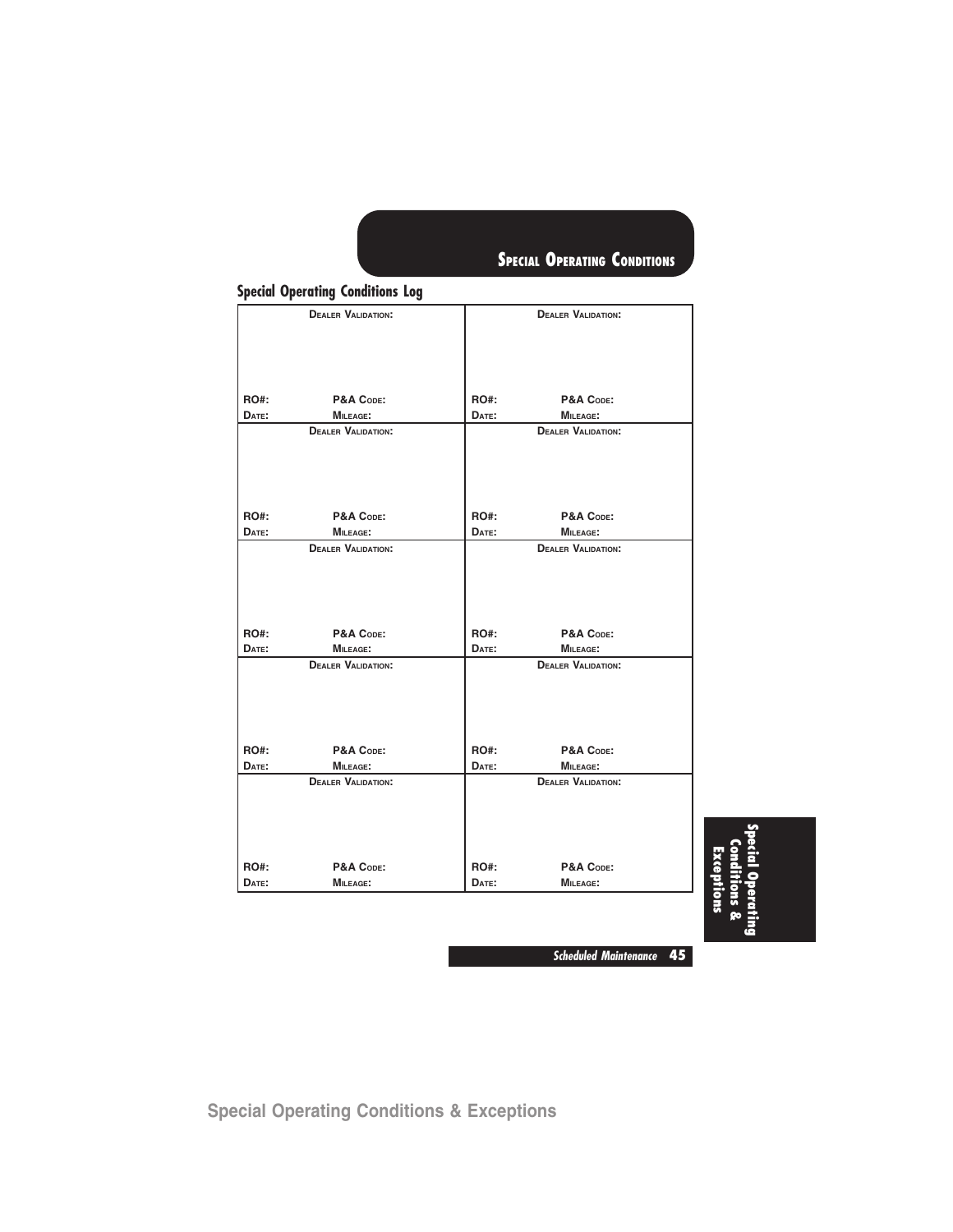### **EXCEPTIONS**

In addition, there are several exceptions to the Normal Schedule. They are listed below:

### **Maximim Oil Change Interval**

- ❑ Normal Schedule: 5,000 miles or 6 months, whichever occurs first.
- ❑ Special Operating Conditions: 3,000 miles, 3 months, or 200 hours of engine operation, whichever occurs first see appropriate schedule on pages 42-43.

#### **Motorcraft Premium Gold Engine Coolant**

- ❑ 6 years or 100,000 miles change Premuim Gold coolant (whichever comes first)
- ❑ After initial change change Premium Gold coolant every 3 years or 50,000 miles (see page 48)

### **Normal Vehicle Axle Maintenance**

❑ Rear axles and power take off (PTO) units containing synthetic lubricant and light duty trucks equipped with Ford-design axles are lubricated for life. These lubricants are not to be checked or changed unless a leak is suspected, service is required or the axle assembly has been submerged in water. The axle and PTO lubricant should be changed anytime the axle and PTO have been submerged in water. During extended trailer tow operation above  $70^{\circ}$ F (21 $^{\circ}$ C) ambient and wide open throttle for extended periods above 45 mph, non-synthetic rear axle lubricants should be replaced every 3,000 miles or 3 months, whichever occurs first. The 3,000 mile lube change interval may be waived if the axle was filled with 75W140 synthetic gear lubricant meeting Ford specification WSL-M2C192-A, part number F1TZ-19580-B or equivalent. Add friction modifier C8AZ-19B546-A (EST-M2C118-A) or equivalent for complete refill of Traction-Lok rear axles (see "Owner's Guide" for quantity). The axle lubricant should be changed anytime an axle has been submerged in water.

### **Police and Taxi Vehicle Axle Maintenance**

❑ Replace rear axle lubricant every 100,000 miles. Rear axle lubricant change may be waived if the axle was filled with 75W140 synthetic gear lubricant meeting Ford specification WSL-M2C192-A, part number FITZ-19580-B or equivalent. Add four ounces of additive friction modifier C8AZ-19B546-A (EST-M2C118-A) or equivalent for complete refill of Traction-Lok rear axles. The axle lubricant should be changed anytime the axle has been submerged in water.

**46 Scheduled Maintenance**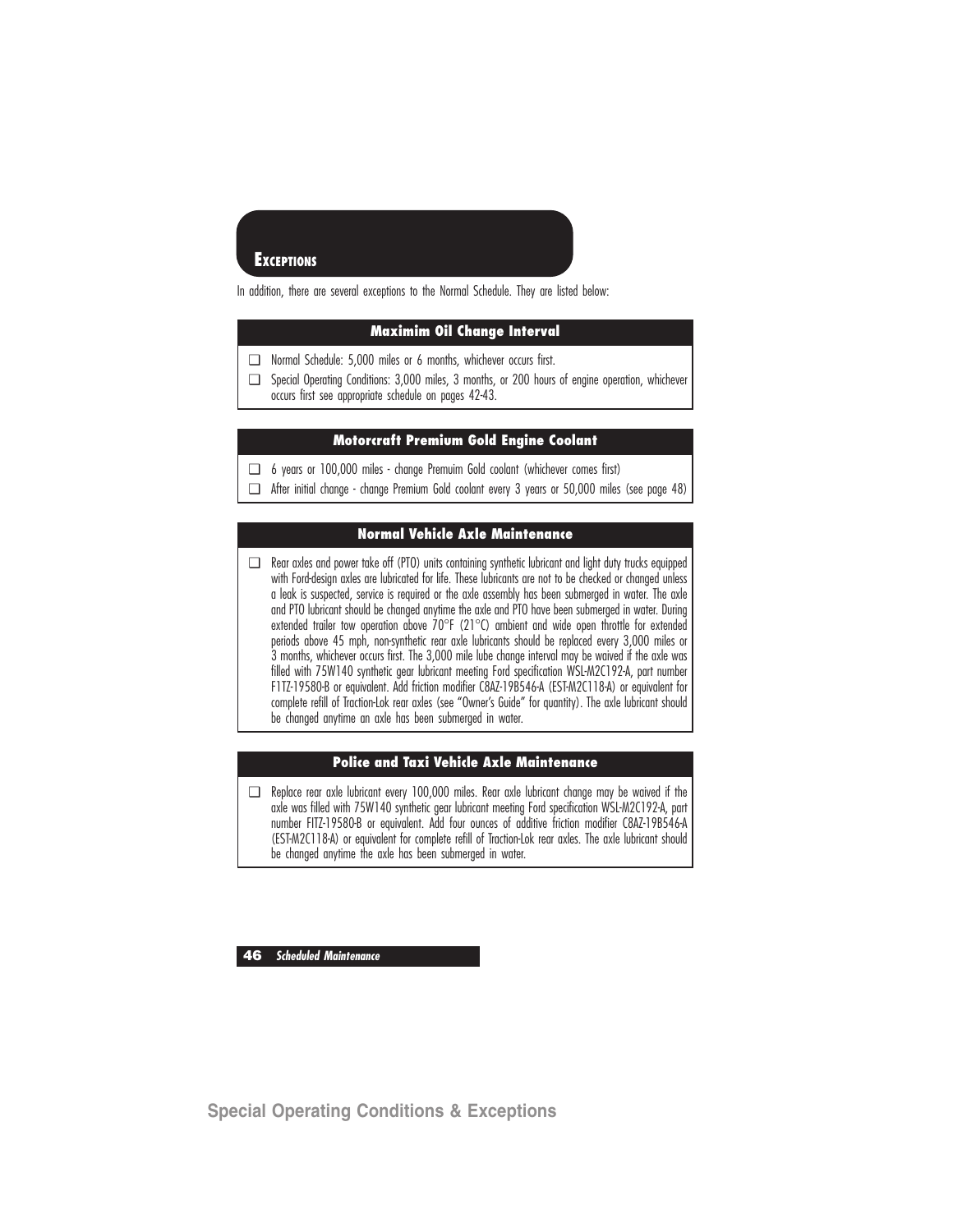**EXCEPTIONS** 

### **E450 and F450/550 Axle Maintenance**

❑ Replace rear axle lubricant every 100,000 miles under normal driving conditions on all E450 and F450/550 applications. For E450 and F450/550 vehicles operated at or near maximum Gross Vehicle Weights, the rear axle lubricant should be replaced every 50,000 miles. In addition, this 50,000 mile schedule should be observed when the vehicles are operated under the Special Operating Conditions, where noted, on pages 42-43.

### **California Fuel Filter Replacement**

❑ If vehicle is registered in California, the California Air Resources Board has determined that the failure to perform this maintenance item will not nullify the emission warranty or limit recall liability prior to the completion of the vehicle's useful life. We, however, urge that all recommended maintenance services be performed at the indicated intervals and the maintenance be recorded.

#### **Class A Motorhome**

- ❑ Every two years Change brake fluid
- ❑ Every 30,000 miles Change automatic transmission fluid